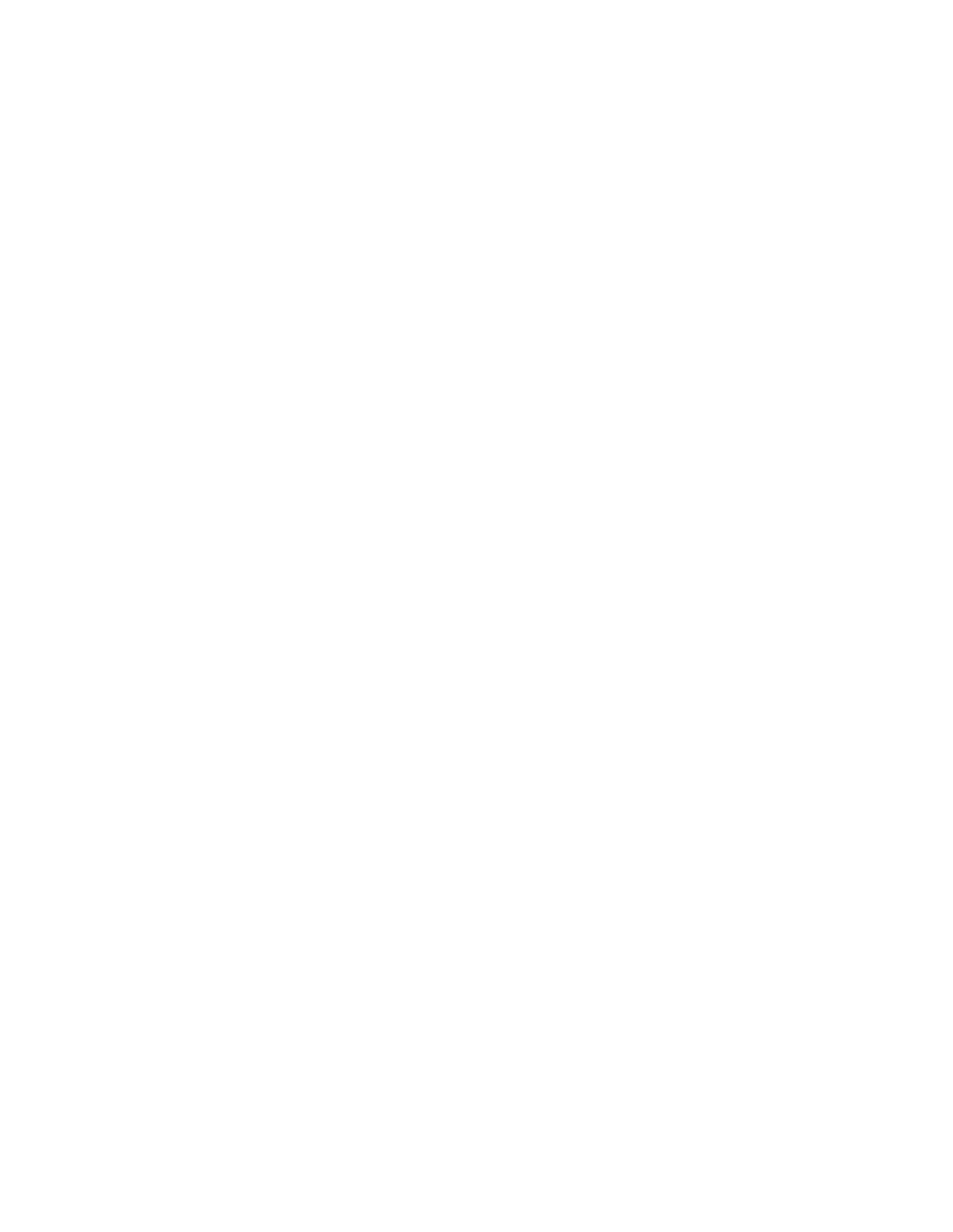# **NEW YORK STATE BAR ASSOCIATION COMMITTEE ON CHILDREN & THE LAW**

# **STANDARDS FOR ATTORNEYS REPRESENTING CHILDREN IN NEW YORK JUVENILE DELINQUENCY PROCEEDINGS (2014)**

| <b>Table of Contents</b> |                                 |                                                                         | Page           |
|--------------------------|---------------------------------|-------------------------------------------------------------------------|----------------|
| <b>PREFACE</b>           |                                 |                                                                         | $\mathbf{1}$   |
| A.                       |                                 | <b>ROLE OF THE CHILD'S ATTORNEY</b>                                     | $2 - 5$        |
|                          | $A-1.$                          | <b>The Attorney-Client Relationship</b>                                 | $\overline{2}$ |
|                          | $A-2.$                          | <b>Counseling and Advising the Child</b>                                | $\overline{2}$ |
|                          | $A-3.$                          | <b>Confidentiality of the Attorney-Client Relationship</b>              | $\overline{4}$ |
| <b>B.</b>                | <b>ATTORNEY-CLIENT CONTACTS</b> |                                                                         | $5 - 7$        |
|                          | $B-1.$                          | <b>Meet With the Child</b>                                              | 5              |
|                          | $B-2$ .                         | <b>Interview the Child Regarding the Charges</b>                        | 6              |
|                          | $B-3.$                          | <b>Interview the Child Regarding the Child's Life Circumstances</b>     | 7              |
| $\mathbf{C}$ .           |                                 | <b>ACTIONS TO BE TAKEN BEFORE THE FACT-FINDING HEARING</b>              | $8 - 23$       |
|                          | $C-1.$                          | <b>Advocacy at the Initial Appearance</b>                               | 8              |
|                          | $C-2$ .                         | <b>Advocacy at a Probable Cause Hearing</b>                             | 10             |
|                          | $C-3.$                          | <b>Request for Competency Determination</b>                             | 11             |
|                          | $C-4.$                          | <b>Obtain Pre-trial Discovery</b>                                       | 12             |
|                          | $C-5.$                          | <b>Conduct Factual Investigation</b>                                    | 13             |
|                          | $C-6.$                          | <b>Pre-trial Motions</b>                                                | 14             |
|                          | $C-7.$                          | <b>Motion to Suppress or Preclude Evidence</b>                          | 15             |
|                          | $C-8.$                          | <b>Motion to Dismiss Charges, For an ACD</b>                            |                |
|                          |                                 | or Substitution of a PINS Petition                                      | 16             |
|                          | $C-9.$                          | <b>Conduct Plea Negotiations</b>                                        | 17             |
|                          |                                 | C-10. Prepare the Child for a Plea Allocution                           | 19             |
|                          |                                 | C-11. Develop a Theory of Defense                                       | 20             |
|                          |                                 | <b>C-12. Presentation of Expert Testimony</b>                           | 21             |
|                          |                                 | C-13. Preserve the Child's Right to a Speedy Trial                      | 21             |
| D.                       |                                 | <b>ACTIONS TO BE TAKEN AT THE FACT-FINDING HEARING</b>                  | $23 - 27$      |
|                          | $D-1.$                          | <b>Opening Address</b>                                                  | 23             |
|                          |                                 | D-2. Make Appropriate Objections                                        | 23             |
|                          | $D-3.$                          | <b>Cross-Examine Prosecution Witnesses</b>                              | 24             |
|                          | $D-4.$                          | Motion to Dismiss at the Conclusion of the Presentment Agency's Case 25 |                |
|                          | $D-5.$                          | <b>Presentation of a Defense Case</b>                                   | 25             |
|                          | D-6.                            | <b>Presentation of the Child's Testimony</b>                            | 25             |
|                          | $D-7.$                          | <b>Make Summation</b>                                                   | 26             |
|                          | $D-8.$                          | Raise Appropriate Objections to the Court's Order                       | 27             |
|                          | D-9.                            | <b>Motion for New Trial</b>                                             | 27             |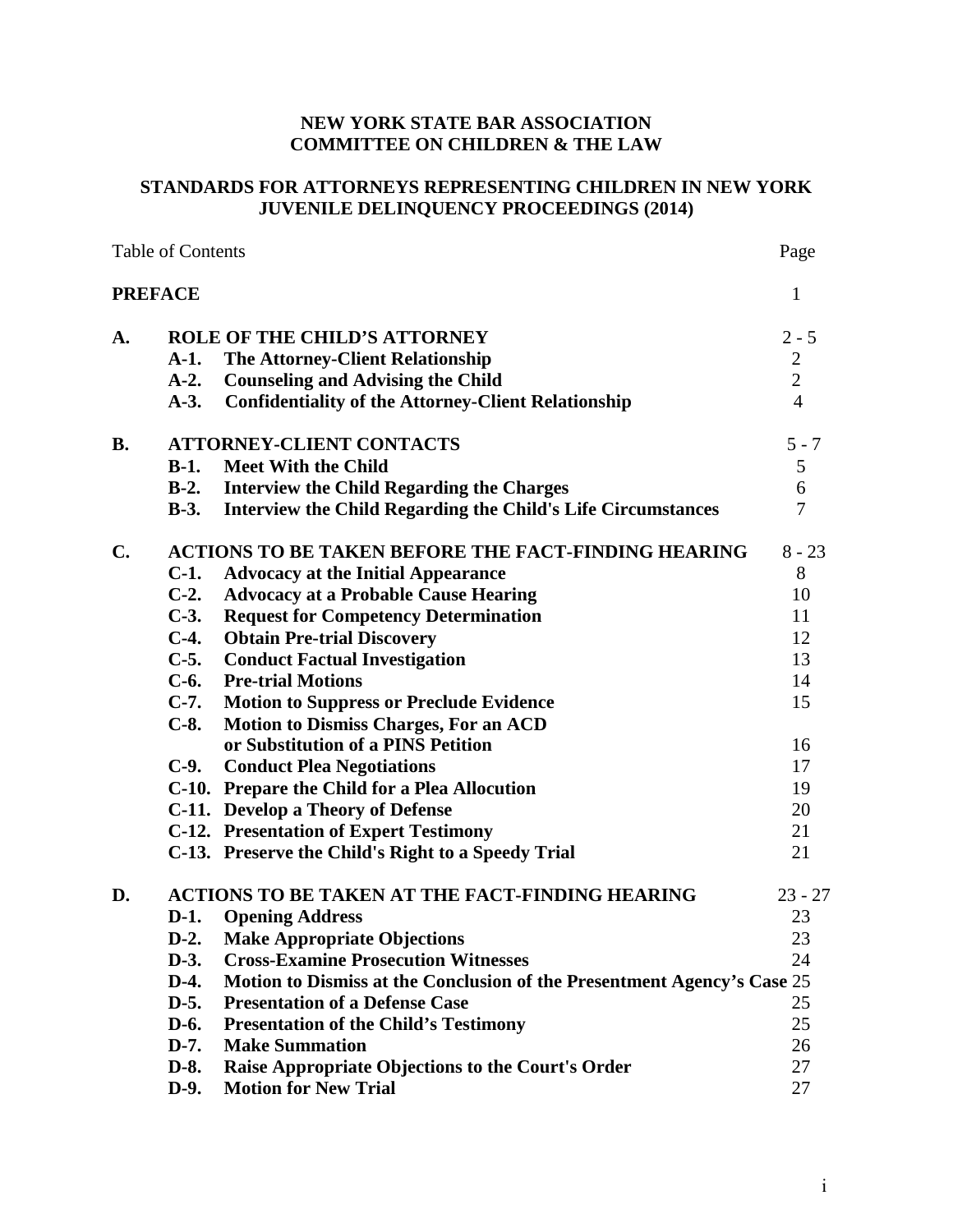| E. |                                                         | <b>ACTIONS TO BE TAKEN BEFORE THE DISPOSITIONAL HEARING</b>              | $27 - 30$ |
|----|---------------------------------------------------------|--------------------------------------------------------------------------|-----------|
|    | $E-1.$                                                  | <b>Prepare a Dispositional Recommendation and Plan</b>                   | 27        |
|    | $E-2$ .                                                 | <b>Prepare the Child for Probation and Mental Health Interviews</b>      | 28        |
|    | $E-3$ .                                                 | <b>Contacts With Probation and Mental Health Examiner</b>                | 29        |
|    | $E-4.$                                                  | <b>Prepare to Challenge Dispositional Reports and Recommendations</b>    | 29        |
|    | $E-5.$                                                  | <b>Protect the Child's Right to a Speedy Dispositional Hearing</b>       | 30        |
| F. | <b>ACTIONS TO BE TAKEN AT THE DISPOSITIONAL HEARING</b> |                                                                          |           |
|    | $F-1.$                                                  | <b>Cross-Examine and Present Witnesses at the Dispositional Hearing</b>  | 30        |
|    | $F-2$ .                                                 | <b>Advocate for the Least Restrictive Alternative</b>                    | 31        |
|    | $F-3.$                                                  | <b>Request Rehabilitative Services for the Child in Placement</b>        | 33        |
|    | $F-4.$                                                  | <b>Discuss SIJS With Non-Citizen Child</b>                               | 34        |
| G. | <b>ACTIONS TO BE TAKEN POST-DISPISITION</b>             |                                                                          |           |
|    | $G-1.$                                                  | Discuss the Dispositional Order With the Child                           | 34        |
|    | $G-2$ .                                                 | <b>Appeal From Dispositional Order</b>                                   | 35        |
|    | $G-3$ .                                                 | <b>Conclusion of Appeal</b>                                              | 36        |
|    | $G-4.$                                                  | <b>Sealing, Destruction and Expungement of Records</b>                   | 36        |
|    | $G-5.$                                                  | <b>Motion for New Dispositional Hearing or Termination of Placement</b>  | 37        |
|    | $G-6.$                                                  | <b>Protect the Child's Right to Permanency Planning Prior to Release</b> |           |
|    |                                                         | <b>From Placement</b>                                                    | 38        |
|    | $G-7.$                                                  | <b>Advocate for the Child at Violation and Modification Proceedings</b>  | 38        |
|    | $G-8.$                                                  | <b>Advocate for the Child at Extension/Permanency Proceedings</b>        | 39        |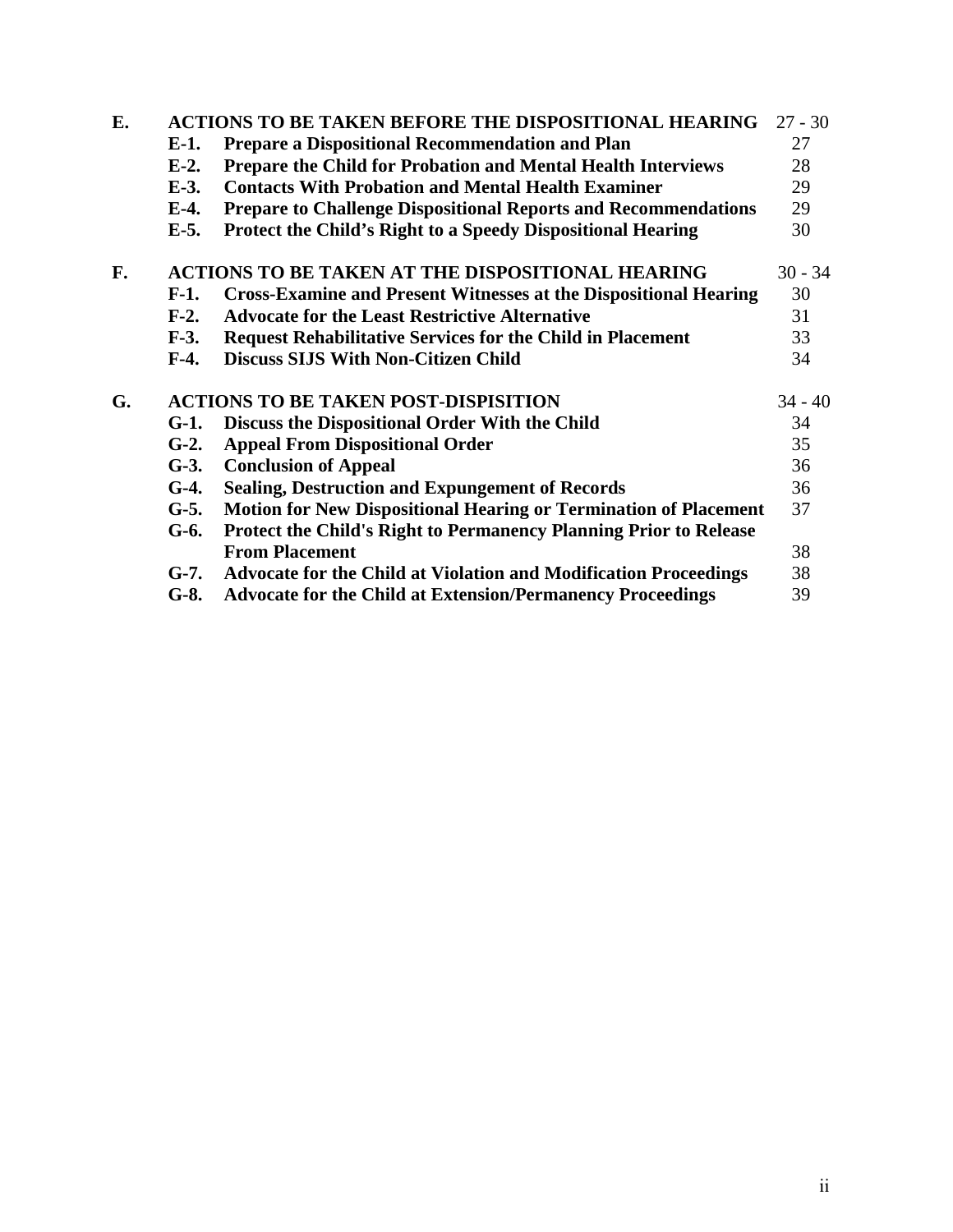# **COMMITTEE ON CHILDREN & THE LAW STANDARDS FOR ATTORNEYS REPRESENTING CHILDREN IN NEW YORK JUVENILE DELINQUENCY PROCEEDINGS (2014)**

# **PREFACE**

Standards for Attorneys Representing Children in New York Juvenile Delinquency Proceedings (2014) is a revised edition of the Standards that were issued in 2009. These Standards apply to all attorneys representing children in juvenile delinquency proceedings.

Because of the complexity of the statutory and case law applicable in juvenile delinquency proceedings, the substantial liberty interests at stake and the imposing and intimidating presence of a Government prosecutor possessing substantial resources that can be brought to bear against the child, these Standards, unlike the Standards governing other types of proceedings, include a substantial amount of statutory and case law, as well as detailed discussions regarding defense strategy. In other words, these Standards do more than provide standards of practice; they are also designed to be a day-to-day practice resource.

For additional guidance, children's attorneys in New York also can consult the National Juvenile Defense Standards, issued by the National Juvenile Defender Center in 2012.

The Committee welcomes comments and suggestions to improve this edition of the Standards. These should be sent to the Committee through the NYSBA.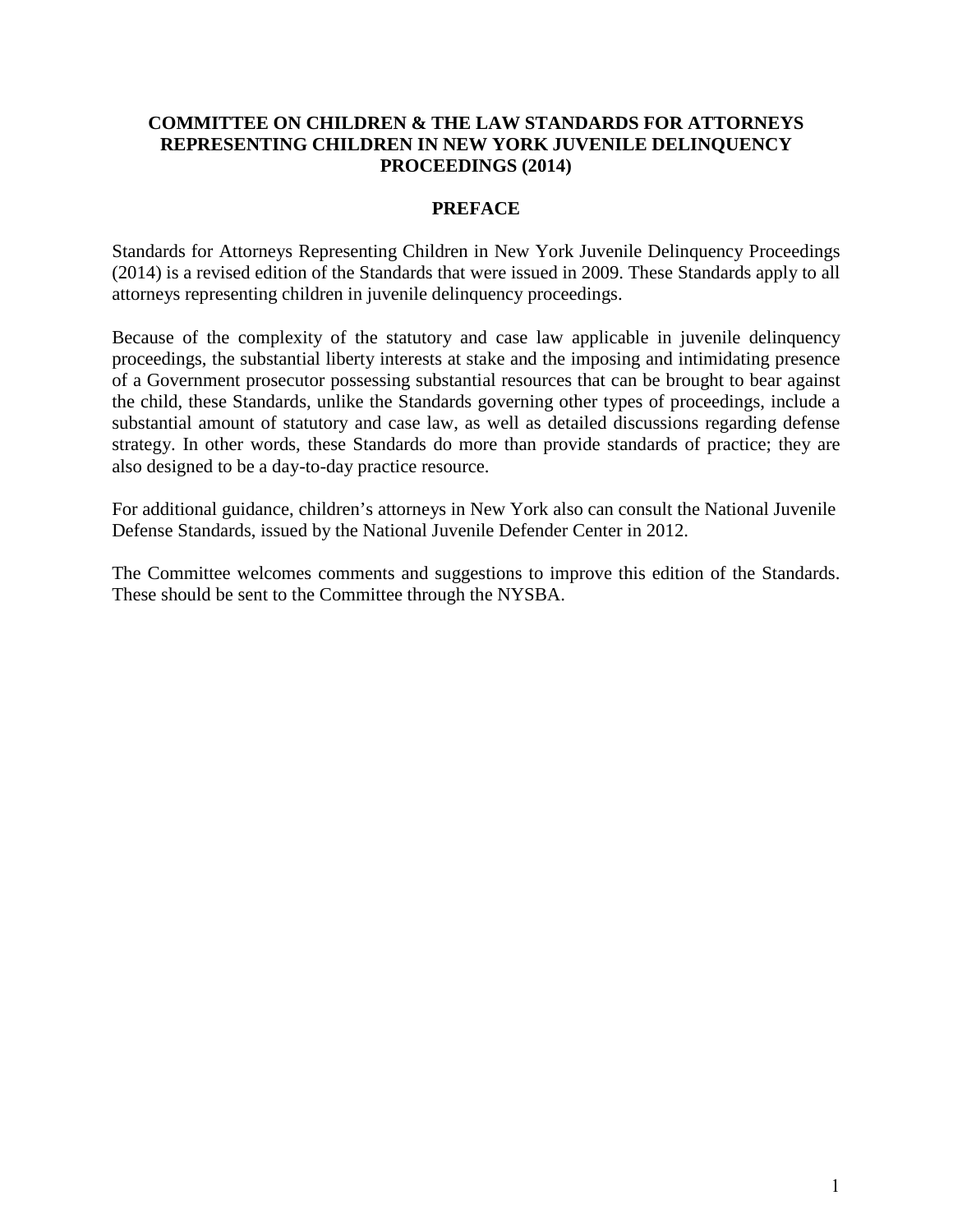# **STANDARDS FOR ATTORNEYS REPRESENTING CHILDREN IN NEW YORK JUVENILE DELINQUENCY PROCEEDINGS (2014)**

# **A. ROLE OF THE CHILD'S ATTORNEY**

#### **A-1. The Attorney-Client Relationship**

Whether retained or assigned, the child's attorney should maintain a traditional attorney-client relationship with the child and zealously defend the child. The attorney owes a duty of undivided loyalty to the child; the attorney shall protect confidential information and shall advocate the child's position. In determining the child's position, the attorney for the child must consult with the child, advise the child in a manner consistent with the child's capacities and have a thorough knowledge of the child's circumstances. Ethics rules require a lawyer "to abide by a client's decisions concerning the objectives of representation and ... consult with the client as to the means by which they are to be pursued." (NY Rules of Professional Conduct [22 NYCRR 1200.0], rule 1.2[a]).In addition, the lawyer must "reasonably consult with the client about the means by which the client's objectives are to be accomplished." Rule 1.4(a)(2).

#### *Commentary*

*Under the Rules of the Chief Judge, § 7.2 (b) & (c):*

- (b) The attorney for the child is subject to the ethical requirements applicable to all lawyers, including but not limited to constraints on ex parte communication; disclosure of client confidences and attorney work product; conflicts of interest; and becoming a witness in the litigation.
- (c) In juvenile delinquency and person in need of supervision proceedings, where the child is the respondent, the attorney for the child should zealously defend the child.

*Case law makes it clear that children are entitled to more than the mere presence of an attorney; the constitutional right to the effective assistance of counsel extends to children charged in juvenile delinquency proceedings. See, e.g., Matter of Jeffrey V., 82 N.Y.2d 121 (1993).* 

#### **A-2. Counseling and Advising the Child**

The attorney has a duty to explain to the child, in a developmentally appropriate manner, all information that will help the child to understand the proceedings, make decisions, and otherwise provide the attorney with meaningful input and guidance. A child may be more susceptible to intimidation and manipulation than an adult client, and therefore the attorney should ensure that the child's decisions reflect his/her actual position. The attorney has a duty not to overbear the will of the child.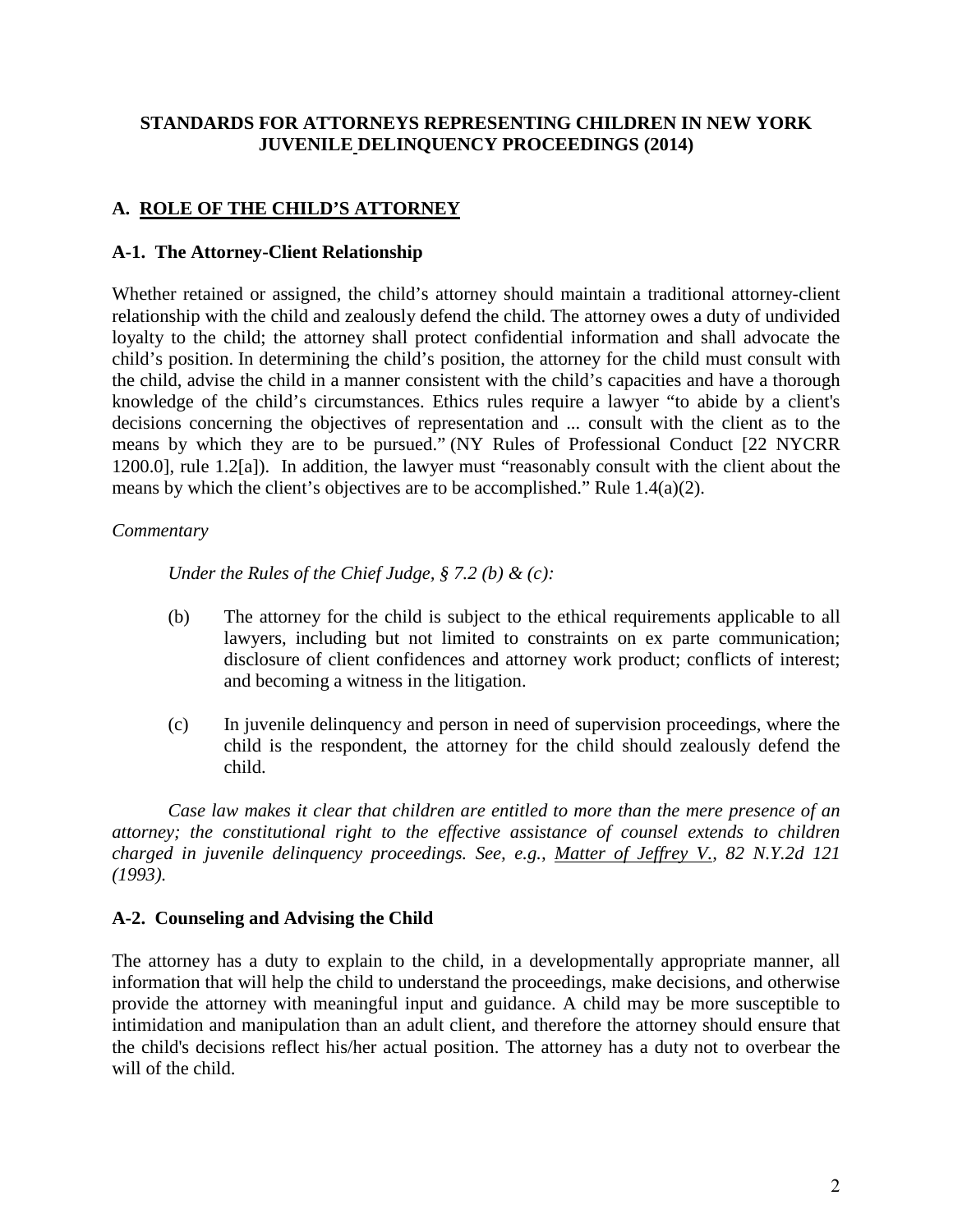The attorney's duties as counselor and advisor include:

- (1) Explaining the attorney's ethical obligation to defend and seek the best possible outcome for the child, and the nature and limits of attorney-client confidentiality;
- (2) Developing a thorough knowledge of the child's circumstances and needs;
- (3) Explaining the relevant facts, including the role of the other persons and agencies involved in the proceeding, and the applicable laws;
- (4) Explaining the practical effects of taking various positions, which may include the impact of such decisions on the child and other family members or on future legal proceedings;
- (5) Providing an assessment of the case and the best position for the child to take, and the reasons for such assessment;
- (6) Expressing an opinion concerning the likelihood that the court will accept particular arguments;
- (7) Counseling for or against pursuing a particular position, and emphasizing the entire spectrum of consequences that might result from assertion of that position;
- (8) Identifying problematic behavior that may have an adverse impact on the judge's determinations, and, with any necessary assistance from a mental health professional, attempting to obtain services and treatment for the child, such as drug or mental health treatment or educational services.

# *Commentary*

*The attorney should explain, in developmentally appropriate language, the attorney's obligation to zealously represent the child no matter what the child may have done. The attorney also should explain the nature of attorney-client confidentiality, including the obligation to protect client confidences, the fact that confidentiality precludes the attorney from disclosing information to the child's parent or guardian, and the circumstances under which the attorney would be free or could be compelled to disclose confidential information. The attorney should explain to the child the role of the judge, the Presentment Agency, the Probation Department, and the attorney(s) for any co-respondent(s). The attorney should instruct the child not to speak with anyone about the charges unless the attorney and the child have first discussed such communications.* 

*Because matters of trial strategy are left to the attorney, the attorney's responsibility to adhere to the client's directions refers primarily to the child's authority to make certain fundamental decisions when the attorney and the child disagree. The child is entitled to make decisions with respect to,* inter alia*, "a plea to be entered" and "whether the [child] will testify." NY Rules of Professional Conduct, Rule 1.2(a)*; *Jones v. Barnes, 463 U.S. 745 (1983) ("the accused has the ultimate authority to make certain fundamental decisions regarding the case, as to whether to plead guilty, waive a jury, testify in his or her own behalf, or take an appeal").*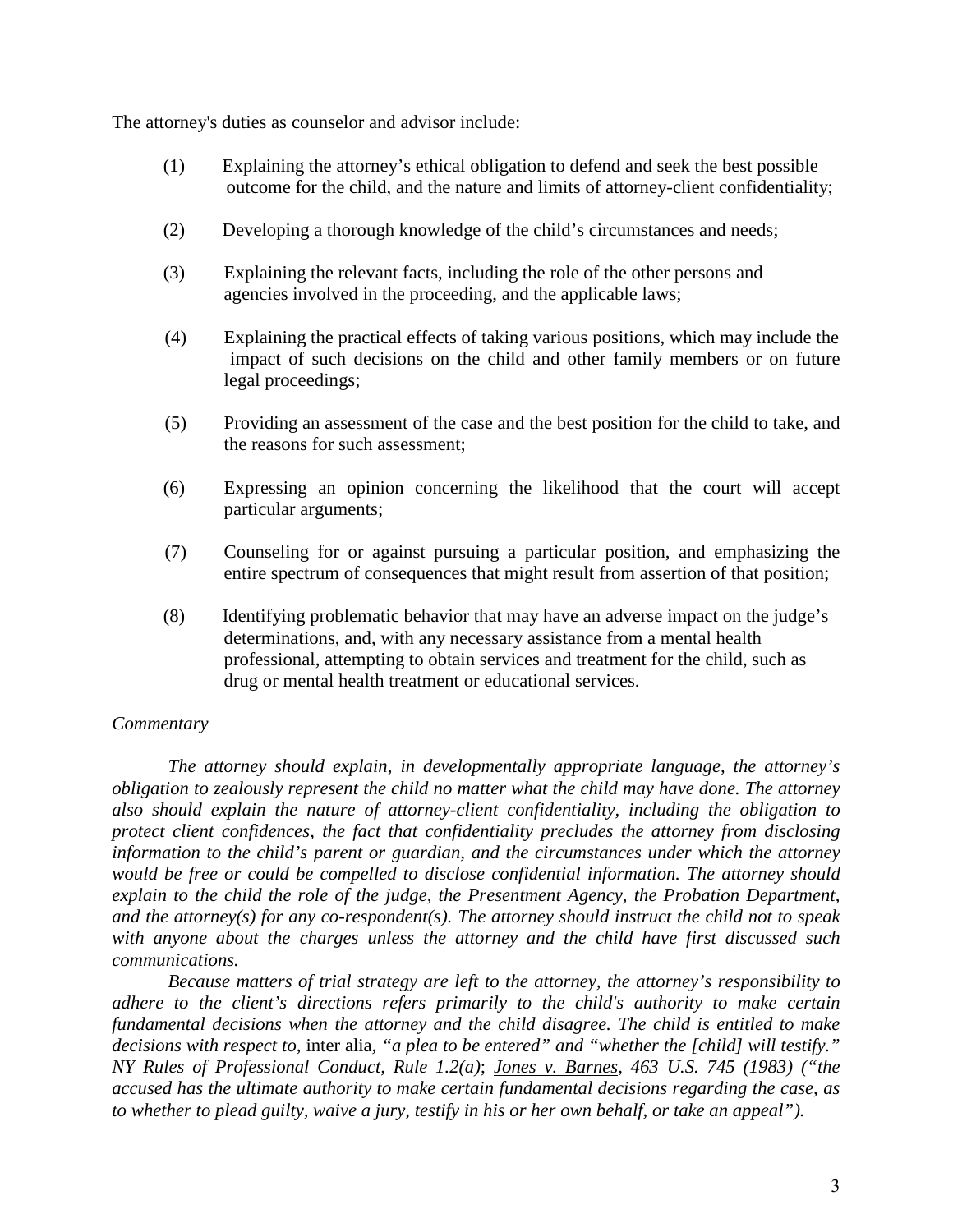*The attorney has the responsibility to perform the vital role of being an advisor and counselor by bringing his/her knowledge and expertise to bear in counseling the client to make sound decisions. See NY Rules of Professional Conduct, Rule 1.4(a) (lawyer shall promptly inform client of material developments, including settlement or plea offers, reasonably consult with client about means by which client's objectives are to be accomplished, keep client reasonably informed about status of matter, promptly comply with client's reasonable requests for information, and explain matter to extent reasonably necessary to permit client to make informed decisions); Rule 2.1 (lawyer shall exercise independent professional judgment and render candid advice, and may refer not only to law but to other considerations such as moral and psychological factors).* 

*In that role, the attorney may attempt to counsel the child to adopt a course of action that, in the attorney's view, will promote the child's legal interests, even when this course of action differs from the child's initial position. To do so effectively, the attorney needs to determine what factors have been most influential in the child's thinking, what the child does not know and what may be confusing to the child, and then work diligently to help the child understand the attorney's perspective and thinking.* 

*While explaining why the attorney believes a different outcome, or route to the outcome desired by the child, may be preferable, the attorney should take care not to overwhelm the child's will, and thus override the child's actual wishes. The attorney should remain aware of the dynamics of power inherent in adult/child relationships and remind the child that the attorney's role is to assist clients in achieving their wishes and protecting their legal interests. Ultimately, the child should understand that the attorney will advocate the child's position in the court, even if the attorney does not personally agree with that position.* 

# **A-3. Confidentiality of the Attorney-Client Relationship**

The attorney-client privilege attaches to communications between the child and his or her attorney, including advice given by the attorney. Statements made by the child to a social worker, an investigator, a paralegal, or another person employed by the attorney also are protected by the privilege. Information protected by the attorney-client privilege may be disclosed by the child's attorney only in the following circumstances:

- (1) The child consents to disclosure;
- (2) The attorney is required by law to disclose;
- (3) The attorney has determined that disclosure is necessary to protect the child from an imminent risk of physical abuse or death.

# *Commentary*

*Unless the child testifies and discloses confidential communications, the child's attorney cannot be compelled to turn over his or her notes of interviews with the child for use by other counsel on cross-examination. People v. Lynch, 23 N.Y.2d 262 (1968). However, the testimony of a social worker regarding the child's out-of-court statements would result in a waiver of the privilege. Matter of Lenny McN., 183 A.D.2d 627 (1st Dept, 1992*).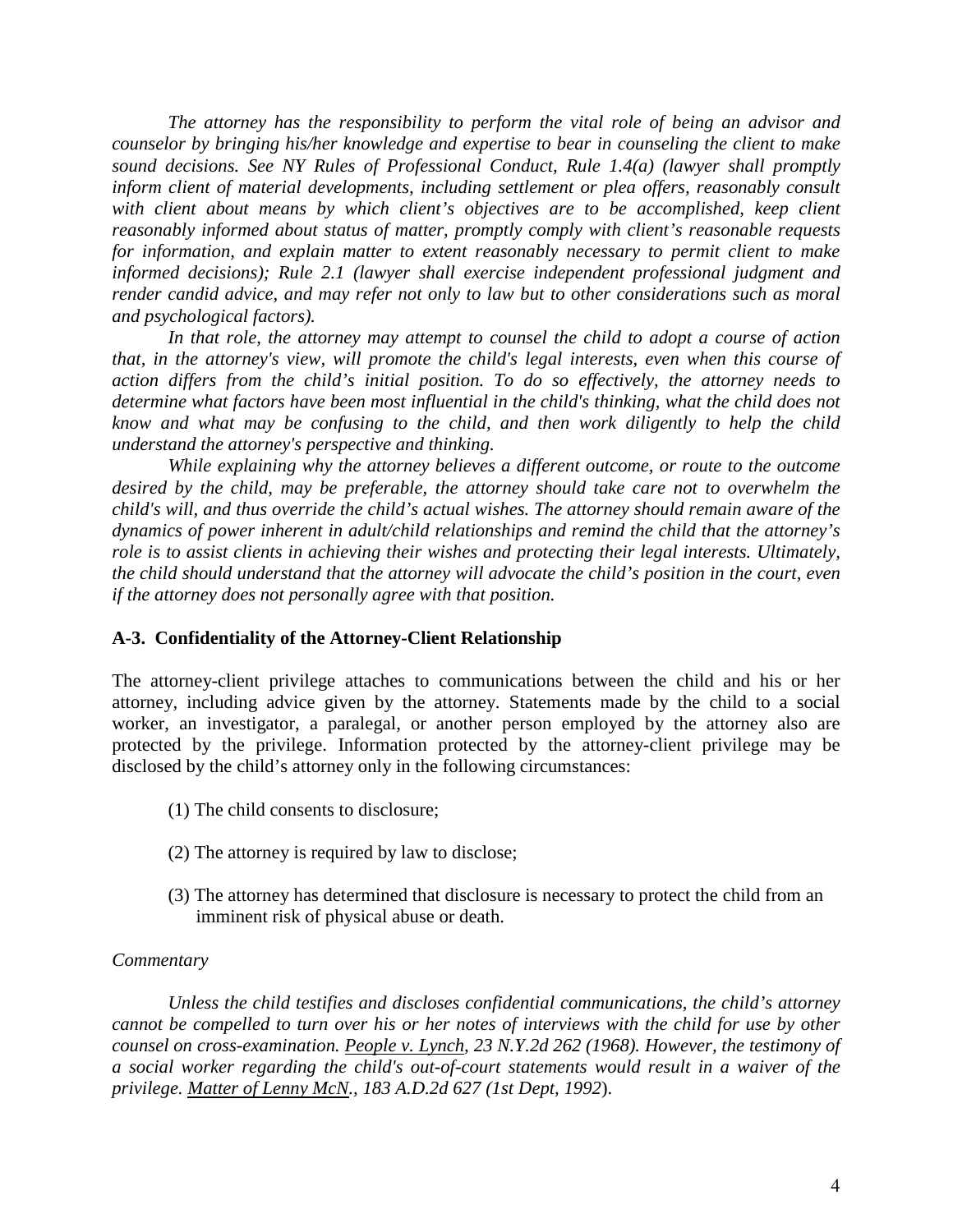*The attorney also should protect a child's right to confidentiality – for instance, during the course of* in camera *discussions or negotiations or during casual contacts with attorneys and other persons. The child's permission to communicate discrete items of information to other parties or the judge can often be obtained by explaining to the child the importance or relevance of the disclosure to the child's legal interests. However, it is the child who ultimately determines when and if confidentiality can be waived.* 

*The third exception to confidentiality finds support in City Bar Ethics Opinion 1997-2, which concluded that the child's attorney may disclose confidential information concerning abuse or mistreatment if the attorney is required by law to do so, or disclosure is necessary to keep the client from being maimed or killed, or the client lacks capacity and the attorney believes disclosure is in the client's best interest. See also State Bar Ethics Opinion 486 (1978) (attorney must balance protection of human life against professional standards when deciding whether to reveal client's contemplation of suicide). Support can also be found in NY Rules of Professional Conduct, Rule 1.6(b), which states that disclosure of a confidence is permitted (but not required) when necessary to prevent reasonably certain death or substantial bodily harm. In determining whether to make disclosure, the attorney should always take the child's desires into account and consider the effect disclosure would have on the attorney-client relationship.*

*The child's attorney is not among the mandated reporters listed in S.S.L. § 413, and the attorney has no obligation under that statute to reveal abuse or neglect allegations made by the child. Licensed social workers are covered by § 413, but, because statements made to a social worker employed by the child's attorney ordinarily are covered by the attorney-client privilege, there is substantial controversy with respect to whether § 413 requires a social worker-employee to make disclosure.[1](#page-8-0) Accordingly, to best protect client confidentiality, the social worker employed by an attorney should explain to a child that if the child has any doubt about whether he or she wishes a statement regarding abuse or neglect allegations to be disclosed to a third party, the child should first discuss the situation with the attorney. The social worker and the child's attorney should arrive at a joint decision concerning a social worker's § 413 disclosure obligations before the social worker interviews any child.* 

#### **B. ATTORNEY-CLIENT CONTACTS**

#### **B-1. Meet With the Child**

Establishing and maintaining a relationship with the child is the foundation of representation. Therefore, the attorney should meet with the child as soon as possible and on a regular basis, including prior to court hearings and when apprised of emergencies or significant events affecting the child, so that the attorney will be aware of and can address the child's concerns.

<span id="page-8-0"></span><sup>&</sup>lt;sup>1</sup> See Kansas Attorney General Opinion No. 2001-28 (licensed social worker should comply with reporting law, and lawyer should inform client of conflicting duties of lawyer and social worker and allow client to decide whether to proceed with use of social worker); District of Columbia Bar Opinion 282 (1998) (provision in ethics rules that permits lawyer to reveal confidences when "required by law" does not authorize social worker to reveal confidences and secrets under law that does not apply to lawyer; however, while lawyer should inform social worker of duty to protect client confidences and secrets and should not provide legal advice to social worker regarding reporting obligations, lawyers' ethics rules cannot insulate social worker from legal obligation to report, and, as a result, lawyer should not request that social worker ignore reporting law and must inform client that social worker may be obligated to report).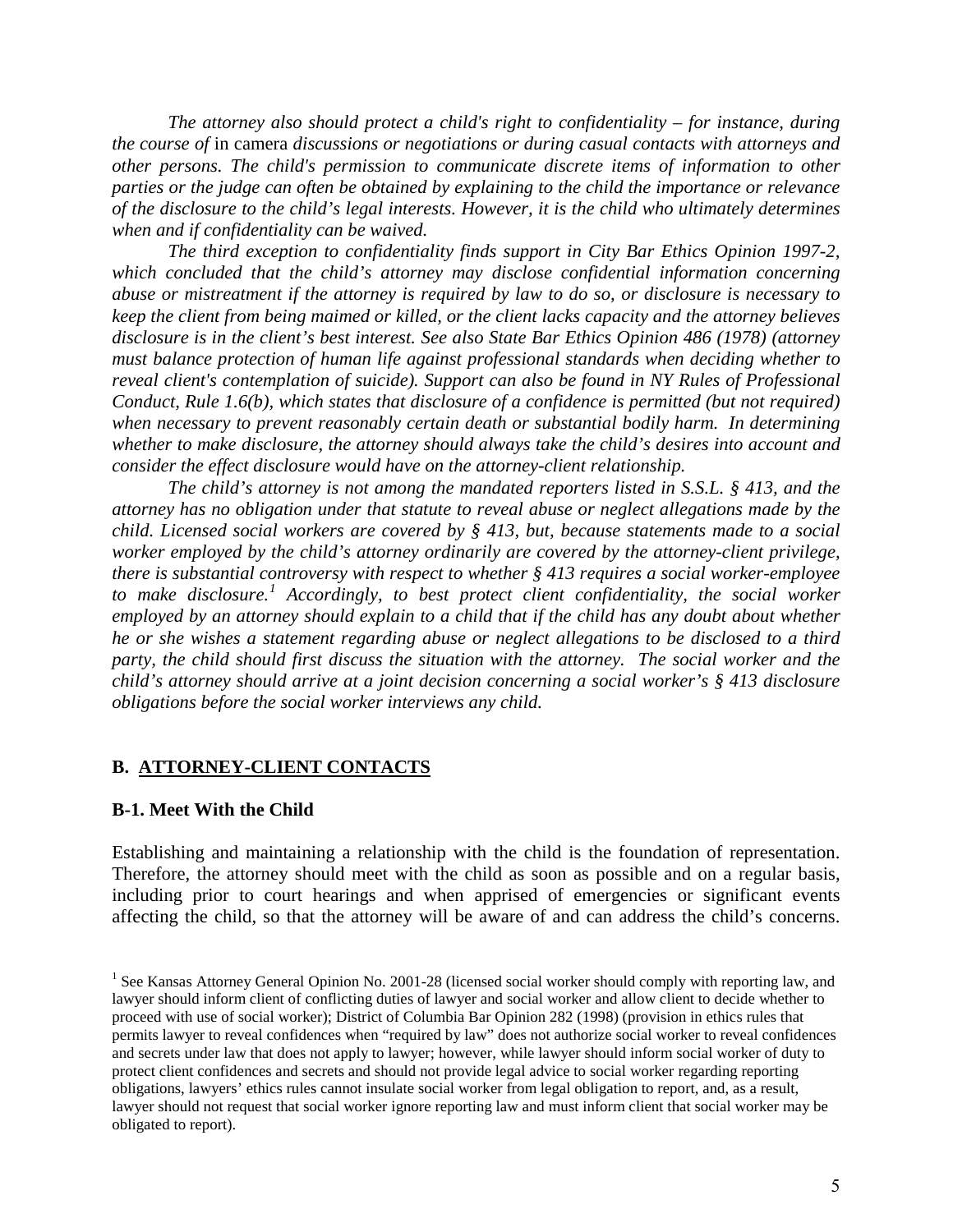Additionally, if appropriate, the attorney should maintain telephone contact. The attorney should undertake training so as to become reasonably familiar with child clients' ethnicity and culture.

#### *Commentary*

*If the attorney is assigned prior to the initial appearance, or, while not assigned, is permitted by local practice to speak to the child, the attorney should interview the child for the first time before the initial appearance.* 

*The attorney should recognize that the child's situation may be fluid. As a result, the attorney should remain in close communication with the child throughout the proceedings. The attorney should make reasonable efforts to visit the child in his or her current living situation whenever such a visit would facilitate communication with the child and enable the attorney to obtain facts with which he or she can formulate positions prior to court appearances.* 

*The attorney should explain to the child, in a developmentally appropriate manner, what is expected to happen before, during and after each hearing. Post-court appearance updates should be provided to the child as soon as possible.* 

#### **B-2. Interview the Child Regarding the Charges**

The attorney should explain to the child the nature of the charges, and the manner in which the Presentment Agency will attempt to establish the child's guilt; elicit detailed information regarding the alleged incident(s), the conduct of the child and any alleged accomplices, and related issues such as suppression, and possible defenses and weaknesses in the Presentment Agency's case; and attempt to ascertain the identity of witnesses, and their location and/or means by which to contact them. The child's parent should not be present during these discussions unless the child consents.

#### *Commentary*

*It is critical that, during the initial interview, the attorney obtain as much detailed information as possible. Motions in which the attorney may have to include allegations that derive from the child must be filed within thirty days after the child's initial appearance in court, and it is not always possible to conduct a timely follow-up interview. If the child raises a defense to the charges, the attorney should attempt to elicit the names, addresses or other locations, and/or phone numbers of any witnesses identified by the child, and set up follow-up contacts with the child if the information is not yet available. This is particularly important when the child is raising an alibi defense and the attorney will need to file timely notice of alibi. In order to determine whether a suppression motion should be made, the attorney should discuss with the child the circumstances under which physical evidence was recovered or statements were elicited from the child by the police, or an identification was made by a witness.* 

*During the initial interview, at a time when the fact-finding hearing is not imminent and the child does not yet have to decide whether to accept a plea bargain proffered by the Presentment Agency, the attorney may have no need to act on any doubts regarding the veracity of the child's denial of guilt and version of the facts. The need may arise when the child is in detention and a hearing is, in fact, imminent, or the Presentment Agency is proposing a favorable plea bargain early in the case. And, of course, by the time the attorney needs to file motion papers that include information derived from the child, and conduct a fact investigation,*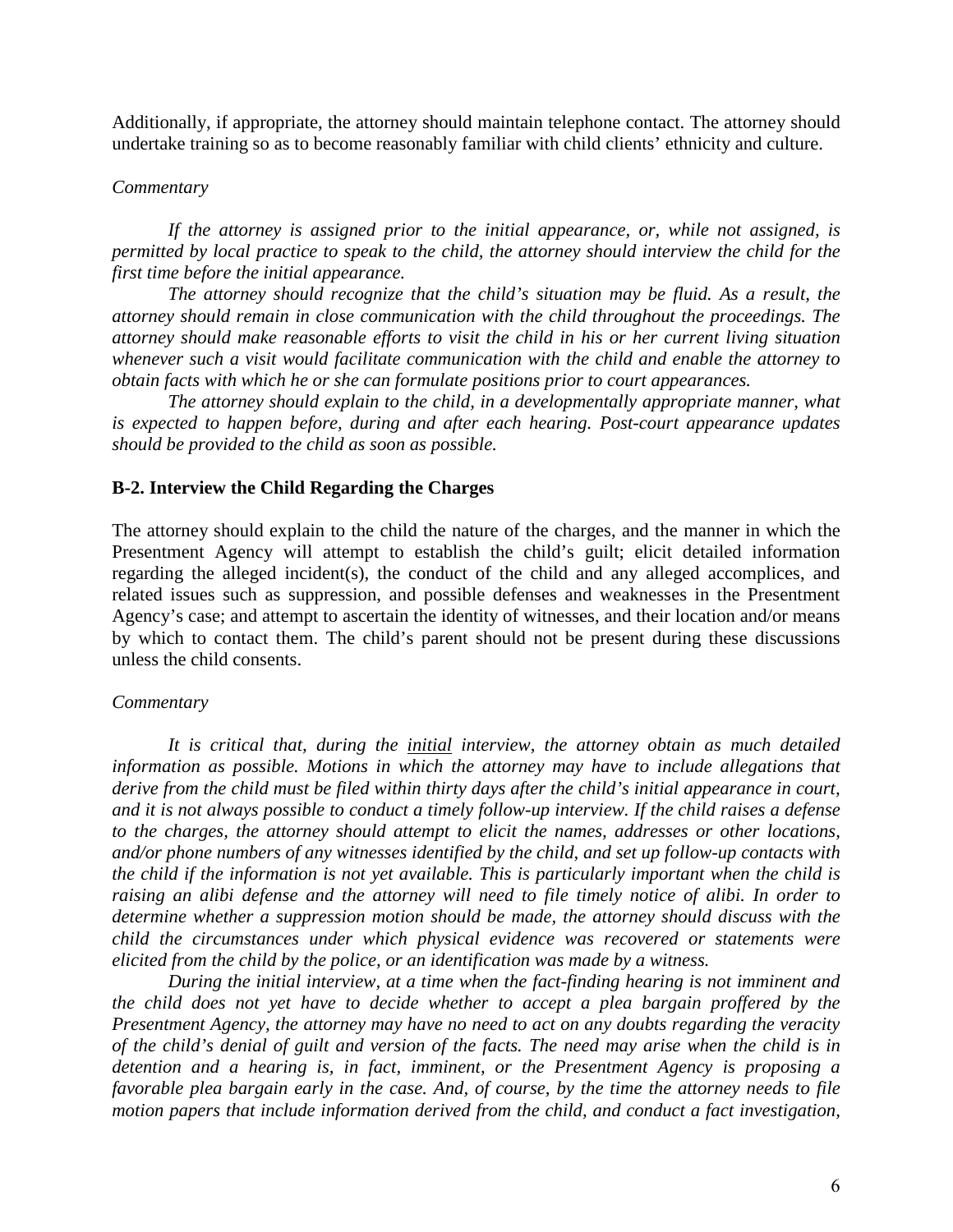*the attorney will want to be operating with accurate information. In any event, it is appropriate for the attorney to disclose to the child his/her doubts regarding the child's version of events rather than be hampered in defending the child or let the child lose out on a good plea bargain. (Criminal defendants may enter a* nolo contendre*, or "Alford," plea without admitting guilt; few family court judges permit children to enter such a plea, but the possibility should be explored when appropriate.) Experienced attorneys employ different methods when exploring with a child the truth of his/her statements. Some attorneys state bluntly that the story is unbelievable. But this could suggest to the child that the attorney is disloyal and will mount a defense only halfheartedly. A more common, and prudent, approach is to point out problems with the child's story in a less harsh and judgmental manner. The attorney can point out that one or more witnesses have signed sworn statements, and ask the child whether he/she knows of any reason the witnesses would lie. Or, the attorney can conduct a polite and informal "cross-examination," and attempt to lay bare for the child the story's inconsistencies and flawed premise. Often, over time, the attorney's use of these strategies will succeed in convincing the child of both the attorney's sincerity and the wisdom of revealing the truth.* 

# **B-3. Interview The Child Regarding the Child's Life Circumstances**

In the initial interview and thereafter, the attorney should elicit detailed information regarding all aspects of the child's family history, and social, health, educational and legal history, and assist the child and his/her family in obtaining necessary services.

#### *Commentary*

*The attorney should elicit relevant information from the child and his/her family, and from school officials, medical and mental health providers, and other agencies and individuals who have knowledge regarding the child's background. Necessary releases should be obtained from the child and his/her family. Confidential records, which may contain information that will undermine the child's legal interests, should not be obtained via subpoena since they will be produced in court and be available to the Presentment Agency, the Probation Department and the judge.* 

*The attorney should assist the child and his/her family in obtaining treatment and/or services that will address whatever behavioral and other issues exist and improve the child's chances of avoiding detention during the pendency of the proceeding and/or placement at disposition. This is not a "one-shot" obligation for the attorney. The child's progress must be monitored on a regular basis so that problems can be addressed in a timely fashion.* 

*The attorney should pay particular attention to school-related matters. In school disciplinary proceedings involving the same charges that have been filed in family court, useful discovery may be obtained. Also, a child's truant behavior while a case is pending often is the ground upon which a judge relies when ordering detention.* 

*Also important is information regarding the child's legal background – that is, prior juvenile delinquency or persons in need of supervision charges brought against the child, and child abuse/neglect charges brought against the child's parent or guardian. When, for some reason, such information is not known to the Presentment Agency, Probation and the judge, the information may constitute protected client confidential information.*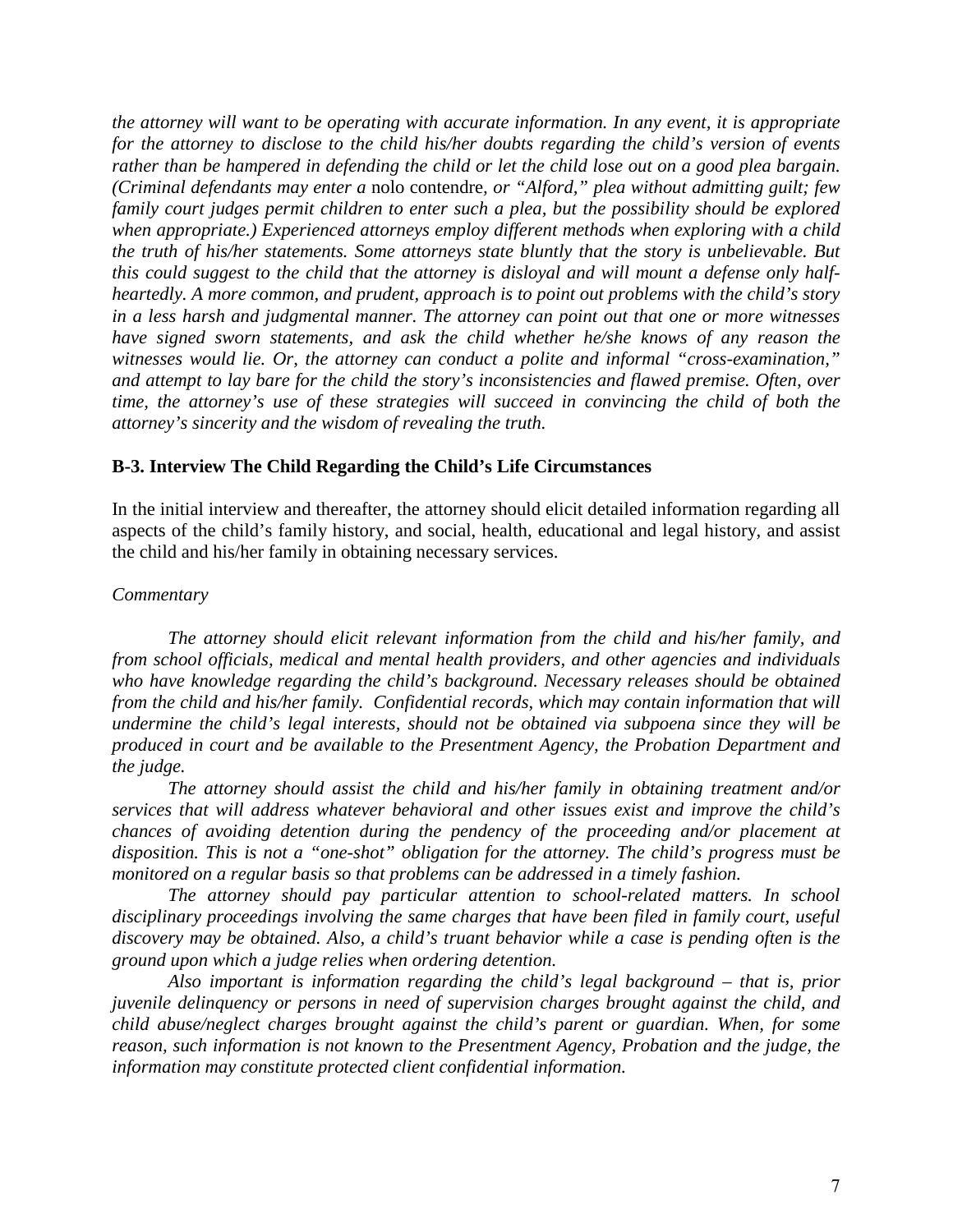# **C. ACTIONS TO BE TAKEN BEFORE THE FACT-FINDING HEARING**

# **C-1. Advocacy at the Initial Appearance**

When preparing for and advocating on behalf of the child at the initial appearance, the attorney should:

- (1) Determine whether there is a risk that the court will order pre-trial detention, gather all relevant information and otherwise prepare to address the detention issue, disclose and explain to the child the risk and likelihood of detention, and describe to the child the conditions at any detention facility to which the child might be remanded.
- (2) When appropriate, specifically discuss the statutory standards in F.C.A. § 320.5 that govern pre-trial detention.
- (3) Insure that the court's selection of a trial date complies with statutory speedy trial rules, unless, after consultation with the child, the attorney has determined that there is good reason to waive compliance.
- (4) If the court orders detention, request that a probable cause hearing be held within three days unless, after consultation with the child, the attorney determines that there is good reason to waive the hearing or agree to a delay.
- (5) Determine whether dismissal should be sought due to a violation of the child's right to a timely initial appearance.
- (6) Determine whether an application for a court-ordered referral for further efforts at adjustment pursuant to F.C.A. § 320.6, or an application for an adjournment in contemplation of dismissal pursuant to F.C.A. § 315.3, would be appropriate, and whether the petition appears to be jurisdictionally defective.

# *Commentary*

*At the initial appearance, the possibility that the court will order pre-trial detention is the attorney's most pressing concern. The attorney must focus on whether, under F.C.A. § 320.5, detention is precluded because "available alternatives to detention, including conditional release, would be appropriate;" whether detention is authorized because "there is a substantial probability that [the child] will not appear in court on the return date" or "a serious risk that he may before the return date commit an act which if committed by an adult would constitute a crime;" whether, even if the court finds that detention is necessary, the child should be released with an electronic monitoring condition; and whether reasonable efforts have been made to prevent or eliminate the need for detention. In order to effectively address the "available alternatives to detention," the attorney must be familiar with available ATD programs and other services the judge can look to in issuing conditions of release, and be able to articulate the reasons why participation in such a program or services will help ensure that the child will not*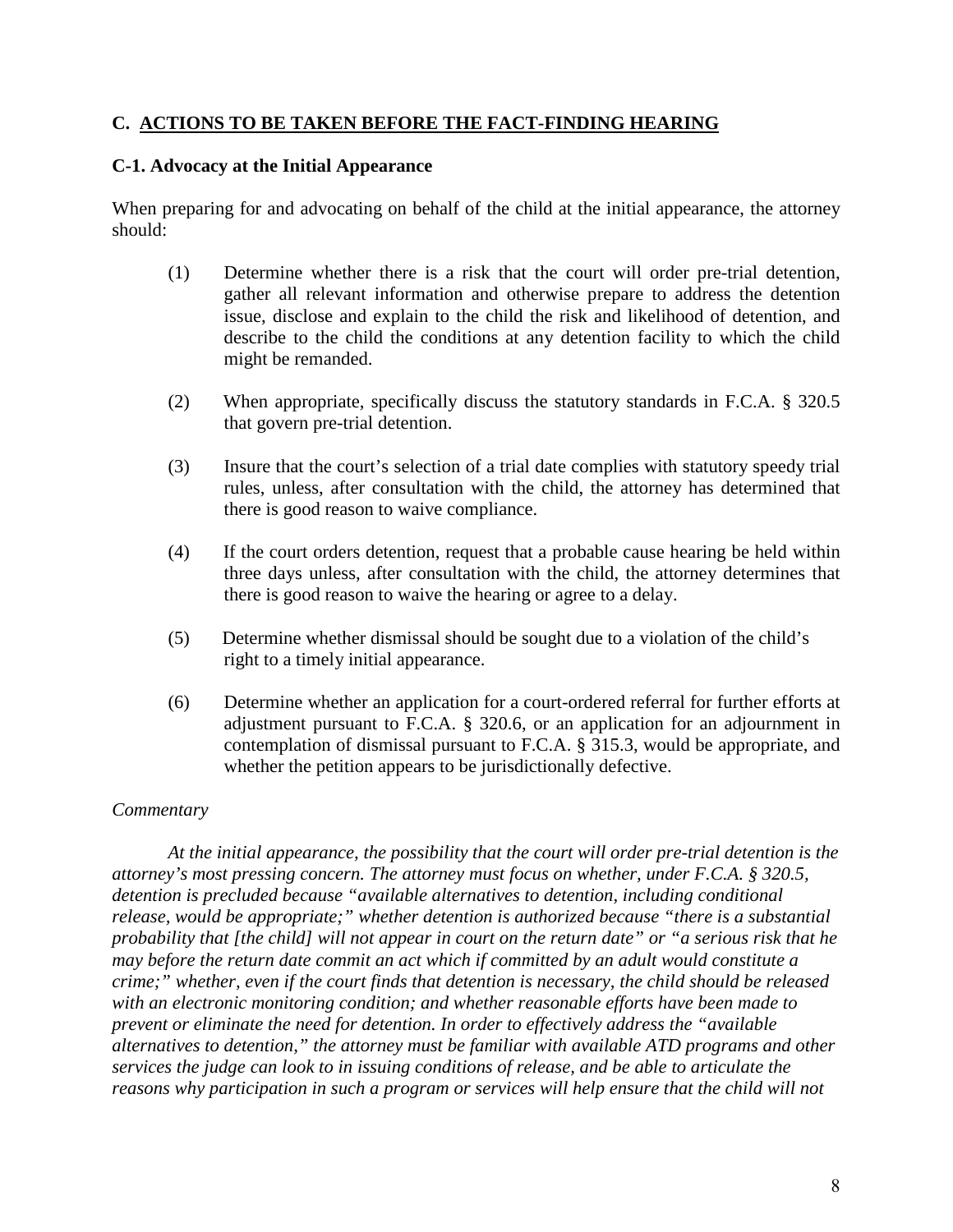*commit further illegal acts, will attend school and will otherwise comply with reasonable conditions of release.* 

 *In addition, when directing detention, the court must state the facts, the level of risk the youth was assessed in a detention risk assessment instrument, and the reasons for directing detention, including the reasons why detention was determined to be necessary even though the child was assessed at low or medium risk. The attorney should become familiar with the risk assessment instrument itself and how it is used, ascertain the grounds for the assessment, and, as appropriate, gather facts that rebut the assessment and otherwise challenge the accuracy of the assessment in individual cases.* 

*Preparation for the initial appearance is critical. Because the Department of Probation already has interviewed the child and the parent, and the Presentment Agency has had an opportunity to consult with Probation and sometimes even with the parent, the child's attorney usually is the last one to know what is going on. The attorney should question the parent and the child to ascertain what has already been revealed to Probation and/or the Presentment Agency, and other prejudicial information that might be revealed for the first time in court. The attorney should fish for useful information about the child's academic performance and any honors and extracurricular school activities, part-time jobs, charitable work or religious exercise. The attorney should look to uncover mitigating evidence related to the child's prior misconduct. Because judges scrutinize the behavior and body language displayed by the child and the parent, as well as what they say and how they say it, the attorney should determine whether the parent or the child seems volatile and likely to erupt in court or show disrespect to the judge, and provide appropriate advice regarding courtroom behavior. The attorney should explain the initial appearance procedures to the child and parent, and, in particular, what an argument regarding proposed detention will be like. It is important for the attorney to prepare the child for the possibility that he/she will be detained by the judge. The child should not be permitted to have unrealistic expectations about his/her chances of going home. Obviously, this may cause the child to become upset and fearful, which makes it even more important that the attorney discuss with the child the importance of behaving in an appropriate manner in the courtroom.* 

*The attorney should ascertain whether the child is or soon will be receiving therapeutic, educational or other services, and, if it might help convince the court to release the child, provide the court with relevant facts. The attorney should determine whether there are other family members willing to provide a home or additional supervision for the child, and consider proposing such a plan to the judge. The attorney should consider advising the child to consent to issuance of a temporary order of protection under F.C.A. § 304.2 in lieu of detention.* 

*In sum, the attorney should attempt to change the focus from the child's past behavior to changed circumstances that will minimize the risk of future misconduct. If, however, detention seems inevitable, the attorney should consider presenting an argument aimed primarily at convincing the judge to order non-secure detention. (The attorney should keep in mind that under F.C.A. § 304.1(3), a child under the age of 10 may not be detained in a secure facility.)* 

*As the court is selecting a trial date, the attorney should keep in mind statutory speedy trial rules, which require that the fact-finding hearing commence within 3 or 14 days after the conclusion of the initial appearance when detention is ordered and within 60 days when the child is released (see Commentary to Standard C-13), and the requirement that when detention is ordered for more than 3 days, a probable cause hearing must be held within 3 days following the initial appearance or 4 days after the petition is filed, whichever is sooner (F.C.A. § 325.1[2]), or on an even earlier date if pre-petition detention was ordered pursuant to F.C.A. § 307.4. The attorney should insist upon compliance with these time limits unless there is a*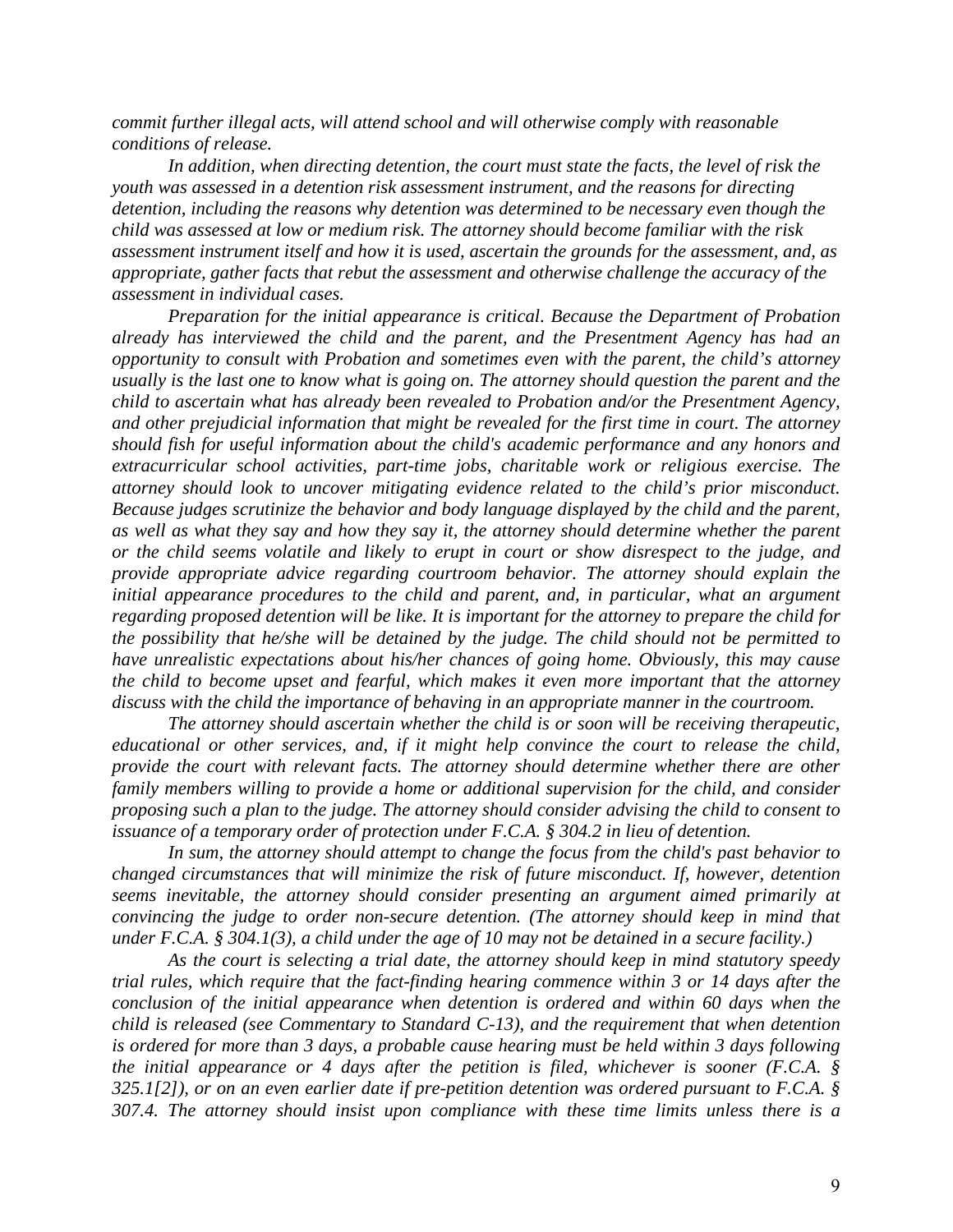*strategic reason not to and the child has agreed to waive his/her rights. For instance, the attorney may believe, and the child may agree, that more time is needed to adequately prepare a defense.* 

*The attorney also should determine whether a favorable resolution of the case can be achieved at the initial appearance. For instance, a child in detention is entitled to an initial appearance no later than 72 hours after a petition is filed or the next day the court is in session, whichever is sooner, and if the child is not detained, the initial appearance must be held as soon as practicable and, absent good cause shown, within 10 days after a petition is filed. The initial appearance may be adjourned for no longer than 72 hours or until the next court day, whichever is sooner, to enable an attorney to appear for the child. If a warrant has been issued, the period*  during which the warrant is outstanding is excluded from the calculation if the Presentment *Agency has exercised due diligence in attempting to secure the child's appearance. F.C.A. § 320.2(1). The remedy for an untimely initial appearance is dismissal, but the petition may be refiled. Matter of Robert O., 87 N.Y.2d 9 (1995). To preserve the issue, the attorney should raise it at the initial appearance even if the facts are not fully known and the attorney needs to conduct further investigation before filing a written motion; the attorney should specifically identify the alleged violation and either make an oral motion to dismiss while also reserving the right to file a written motion, or state on record that a written motion to dismiss will be forthcoming.* 

*Particularly when the charges are not serious, the attorney should consider asking for a referral by the judge for Probation adjustment pursuant to F.C.A. § 320.6. Adjustment often fails the first time around because Probation made half-hearted or inadequate efforts to work with the complainant and the child to find common ground for settlement. Or, the child, lacking legal counsel or other proper guidance, may have remained wedded to a demonstrably incredible version of events and failed to show the remorse or insight into his/her behavior that Probation was hoping to see. Also, the complainant, whose consent to adjustment is required, may be more willing to consent if he/she knows the judge is inclined to order adjustment. Thus, the door may still be wide open to a quick and favorable resolution. If the complainant's position is not known at the time of the initial appearance, the attorney should at least raise and preserve the issue since there is case law suggesting that a request for an adjustment referral must be made at the initial appearance. Alternatively, the attorney can propose an adjournment in contemplation of dismissal pursuant to F.C.A. § 315.3, which can be ordered by the judge without the consent of the Presentment Agency or the complainant.* 

*Whenever the judge appears to be leaning towards ordering detention, the petition and supporting depositions should be carefully scrutinized for facial insufficiency. Although motions to dismiss ordinarily must be made in writing and judges generally will insist upon a written*  motion, a judge cannot order detention upon a jurisdictionally defective petition. People v. *Martini, 36 Misc.3d 729 (Crim.Ct., Queens Co., 2012) and thus the judge might consider releasing the child if there appears to be a valid argument for dismissal.* 

*Finally, when it appears that there are insufficient grounds for detention or the length of a detention order violates the statute, the attorney should consider seeking habeas relief on behalf of the child.* 

#### **C-2. Advocacy at a Probable Cause Hearing**

The attorney should cross-examine witnesses and otherwise challenge the Presentment Agency's case at the probable cause hearing, make appropriate attempts to obtain discovery, and advocate for the child's release at the conclusion of the hearing.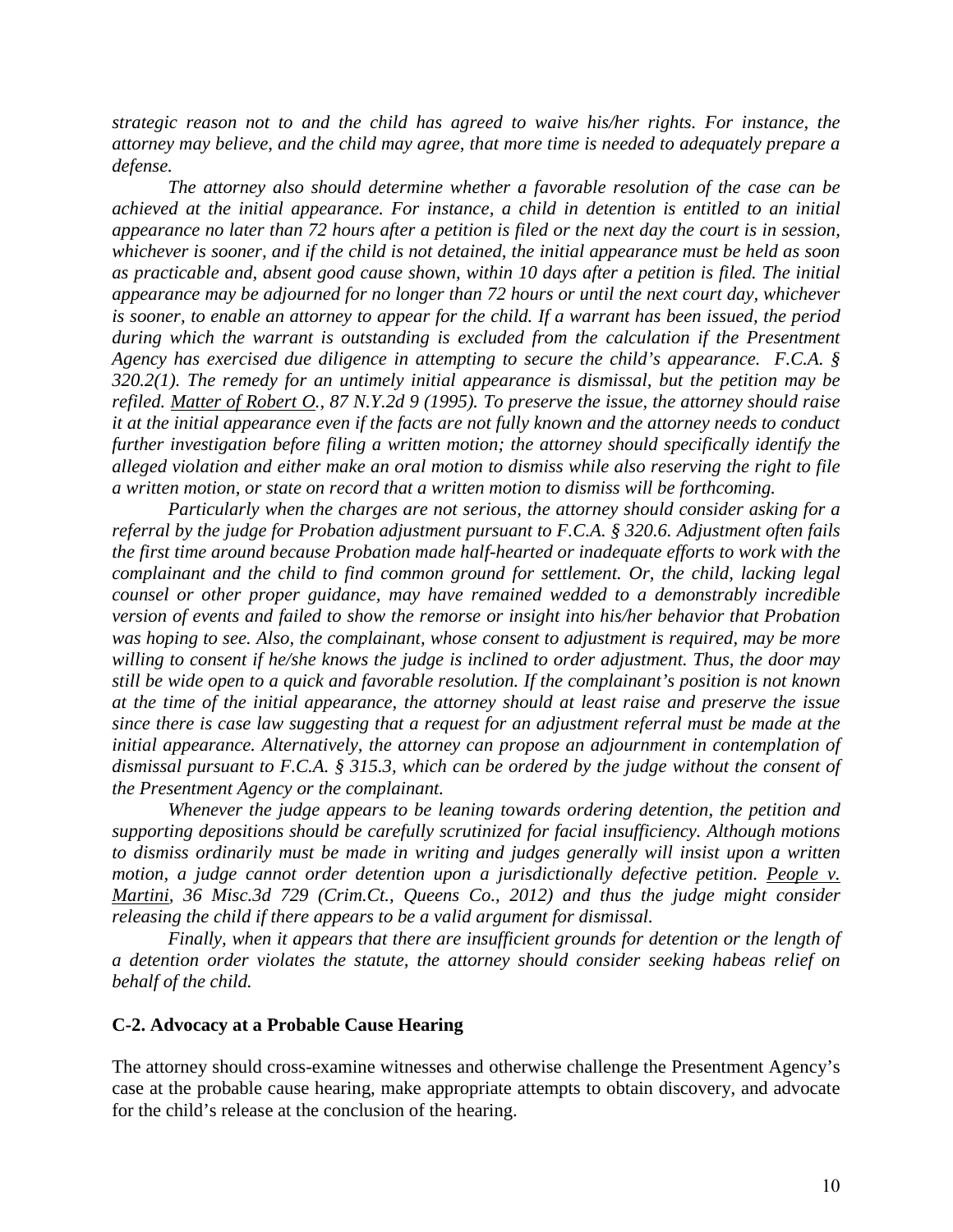#### *Commentary*

*Probable cause hearings are governed by F.C.A. §§ 325.1, 325.2, and 325.3.* 

*The hearing may be adjourned for no more than three days for good cause shown. F.C.A. § 325.1(3). If a hearing is not held within the time limits in F.C.A. § 325.1(2), the court may dismiss the petition without prejudice, or adjourn the hearing for good cause shown and release the respondent. F.C.A. § 325.3(4).* 

*Except in an unusual case, it will not be difficult for the Presentment Agency to establish reasonable cause as long as the available evidence has been produced in court. Consequently, there are goals other than winning that must be considered. The probable cause hearing offers an invaluable opportunity to learn about the Presentment Agency's case. The discovery function of a probable cause hearing was recognized as a legitimate defense interest by the United States Supreme Court when it held in Coleman v. Alabama, 399 U.S. 1 (1970) that the hearing is a critical stage requiring the appointment of counsel. The hearing also provides an opportunity to elicit the testimony of prosecution witnesses for use as impeachment material at a suppression hearing or at a trial and to otherwise "nail down" the witnesses' testimony. If the judge is*  inclined to restrict the scope of cross-examination, the attorney should remind the judge that *F.C.A. § 325.2(2) gives the child the right to cross-examine witnesses, which necessarily includes an opportunity to explore a witness's direct testimony and impeach the witness by showing inconsistencies, bias, an inability to observe, a failure to recall details, etc.* 

*Even when the court finds probable cause, the court must make a* de novo *determination as to whether detention is appropriate. F.C.A. § 325.3(3). Accordingly, when preparing for the hearing, the attorney should attempt to gather favorable evidence that was not available at the initial appearance.* 

#### **C-3. Request for Competency Determination**

When it appears that the child may be an "incapacitated person," the attorney should consider requesting that the court order a competency examination. Such a request should not be made until after the attorney has discussed the matter with the child.

#### *Commentary*

*Proceedings to determine whether a child is an "incapacitated person" are governed by F.C.A. §§ 322.1 and 322.2.* 

*The court must order that the respondent be examined by two "qualified psychiatric examiners" to determine whether the respondent is "mentally ill, mentally retarded or developmentally disabled" when the court "is of the opinion that the respondent may be an incapacitated person." F.C.A. § 322.1(1). An "incapacitated person" is "a respondent who, as a result of mental illness, mental retardation or developmental disability as defined in [Mental Hygiene Law § 1.03(20), (21), (22)], lacks capacity to understand the proceedings against him or to assist in his own defense." F.C.A. § 301.2(13).* 

*Given their lack of maturity and experience, children do not have the same capacity as adult criminal defendants to comprehend the nature of the proceeding, or assist in the preparation of a defense and in the making of crucial litigation decisions. Moreover, many children charged in delinquency proceedings suffer from educational and mental health deficiencies that further hamper their ability to participate effectively in the proceeding. The*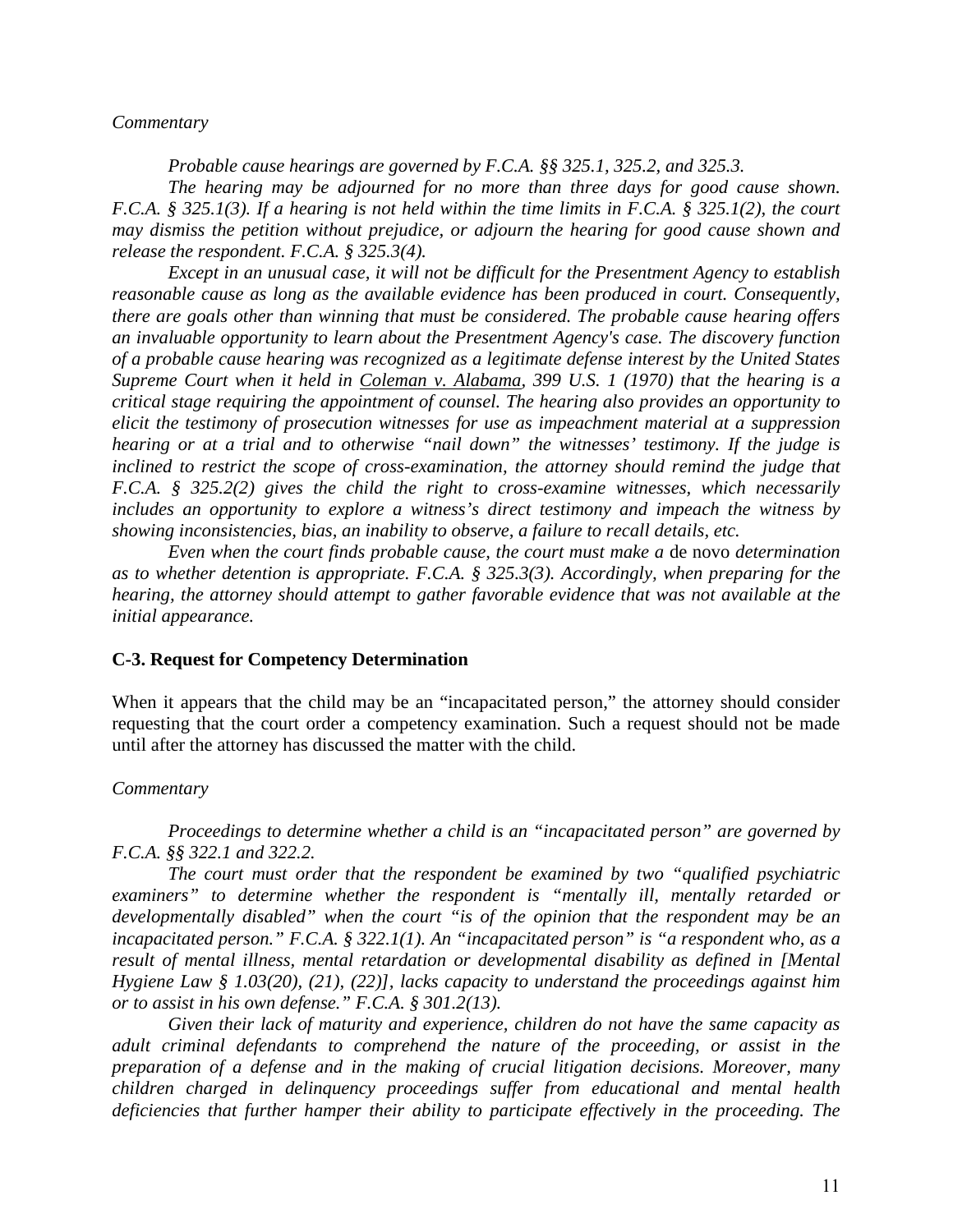*child's attorney may have difficulty communicating with the child, and, when the problems are severe, may be justified in requesting a competency determination.* 

*However, before raising a competency issue in court, the child's attorney should, in a manner consistent with attorney-client confidentiality, consult with the child and his/ her family, and with any mental health professional who is familiar with the child, to determine whether a competency issue really exists; weigh the benefits and risks associated with raising it; and ascertain the child's position. In determining whether to raise a competency issue, the attorney should consider: the child's position regarding the competency issue; the extent to which the child's assistance is needed in the preparation of a defense given the particular facts of the case; and the potential consequences of a finding of incapacitation (in a misdemeanor case, a finding of incapacitation results in a 90 day commitment and dismissal of the petition, while, in a felony case, there is a risk of long-term involuntary commitment, possibly until the child is 18).*

#### **C-4. Obtain Pre-Trial Discovery**

The attorney should make appropriate use of all discovery methods authorized by statute or case law, issue or request court-issued subpoenas, and seek sanctions for the violation of discovery requirements.

#### *Commentary*

*Discovery requests should be tailored to the facts of the case at hand. Boilerplate documents are useful when they insure that the relevant areas of discovery are addressed in each case, but the judge may be more inclined to exercise discretion in the child's favor and direct discovery when the attorney at least specifies and concentrates on important items of discovery that the defense really needs.* 

*The Family Court Act provides for discovery via service of a Demand to Produce (F.C.A. §§ 331.2, 331.7) and a Request for a Bill of Particulars (F.C.A. §§ 330.1, 331.7) upon the Presentment Agency. The statute provides for discovery by the Presentment Agency via Demand in F.C.A. § 331.2(3). The respondent may make a motion for court-ordered disclosure if the Presentment Agency has not fully complied with a Demand or Request, or discovery of property that will be introduced at trial (F.C.A. § 331.3). There is a continuing duty to disclose material that comes into the possession of a party after discovery already has been provided. F.C.A. § 331.5(4). Also, at suppression and at fact-finding hearings, each side must disclose the prior statements of its witnesses (so-called "Rosario material"), and criminal history information regarding its witnesses, pursuant to F.C.A. § 331.4. Protective orders may be sought under F.C.A. § 331.5.* 

*Sanctions for non-compliance with statutory discovery requirements may be sought pursuant to F.C.A. § 331.6. Sanctions also may be sought for governmental authorities' failure to preserve relevant evidence that is not covered by statutory discovery provisions. Arizona v. Youngblood, 488 U.S. 51 (1988); People v. Kelly, 62 N.Y.2d 516 (1984). In addition, Penal Law § 450.10 addresses the duty to preserve for discovery purposes stolen property recovered by the police.* 

*The attorney also should be familiar with non-statutory discovery authorized by case law. Among the types of discovery that may be obtained in appropriate circumstances are: names, addresses and other information about prosecution witnesses [People v. Rivera, 119 A.D.2d 517 (1st Dept, 1986)]; police records related to the arrest of the child [People v. Giler, 19 Misc.3d*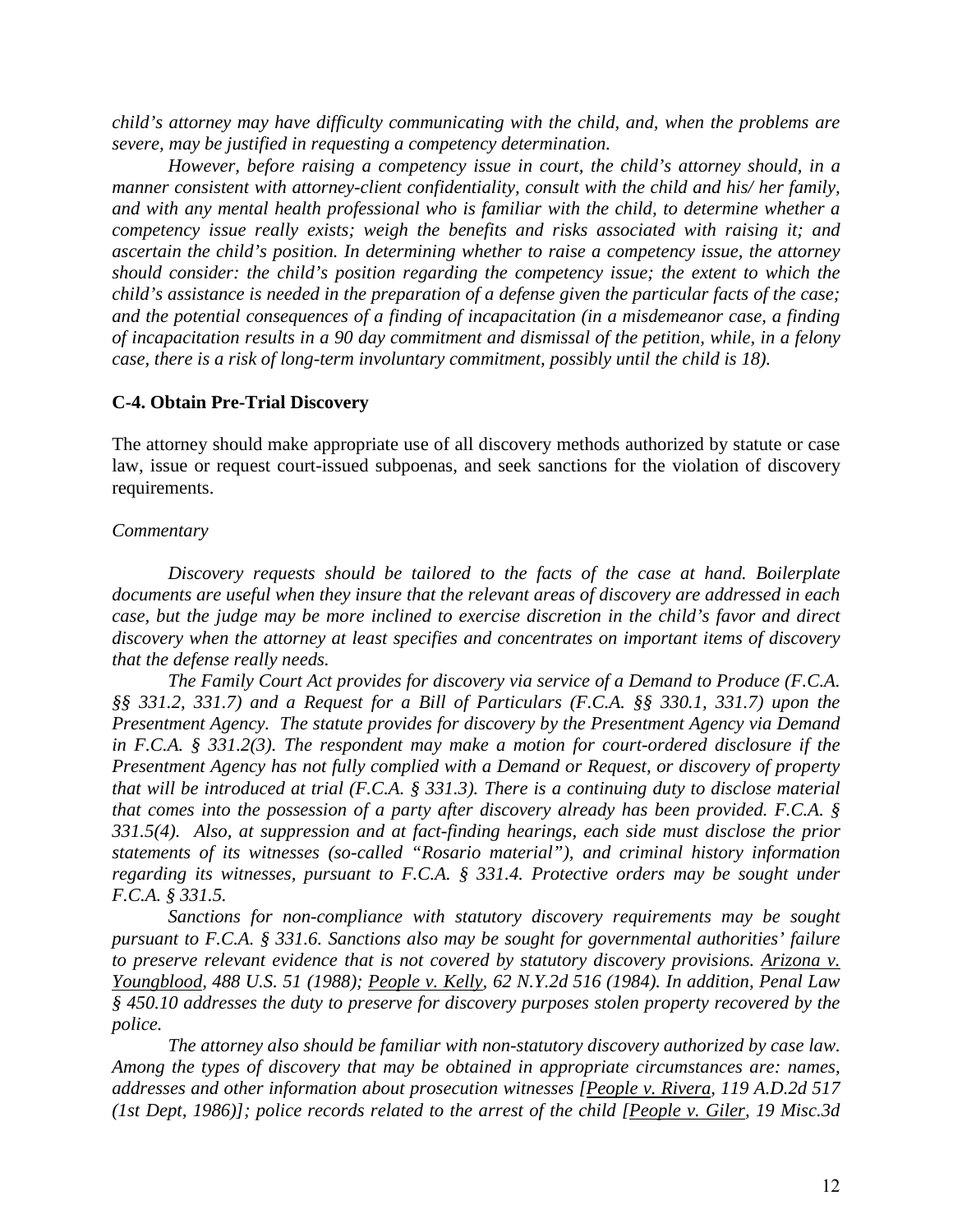*1137(A) (Crim. Ct., N.Y. Co., 2008)]; the identity of a police informant who played an important role in the case [People v. Darden, 34 N.Y.2d 177 (1974); People v. Goggins, 34 N.Y.2d 163 (1974), cert den'd 419 U.S. 1012]; search warrant documents [People v. Nottage, 11 Misc.3d 1052(A )ie (Crim. Ct., Kings Co., 2006)]; a mental health examination of a prosecution witness [People v. Earel, 89 N.Y.2d 960 (1997)]; and records protected by statutory confidentiality rules, such as child welfare agency records relating to a child complainant [Pennsylvania v. Ritchie, 480 U.S. 39 (1987)], police disciplinary records [People v. Gissendanner, 48 N.Y.2d 543 (1979)], a witness's mental health records [People v. Rivera, 138 A.D.2d 169 (1st Dept, 1988), lv denied 72 N.Y.2d 923], a witness's court records [People v. Harder, 146 A.D.2d 286 (3rd Dept, 1989)], and media records [People v. Combest, 4 N.Y.3d 341 (2005)].* 

*The attorney also should be vigilant and timely in responding to Presentment Agency demands for disclosure, in order to avoid the risk of court-ordered preclusion of evidence. This is particularly important when the Presentment Agency has served a demand for notice of alibi witnesses pursuant to F.C.A. § 335.2, or a demand for notice of a defense of mental disease or defect pursuant to F.C.A. § 335.1. When the attorney has provided untimely notice, and the Presentment Agency has moved for preclusion of the evidence, the attorney should present an argument premised on the constitutional right to present a defense. Noble v. Kelly, 246 F.3d 93 (2d Cir. 2001), cert denied 534 U.S. 886.* 

*The attorney also should become familiar with relevant provisions of the Criminal Procedure Law and the Civil Practice Law and Rules. Although "[t]he provisions of the criminal procedure law shall not apply . . . unless the applicability of such provisions are specifically prescribed by [the family court] act" [F.C.A. § 303.1(1)], the attorney should consider raising a constitutional equal protection argument when the Criminal Procedure Law provides protections that are not found in the Family Court Act. For instance, neither CPL. § 240.44, which provides*  for discovery of witness statements at a felony hearing (the counterpart to a family court *probable cause hearing), nor CPL. § 240.43, which provides for disclosure, upon a defendant's request, of prior uncharged acts the prosecution intends to use to impeach the defendant should he/she testify at trial, has a Family Court Act counterpart. Provisions of the Civil Practice Law and Rules may be applied in a juvenile delinquency proceeding "to the extent they are suitable" pursuant to F.C.A. § 165(a).* 

# **C-5. Conduct Factual Investigation**

In order to develop a theory of defense, prepare for effective cross-examination of the Presentment Agency's witnesses, and identify witnesses and obtain physical and documentary evidence supporting the theory of defense, the attorney should conduct and/or direct an independent investigation which may include a visit to the crime scene, witness interviews, the preparation of photographs and diagrams and conversations with the prosecutor. The attorney should discuss the investigation with the child, elicit the child's assistance when appropriate and keep the child up to date on the progress of the investigation.

# *Commentary*

*The discovery authorized by statute and case law in criminal/juvenile delinquency proceedings is remarkably limited given the liberty interests at stake, and rarely provides the defense with a genuine preview of the prosecution's case. Recorded witness statements, often received by the defense shortly before trial, usually contain scant detail since police officers and*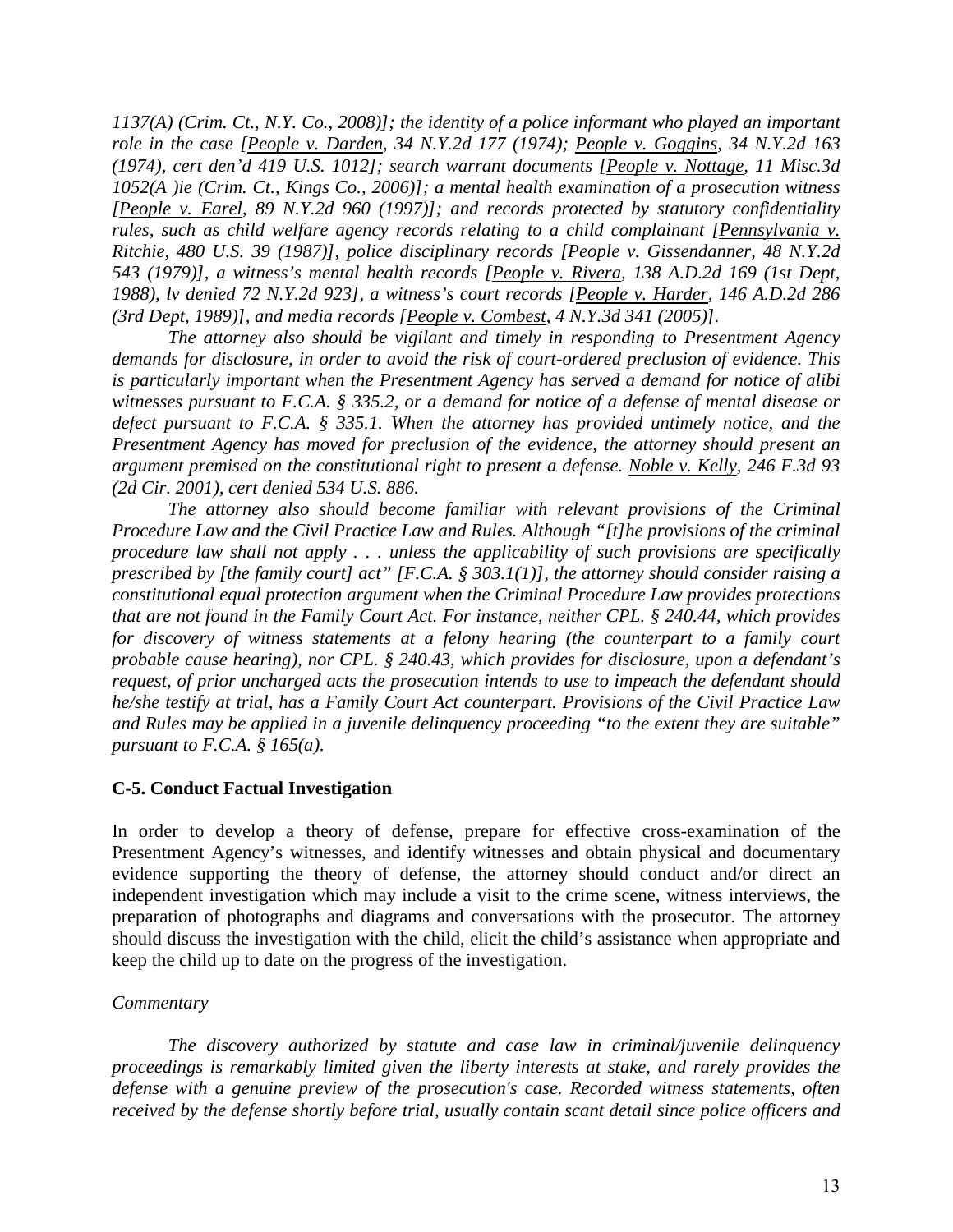*prosecutors are trained and/or naturally inclined to write little. Discovery through a bill of particulars also is severely limited. Witness depositions do contain some detail, but only enough to satisfy pleading requirements.* 

*There is no substitute for face-to-face interviews with prosecution witnesses. Unlike police officers, civilian witnesses are not necessarily conditioned by training and experience to avoid contacts with the defense. Although a witness may be advised that he/she has the right to decline to speak to the defense and that it is the witness's decision, neither a prosecutor nor defense counsel should instruct a witness (other than the accused) to decline to speak to the opposing side. If the prosecutor has improperly instructed a witness not to speak, the child's attorney should remind the witness that only he/she can decide whether to speak, and if he/she continues to refuse to speak, sanctions, such as a court-ordered interview or oral deposition, should be sought. United States v. Carrigan, 804 F.2d 599 (10th Cir. 1986); People v. Marino, 87 Misc.2d 542 (County Ct., Monroe Co., 1976).* 

*Because the advocate-witness rule (NY Rules of Professional Conduct, Rule 3.7) may require an attorney's disqualification when he/she becomes a necessary witness, the child's attorney should try to avoid becoming the only source of information regarding what a witness stated during an interview, or other facts discovered during an investigation. This can be achieved by obtaining the assistance of a trained investigator or taking a witness's written and signed statement.* 

*The attorney should maintain a complete file, with all documentary discovery, witness information, etc., clearly organized. However, when determining whether and to what extent interviews with defense witnesses should be recorded, the attorney should keep in mind that such information must be disclosed to the Presentment Agency if the witness testifies.* 

*Informal "discovery" also should be sought. Some prosecutors, believing that they have nothing to gain and everything to lose, will never discuss their witnesses' testimony or other evidence. Others, who believe that a public prosecutor should share information as a matter of fairness, and/or conclude in certain cases that a plea can be obtained if the defense is aware of the strength of the prosecution's case, may provide a detailed preview of the prosecution's case.* 

In some cases, the child is a crucial component of the investigation. The child may be the *only one with information regarding potential witnesses. The attorney should be diligent in contacting the child, repeatedly if necessary, to encourage the child to provide information. Often the child's parent or guardian can be helpful as well. When appropriate, the attorney should meet the child and enlist his/her assistance in the course of an on-scene investigation.* 

#### **C-6. Pre-trial Motions**

The attorney should determine what pre-trial motions should be made, and file them in a timely fashion.

#### *Commentary*

*Except as otherwise provided in F.C.A. Article 3, all "pre-trial motions" must be filed within 30 days after the conclusion of the initial appearance and before commencement of the fact-finding hearing unless the court grants an extension of time. F.C.A. § 332.2(1). Under F.C.A. § 332.1, the "pre-trial motions" subject to the 30 day deadline are motions seeking an order: transferring a proceeding to another county pursuant to F.C.A. § 302.3; granting separate fact-finding hearings pursuant to F.C.A. § 311.3 or § 311.6, or consolidating petitions*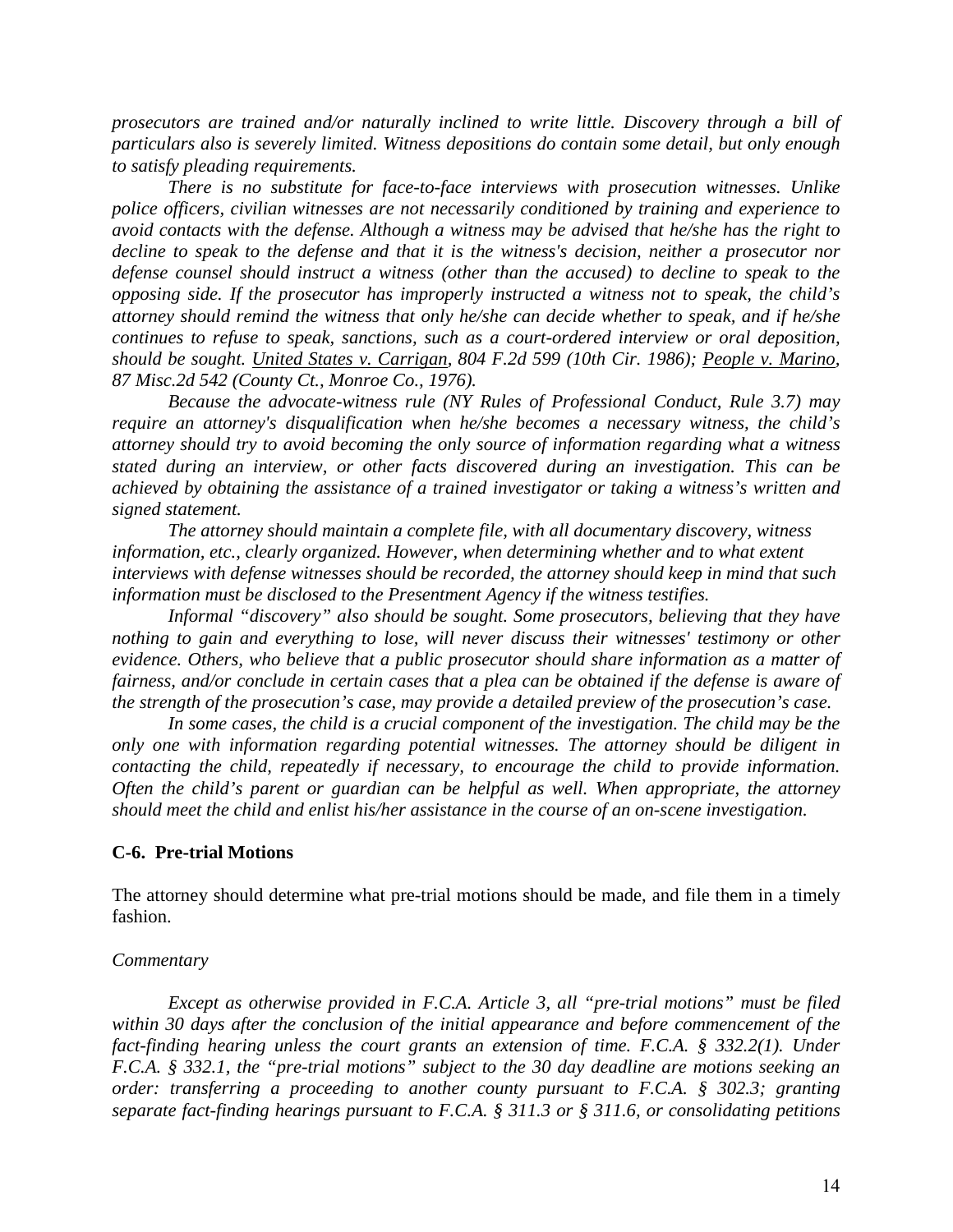*pursuant to § 311.6; dismissing a defective petition pursuant to F.C.A. § 315.1; granting a bill of particulars pursuant to F.C.A § 330.1 or discovery pursuant to F.C.A § 331.3; suppressing evidence pursuant to F.C.A § 330.2 (and CPL Article 710); dismissing a petition pursuant to F.C.A § 302.2 (and CPL § 30.10) because the statute of limitations has expired; or dismissing a petition on double jeopardy grounds pursuant to F.C.A § 303.2 (and CPL Article 40).* 

*A motion to dismiss on speedy trial grounds pursuant to F.C.A. § 310.2 must be made prior to the commencement of a fact-finding hearing or entry of an admission. F.C.A § 332.2(1). A constitutional due process claim can be raised if there is an undue delay before filing. Matter of Benjamin L., 92 N.Y.2d 660 (1999). In Benjamin L., the Court of Appeals adapted for use in the juvenile delinquency context the balancing test used in criminal proceedings, with the most important factors being the reason for the delay and whether the respondent's ability to mount a defense has been prejudiced.* 

*The attorney should consider filing a motion for a separate trial when the Presentment Agency intends to offer at trial an incriminating statement made by a co-respondent that implicates the attorney's client [see Bruton v. United States, 391 U.S. 123 (1968)], and when the child's defense is irreconcilable with a defense being raised by a co-respondent [see People v. Mahmoubian, 74 N.Y.2d 174 (1989)].* 

*A motion to dismiss a petition as facially defective due to a violation of the non-hearsay allegations requirement in F.C.A § 331.2(3) may be made at any time. Matter of Jahron S., 79 N.Y.2d 632 (1992). A motion for dismissal in furtherance of justice may be made at any time subsequent to the filing of the petition, F.C.A § 315.3(3), and a motion for an adjournment in contemplation of dismissal pursuant to F.C.A § 315.3 may be filed at any time prior to entry of a finding pursuant to F.C.A § 352.1 that the respondent is a juvenile delinquent. F.C.A § 315.3(1).* 

#### **C-7. Motion to Suppress or Preclude Evidence**

As appropriate, the attorney should move for suppression or preclusion of physical evidence, identification testimony and/or the child's statements, and/or move for preclusion of evidence of the child's prior crimes and/or bad acts.

# *Commentary*

*The attorney should become familiar with the complex statutory and constitutional rules and case law governing suppression and preclusion of statements, identification testimony, and physical evidence. While the law essentially mirrors that applicable in criminal proceedings, F.C.A § 305.2 contains special rules governing the admissibility of the child's statements, and there are instances in which the attorney can argue that the limited capacities and increased vulnerability of children merit protections that go beyond those provided to adults: for instance, when a court is determining whether a Miranda waiver was knowing and voluntary, or whether a child reasonably believed that he/she was not free to go and thus was in police custody.* 

*Familiarity with search and seizure law and analysis is particularly important because a case involving only a charge of possession of contraband can be won at a suppression hearing. In New York, the State Constitution, as interpreted by the Court of Appeals in People v. De Bour, 40 N.Y.2d 210 (1976), requires a four-tiered analysis of police-civilian encounters. The attorney should become familiar with the De Bour analysis and the case law applying it, and keep the analysis in mind when preparing for a suppression hearing, cross-examining witnesses at the hearing and making final argument. Given the complexity of the issues, the attorney should*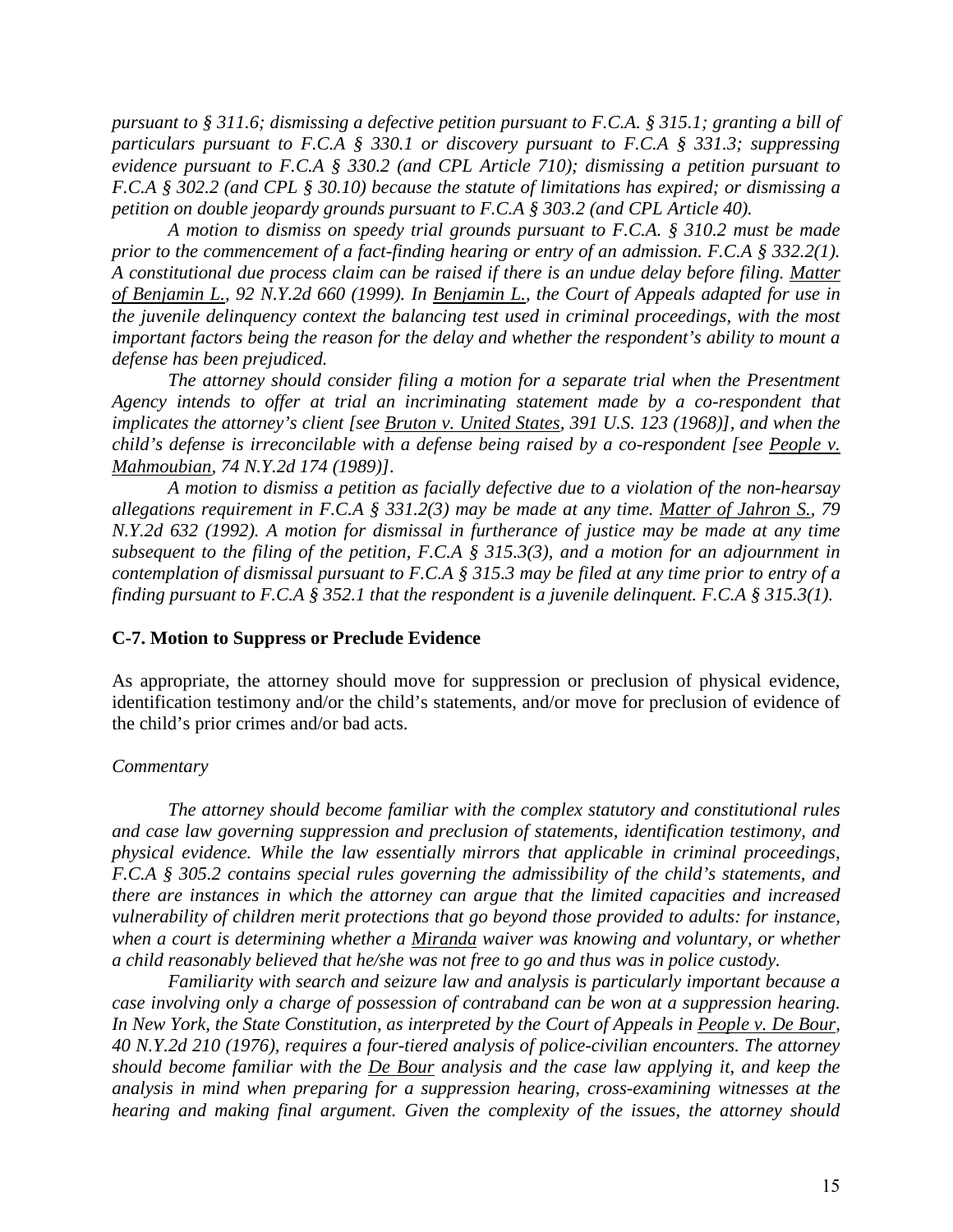*research the case law before the hearing, and consider requesting an opportunity to prepare a memorandum of law.* 

*The attorney also should monitor compliance with the requirement in F.C.A § 330.2(2) that the Presentment Agency serve notice of its intention to offer statement, identification or physical evidence. Such notice must be served within 15 days after the conclusion of the initial appearance or before the fact-finding hearing, whichever occurs first, unless the court, for good cause shown, permits later service and accords the respondent a reasonable opportunity to make a suppression motion thereafter. (If the respondent is detained, the court shall direct that such notice be served on an expedited basis.) The penalty for the Presentment Agency's failure to comply with the notice requirement is preclusion of the evidence [F.C.A § 330.2(8)], and so this is an issue to which the attorney should be alert.* 

*The accused also has a right to a pre-trial ruling concerning whether the prosecutor may, if the accused takes the stand, ask questions concerning prior convictions or bad acts. People v. Sandoval, 34 N.Y.2d 371 (1974). According to the weight of authority, the accused has a right to a "Sandoval hearing" prior to a bench trial. Compare, Matter of Joshua P., 270 A.D.2d 272 (2d Dept, 2000), lv denied 95 N.Y.2d 757, People v. Black, 183 A.D.2d 969 (3rd Dept, 1992) and People v. Oglesby, 137 A.D.2d 840 (2d Dept, 1988) with People v. Stevenson, 163 A.D.2d 854 (4th Dept, 1990). When requesting a Sandoval hearing, the attorney should request that the hearing not be held before the trial judge, and that the record of the hearing be maintained apart from the rest of the case file so that the trial judge will not learn about the Sandoval-related litigation. If the trial judge will be conducting the Sandoval hearing, and there is a strong probability that the child will not testify, the attorney usually should wait until trial to raise an objection rather than risk highlighting the child's prior misconduct at a Sandoval hearing for no reason. But, if the issue is raised at trial, the attorney should request a Sandoval ruling before the child actually takes the stand. People v. Delgado, 101 A.D.3d 1144 (2d Dept, 2012).* 

*Also subject to pre-trial challenge is evidence of uncharged prior crimes committed by the child, offered as direct evidence of guilt. The general rule is that such evidence may not be admitted unless the court determines that the probative value of the evidence outweighs its prejudicial tendency to demonstrate criminal propensity. People v. Molineux, 168 N.Y. 264 (1901). To prevent the prosecutor from eliciting uncharged crimes evidence before the accused can object, a court should rule on the admissibility of the evidence out of the hearing of the trial*  fact-finder, and thus the prosecutor should ask for a pre-trial determination. People v. *Ventimiglia, 52 N.Y.2d 350 (1981). Accordingly, the child's attorney should ask that a "Ventimiglia hearing" be held before a judge other than the trial judge.* 

#### **C-8. Motion to Dismiss Charges, For an ACD, or Substitution of a PINS Petition**

As appropriate, the attorney should move for an order dismissing the petition for facial insufficiency pursuant to F.C.A. § 315.1 or in furtherance of justice pursuant to F.C.A. § 315.2, adjourning the matter in contemplation of dismissal pursuant to F.C.A. § 315.3, or substituting a petition alleging that the child is a person in need of supervision pursuant to F.C.A. § 311.4(1).

#### *Commentary*

*The attorney should examine the petition to determine whether it satisfies the pleading requirements in F.C.A §§ 311.1 and 311.2.*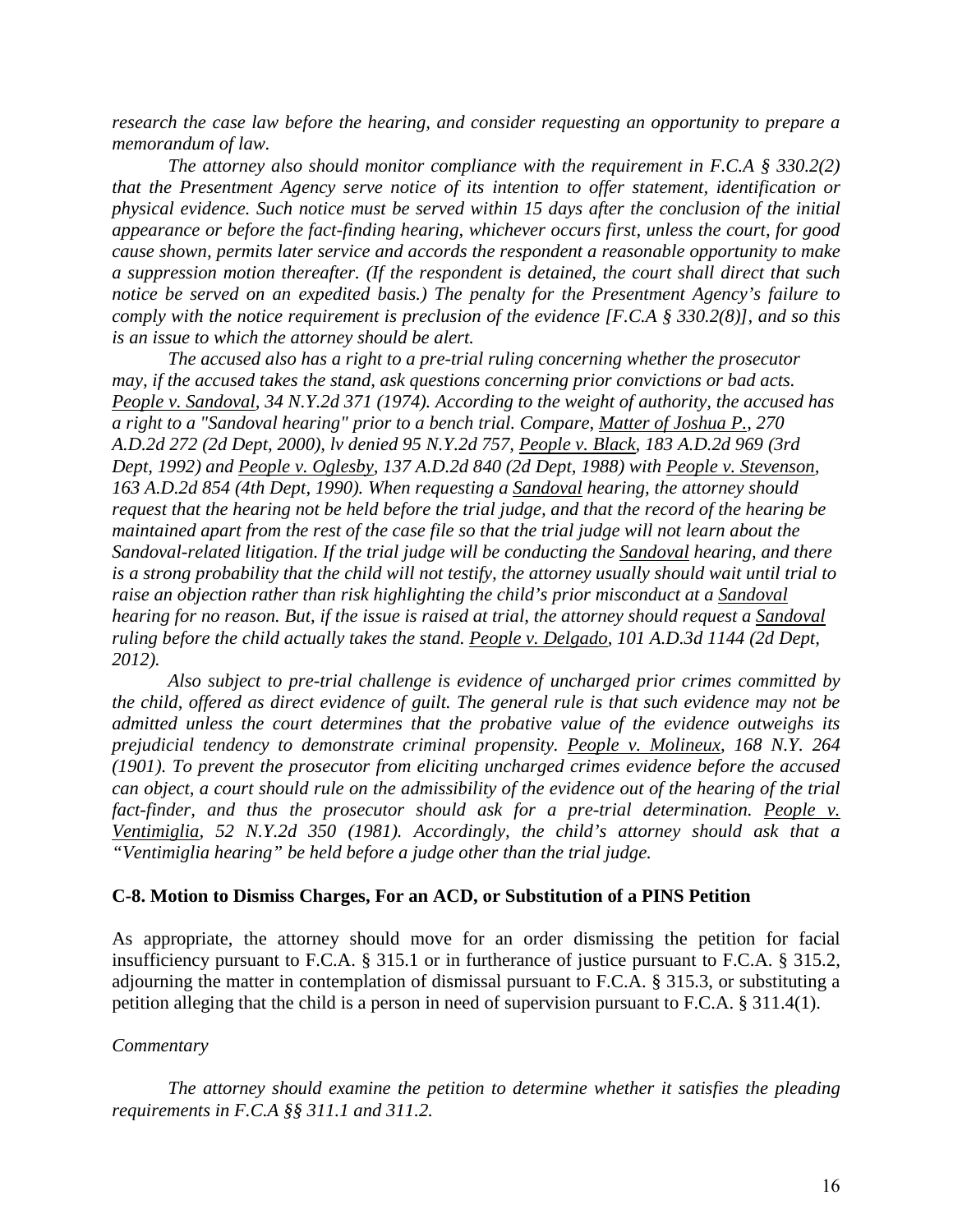*The attorney's primary focus should be on the requirement in F.C.A. § 311.2(3) that the "non-hearsay allegations of the factual part of the petition or of any supporting depositions [must] establish, if true, every element of each crime charged and the respondent's commission thereof." A defect in the non-hearsay allegations is jurisdictional and non-waivable, and may be raised for the first time at any stage of the proceeding, including on appeal. Matter of Michael M., 3 N.Y.3d 441 (2004). Since the speedy trial statute runs from the date of the initial appearance in the original proceeding after a new petition has replaced one that was dismissed for facial insufficiency [see Matter of Willie E., 88 N.Y.2d 205 (1996)], the attorney has the strategic option of withholding a motion to dismiss until after the statutory speedy trial deadline has passed and it can be argued that the case cannot be re-filed.* 

*The attorney also should pay attention to the special requirements governing verification of a deposition [Matter of Neftali D., 85 N.Y.2d 631 (1995)]; designated felony petitions [F.C.A § 311.1(5); Matter of Stephan F., 274 A.D.2d 584 (2d Dept, 2000)]; removal petitions [F.C.A § 311.1(7); Matter of Michael M., 3 N.Y.3d 441 (2004)]; and petitions alleging that the charged offenses occurred on unspecified dates within a broad time frame [F.C.A § 311.1(3)(g); People v. Keindl, 68 N.Y.2d 410 (1986)]. Although obtaining dismissal of one or more but not all counts in the petition still leaves the child subject to prosecution, a motion to dismiss specific counts could result in dismissal of the most serious charge(s) in the petition, which may increase the defense's plea bargaining leverage.* 

*Making a written motion for dismissal in furtherance of justice, an adjournment in contemplation of dismissal or substitution of a PINS petition not only creates the possibility of a favorable result, but also provides a legitimate excuse for providing the court with favorable information that would be inadmissible at trial. Among the items that can be submitted in support of the motion are affidavits or letters from teachers, the clergy, neighbors, athletic coaches, or employers, school report cards, and awards and certificates. Of course, the Presentment Agency will have an opportunity to respond with unfavorable information, and so the attorney, before making the motion, must determine what information the Presentment Agency already has or is likely to discover, and whether it is worthwhile to make the motion because the favorable information outweighs the unfavorable.* 

# **C-9. Conduct Plea Negotiations**

The attorney should be active in initiating and participating in plea bargaining discussions with the Presentment Agency. The attorney must communicate to the child any benefit offered by the Presentment Agency, and provide the child with information, guidance and advice that will assist the child in deciding whether to make an admission. The attorney should discuss with the child all the significant legal consequences of the admission, whether they be characterized as direct or collateral, including possible dispositional and post-dispositional orders.

# *Commentary*

*Pleas (or "admissions") are governed by F.C.A. §§ 321.2 and 321.3.* 

*Generally, the attorney should not advise a child to make an admission until the attorney has had a satisfactory opportunity to ascertain the facts and evaluate the strength of the Presentment Agency's case.* 

*The attorney has a duty to present to the child any plea bargain offer that provides some benefit. People v. Fernandez, 13 A.D.3d 271 (1st Dept, 2004), aff'd, 5 N.Y.3d 813 (2005)*. *The*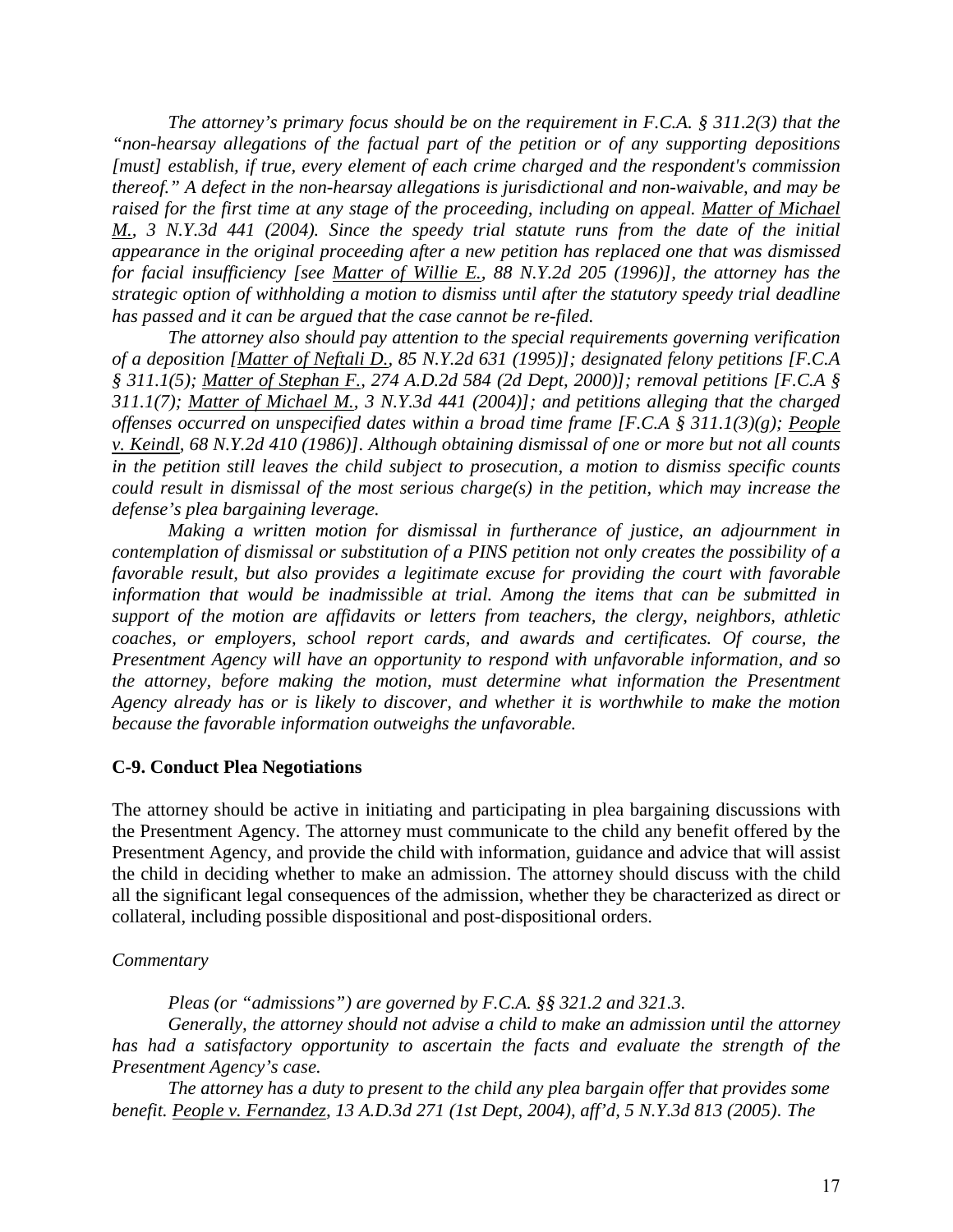*attorney can, but is not required to, provide a bottom line recommendation to accept or reject the prosecution's offer. While the specific information and advice an attorney should provide to the child regarding a plea bargain offer will vary from case to case, the child does have a Sixth Amendment right to the effective assistance of counsel with respect to plea bargain offers that are accepted, and those that lapse without notice to the child or are rejected. Hill v. Lockhart, 474 U.S. 52 (1985); Missouri v. Frye, 132 S.Ct. 1399 (2012); Lafler v. Cooper, 132 S.Ct. 1376 (2012).* 

*It has been said that the attorney's failure to advise the child of the collateral consequences of an admission does not constitute ineffective assistance of counsel. People v. Ford, 86 N.Y.2d 397 (1995). However, the United States Supreme Court has recognized that certain severe consequences, whether characterized as direct or collateral, must be addressed by the attorney. For instance, when exposure to automatic deportation is a consequence of an admission, counsel must give correct advice to a client before the client pleads guilty, and, when the deportation consequences of a plea are unclear or uncertain, counsel must advise a noncitizen client that the criminal proceeding may carry the risk of adverse immigration consequences. Padilla v. Kentucky, 559 U.S. 356 (2010). Moreover, erroneous advice regarding collateral consequences may constitute ineffective assistance. People v. McDonald, 1 N.Y.3d 109 (2003). In any event, the attorney should not strive to achieve only the constitutionally required minimum. The attorney should alert the child to any significant consequences of an admission. In juvenile delinquency proceedings, the consequences of an admission may include loss of Youthful Offender eligibility upon a designated felony finding; HIV testing upon a felony sex crime finding (F.C.A. § 347.1); consideration of the finding in proceedings involving the child's immigration status; disclosure of the information in a criminal proceeding brought against the child; required registration in another state as a sex offender; and use in a landlord-tenant eviction proceeding. In addition, an admission results in a waiver of various claims that otherwise could be raised on appeal, including inadequate notice of intent to offer evidence pursuant to F.C.A. § 330.2; the prosecution's improper failure to preserve evidence; improper denial of a motion to dismiss in furtherance of justice; improper denial of a severance motion; the violation of statutory speedy trial rules; non-jurisdictional pleading defects; and a violation of the statute of limitations.*

*In all plea bargaining scenarios, the attorney should consider and discuss with the child the likelihood that the case can be won at trial or at a suppression hearing, and the existence of a legal impediment to prosecution, such as a speedy trial or double jeopardy problem.* 

*Because a designated felony adjudication can result in a restrictive placement and ineligibility for Youthful Offender treatment in a future criminal proceeding, a plea to a nondesignated felony offense carries an automatic reduction of downside risk that has real value. But there are other relevant factors: (1) the likelihood of a designated felony finding if the case goes to trial; (2) the likelihood of a restrictive placement; and (3) the likelihood that the child will be re-arrested for criminal behavior committed after the child turns 16 years of age, and thus would be prejudiced by the loss of youthful offender status.* 

*Pleading guilty to a misdemeanor offense in a felony prosecution provides two benefits: it avoids a felony finding that could become a predicate for a designated felony adjudication, and it reduces from 18 to twelve 12 the term of an initial placement. Yet, there is more to consider. While the incentive may be strong where the child is very young and there is a substantial period of time within which the child may commit additional felonies, the same is not true when the child is nearing 16 years of age. Also, a placement agency may release a child before the period*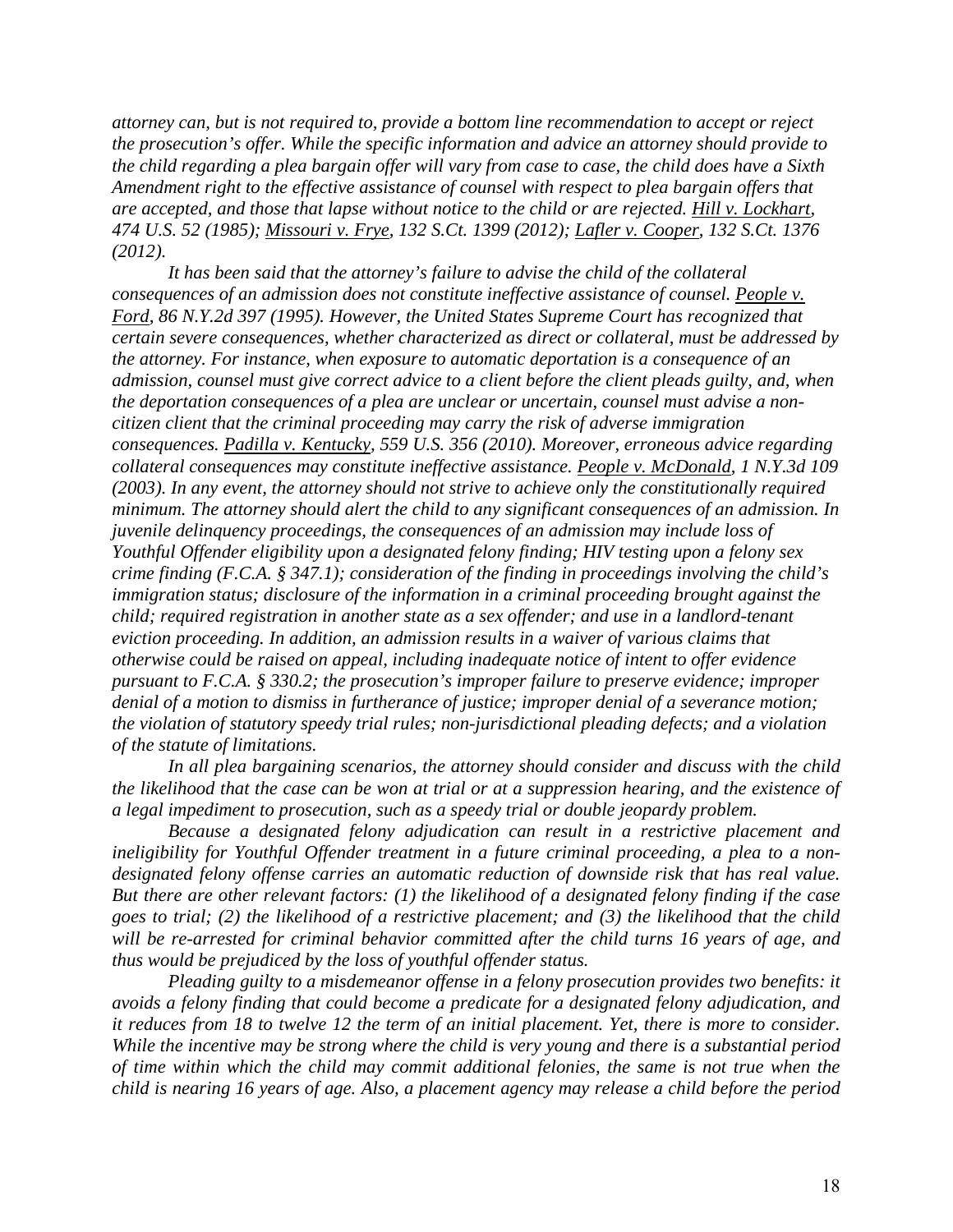*of placement has expired, and placement may be extended, and thus the length of placement may depend more on the child's behavior while in placement than on the level of the offense.* 

*Another benefit available through plea bargaining is release from, or avoidance of, detention. This may decrease the likelihood of placement if the child is able to improve his/her behavior while at home, but because the child's time at home may only be a temporary reprieve before placement is ordered, this is not always a good deal in the long run. If outright avoidance of or release from secure detention cannot be won through negotiation, the attorney should consider asking for non-secure detention as the quid pro quo for a plea.* 

*When the attorney is negotiating for a dispositional promise, an adjournment in contemplation of dismissal is a desirable result because it avoids an adjudication of delinquency and results in the sealing of records. Unlike an ACD, a one-year conditional discharge involves an adjudication of delinquency, but is more desirable than probation, which can be for a period of up to two years and typically involves the added burden of probation appointments. However, the attorney still has a duty to weigh, and discuss with the child, the chances of securing dismissal of the charges before or after trial, the actual risk of placement, and the likelihood that the child will violate the conditions of an ACD, a CD or probation and be placed anyway.* 

*Because the child's parent usually is present in court and participates in the court's allocution, it is important for the attorney to include the parent or guardian in the plea discussions, with the consent of the child. When the child wants to accept a plea offer but the parent or guardian does not, the attorney is obligated to follow the directions of the child, and it appears that a court is bound to accept the child's admission despite the parent's or guardian's objection. Matter of Joseph H., 20 Misc. 3d 619 (Fam. Ct., Albany Co., 2008). The attorney also should determine whether the child wishes to discuss the plea with someone other than the parent or guardian.*

*The judge must approve a plea bargain before it can take effect. Thus, the attorney should approach the judge with the prosecutor after a deal has been struck and before the child actually proffers an admission in court. Moreover, as long as the prosecutor agrees to accept the proffered plea, and in any case in which the child is prepared to enter a plea to the entire petition, the attorney can bargain with the judge for a result opposed by the prosecutor.* 

*Because the statute requires the judge to order a Probation investigation, some judges will insist upon receiving Probation's report before promising a particular disposition. If it appears that the judge's concerns are merely technical and that the judge would otherwise be willing to proceed immediately, the attorney should suggest that the information acquired by Probation during the pre-petition adjustment process, combined with other available information, be deemed the Probation investigation for purposes of disposition. Alternatively, the parties and the judge could enter into a "plea back" agreement that would allow the child to withdraw the plea if, because of new information contained in a Probation report, the judge refuses to order the agreed-upon disposition.* 

#### **C-10. Prepare the Child for a Plea Allocution**

Before the child makes an admission in court, the attorney should explain to the child in detail the constitutional and statutory rights the child will be waiving.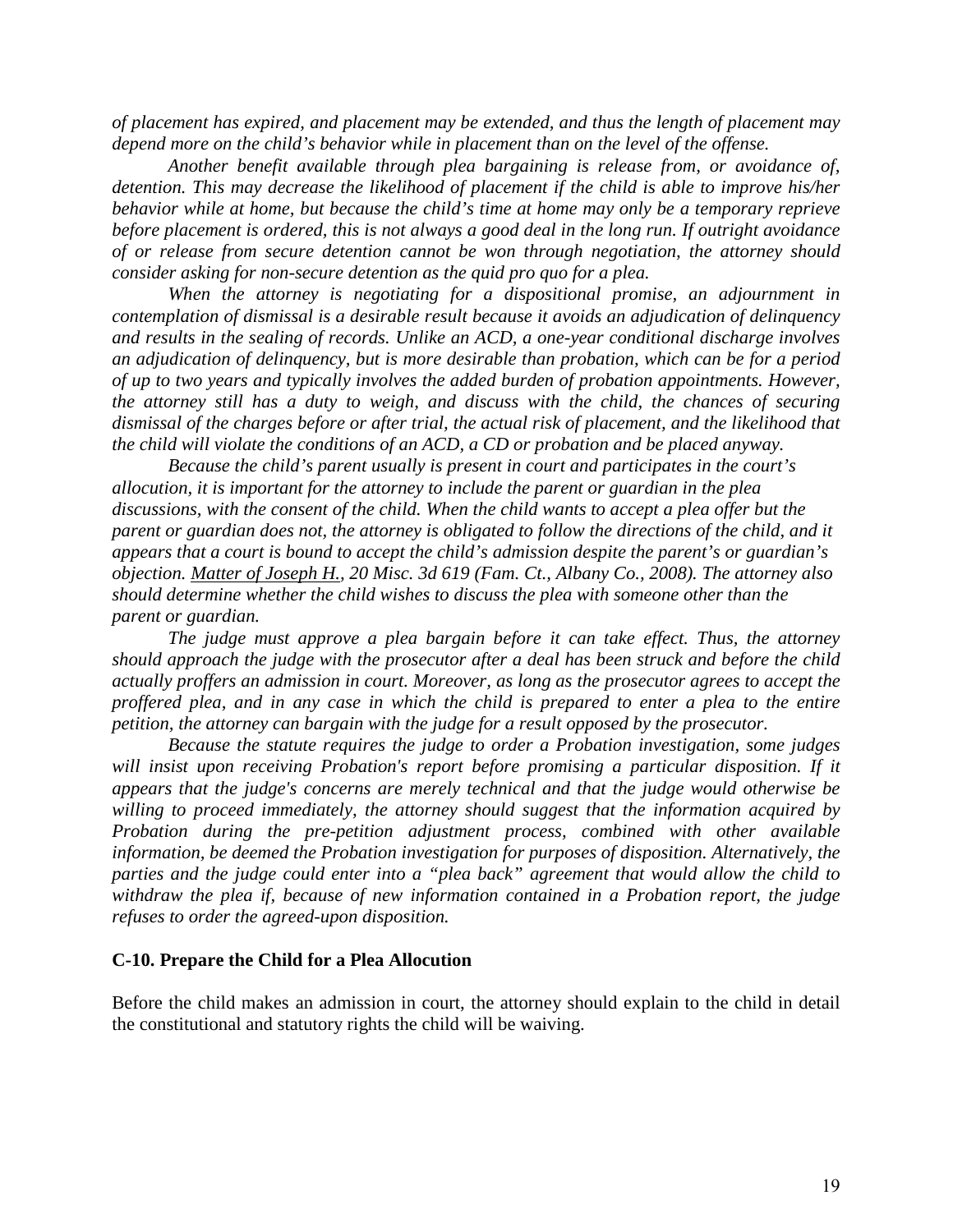#### *Commentary*

*The attorney should carefully prepare the child and his/her parent or guardian for the judge's plea allocution. Before accepting an admission, the judge must inform the child and the parent or guardian of the right to a fact-finding hearing, and ascertain that the child "is voluntarily waiving his right to a fact-finding hearing" and "is aware of the possible specific dispositional orders." These provisions "shall not be waived." F.C.A. § 321.3(1). Judges usually go beyond the statutory requirement, and reference the child's rights to cross-examine the Presentment Agency's witnesses; present evidence in support of a defense; and testify on his/her own behalf or remain silent without penalty. Keeping in mind the particular judge's manner of conducting this inquiry, the attorney should thoroughly explain to the child and parent or guardian what the judge will say and solicit questions about anything that is not understood.* 

*The most important part of the allocution is the child's factual admission of guilt. This comes by way of the child's acknowledgment that he/she committed acts described by the judge, or, more typically, the child's own description of what he/she did. This is where many allocutions fall apart, as the child reverts to his/her initial reluctance to admit guilt and begins to hedge and offer self-serving caveats. Thus, the attorney should, whenever possible, negotiate a plea to a crime to which the child will find it easy to admit. When it is the child who will have to describe what happened, the attorney can suggest language the child should use and have the child rehearse. A judge is likely to become annoyed at the child and the attorney if the child seems unprepared for the judge's questions or is reluctant or unable to make the necessary factual admissions.* 

#### **C-11. Develop a Theory of Defense**

In order to identify a theory or theories of defense, the attorney should: review the statutory elements of the charged offenses and any applicable statutory presumptions, and identify possible deficiencies in the Presentment Agency's proof; consider the availability of Penal Law and other defenses; and evaluate the probative value and credibility of defense and prosecution witnesses and other evidence. The attorney should keep in mind that the Presentment Agency must prove its case beyond a reasonable doubt.

#### *Commentary*

*An attorney's failure to identify and pursue a viable theory of defense may establish a violation of the constitutional right to the effective assistance of counsel. Henry v. Poole, 409 F.3d 48 (2d Cir. 2005).* 

*The defenses identified in Penal Law Articles 25, 35 and 40 shall apply to juvenile delinquency proceedings. F.C.A. § 303.3. Among the defenses identified are justification (PL Article 35); duress (PL § 40.00); entrapment (PL § 40.05); renunciation (PL § 40.10); and mental disease of defect (PL § 40.15). Although it is, strictly speaking, not a "defense," intoxication (PL § 15.25) also is included.* 

*The attorney should always keep in mind the child's youthful limitations. With respect to the mental state required as proof of a particular Penal Law-defined crime – e.g., intent, recklessness, negligence – the attorney should consider whether the child's youth, by itself, can be invoked in an argument that the child was incapable of formulating the required mental state,*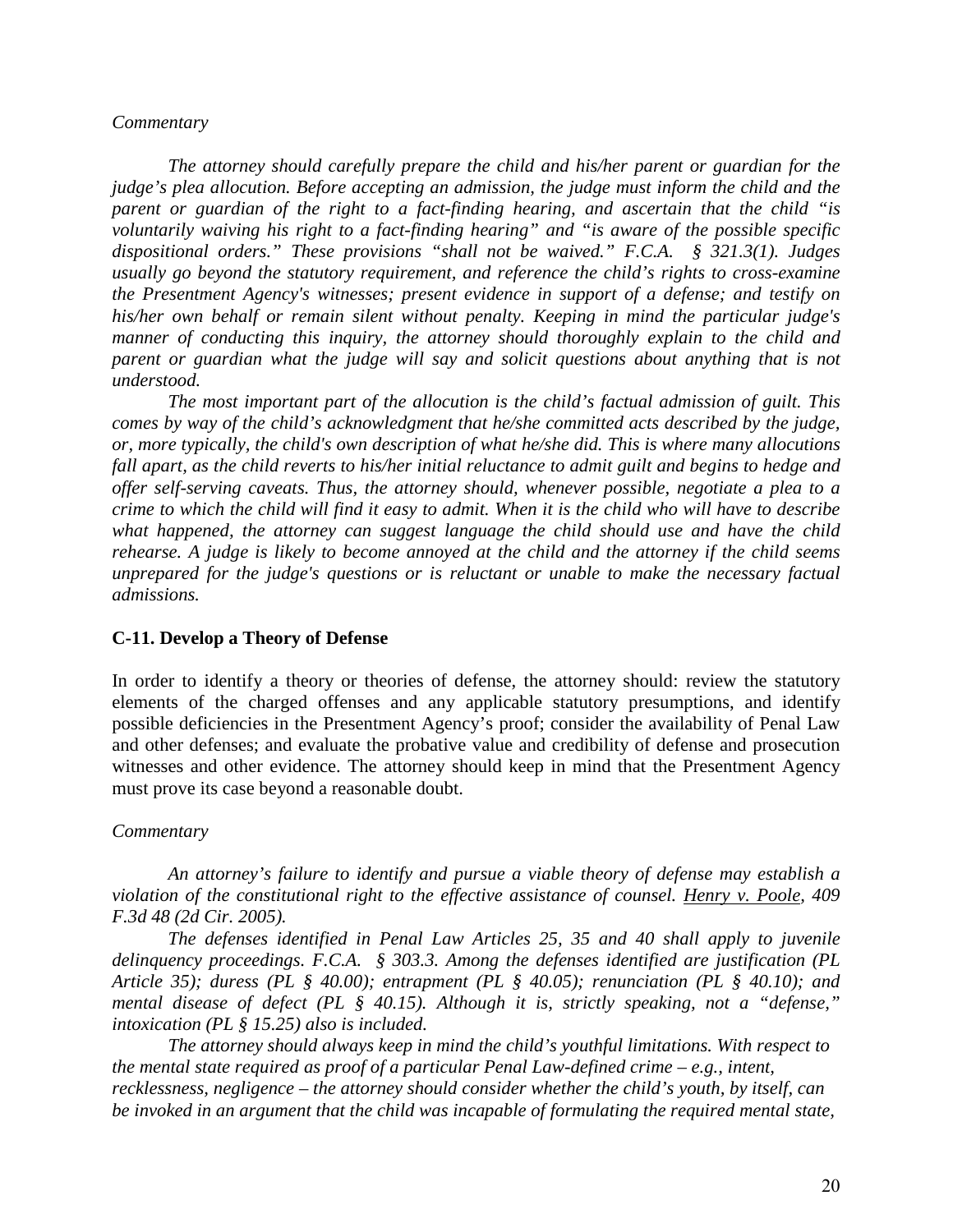*or was merely engaging in typical child like behavior without the required mental state. See, e.g., In re Ibn Abdus S., 91 A.D.3d 428 (1st Dept, 2012) (sexual gratification element of sexual abuse not established where 10 year-old respondent shoved complainant to floor in school, and, while his friend restrained the complainant, grabbed, squeezed and twisted complainant's breasts). In addition, when the child is charged with consensual sexual activity with another child who was under 17, and both children were incapable of providing legally effective consent (Penal Law § 130.05[3][a]), the attorney could argue that the statute does not apply. Alternatively, the attorney could move to dismiss the charges in furtherance of justice. See, e.g., Matter of Cerino P., 296 A.D.2d 868 (4th Dept, 2002).* 

*The attorney should consult with the attorney(s) representing any co-respondent(s), and attempt to coordinate defense strategies in a way that will be most beneficial for the attorney's own client and ascertain whether the respondents' respective defenses are in conflict to such an extent that a severance motion would be appropriate.* 

*In connection with a mental disease or defect defense, the attorney should review any relevant records, including mental health, drug/alcohol treatment, medical, school, and social service agency records.* 

#### **C-12. Presentation of Expert Testimony**

The attorney should determine whether expert testimony should be presented. If the child is financially unable to retain an expert, the attorney should make an application pursuant to County Law § 722-c for an order authorizing the attorney to obtain an expert's services for the child at public expense. When the Presentment Agency will be presenting expert testimony, the attorney should take appropriate steps to prepare to cross-examine the expert and otherwise challenge the evidence.

#### *Commentary*

*An attorney's failure to present, or adequately challenge, expert testimony may establish a violation of the constitutional right to the effective assistance of counsel. Bell v. Miller, 500 F.3d 149 (2007).* 

*An expert can assist the defense at trial by testifying about, among other things, the child's mental condition at the time of the offense and problems with the accuracy of eyewitness identification evidence. (It should also be noted that at a suppression hearing, expert testimony may help establish that the child did not understand Miranda warnings given by the police.)* 

*Preparation for cross-examination of a prosecution expert may include investigating the expert's qualifications and potential bias, conducting research into the subject matter of the expert's testimony and/or consulting another expert in the field.* 

#### **C-13. Preserve the Child's Right to a Speedy Trial**

The attorney should be fully familiar with statutory and constitutional speedy trial rules monitor compliance with those rules, and move for dismissal of the petition on speedy trial grounds in appropriate circumstances.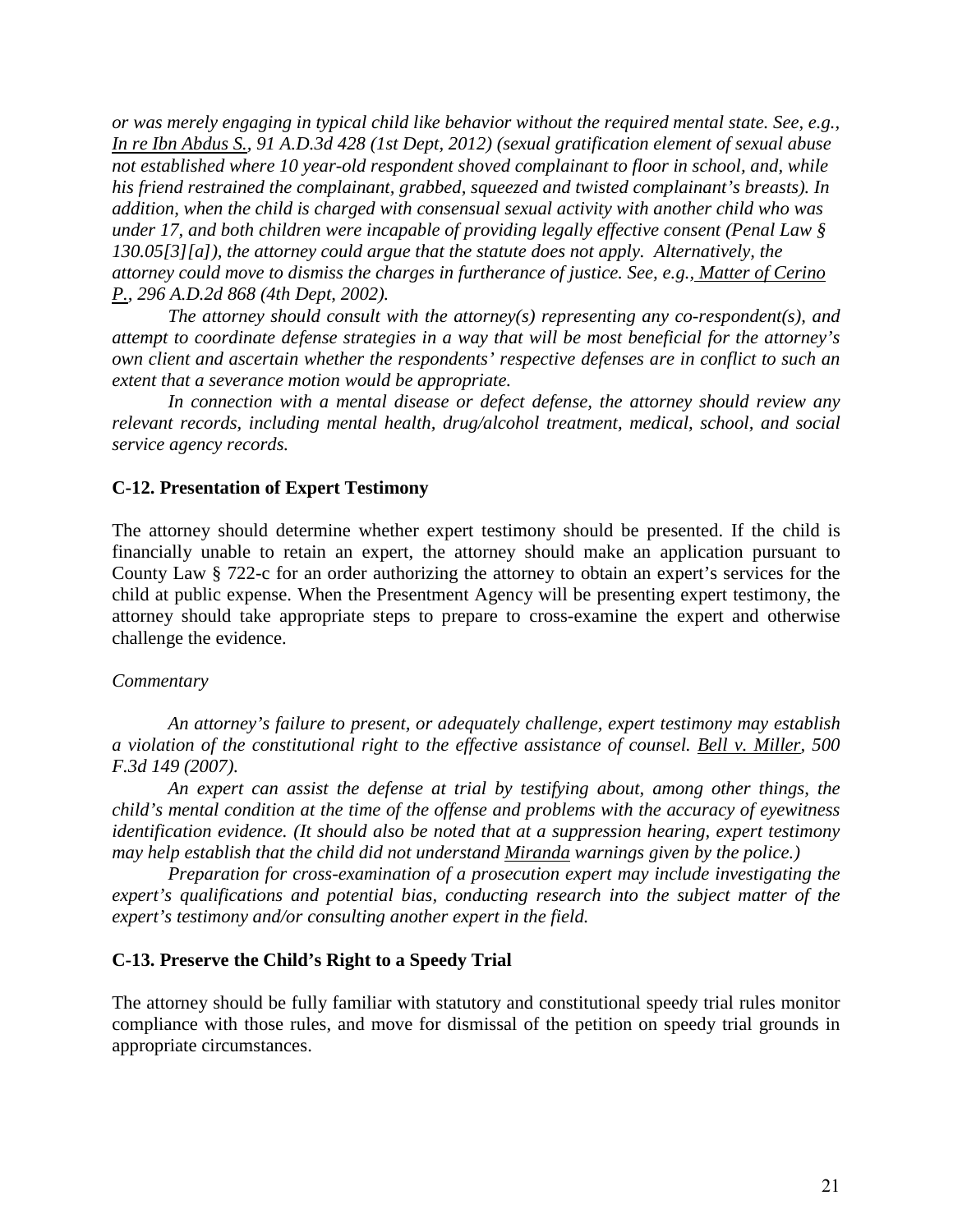#### *Commentary*

*The attorney should be familiar with F.C.A. § 340.1, the juvenile delinquency speedy trial statute, particularly because the remedy for a speedy trial violation is dismissal of the petition with prejudice.* 

*The statute provides generally that the fact-finding hearing must commence within a certain number of days after the conclusion of the initial appearance, and permits an adjournment beyond that deadline upon a showing of good cause, and successive adjournments upon a showing of special circumstances (under Matter of Nakia L., 81 N.Y.2d 898 [1993], an adjournment is "successive" even if it follows an adjournment obtained by the other side). The court must state the reason for any adjournment on the record. Matter of Frank C., 70 N.Y.2d 408 (1987). Weekends and holidays are included in the time computation, General Construction Law § 20, but if a deadline falls on a weekend or holiday it may be extended to the next court day. General Construction Law § 25-a. Nevertheless, the attorney could press the court to eschew reliance on § 25-a unless the Presentment Agency needs the extra time. See Matter Kevin M., 85A.D. 3d 920 (2d Dept, 2010).* 

*More specifically, the statute provides that if the child is in detention, the fact-finding hearing must commence within 14 days if the highest count in the petition is a class A, B or C felony and within 3 days in other cases, adjournments requested by the Presentment Agency or the court may be for up to 3 days and adjournments requested by the child may be for up to 30; that when the child is not in detention, the fact-finding hearing must commence within 60 days, and adjournments may be for not more than thirty days; that in cases involving a homicide charge or another crime which resulted in a person being incapacitated from attending court, the court may adjourn the fact-finding hearing for a reasonable length of time; and that if a warrant has been issued, the period during which the warrant is outstanding is excluded from the calculation if the Presentment Agency has exercised due diligence in attempting to secure the child's appearance.*

*On each speedy trial deadline, the attorney should ascertain whether the Presentment Agency is ready to proceed, and, if it is not, consider moving for dismissal and arguing that there is no good cause/special circumstances. If the Presentment Agency is ready, the child has the option of requesting an adjournment if a pre-trial motion such as one seeking suppression, or other pre-trial activity or preparation, is necessary. Indeed, particularly when the child is in detention, the statutory speedy trial limits may not allow the attorney sufficient time to prepare. The attorney should characterize the requested adjournment as a "good cause" or "special circumstances" adjournment, rather than as a "consent" adjournment that will result in a tolling of the speedy trial clock for the entire period of the adjournment. However, because, under existing case law, the speedy trial statute ceases to apply as soon as the trial "commences," a consent adjournment or waiver that results in tolling, and leaves open the possibility of a speedy trial-related dismissal down the road, may be a good strategic option if it appears that a refusal to consent or waive will cause the judge to commence trial.* 

*The commencement of a suppression hearing does not constitute the commencement of "trial" and thus the speedy trial statute continues to apply. The defense motion to suppress is treated as a defense request for an adjournment and constitutes good cause. However, the court is required to proceed in an expedited fashion when the child is in detention, F.C.A. § 332.2(4), and a speedy trial violation can be found when the court unreasonably delays the conclusion of the suppression hearing. Matter of George T., 99 N.Y.2d 307 (2003); Matter of Jabare B., 93 A.D.3d 719 (2d Dept, 2012).*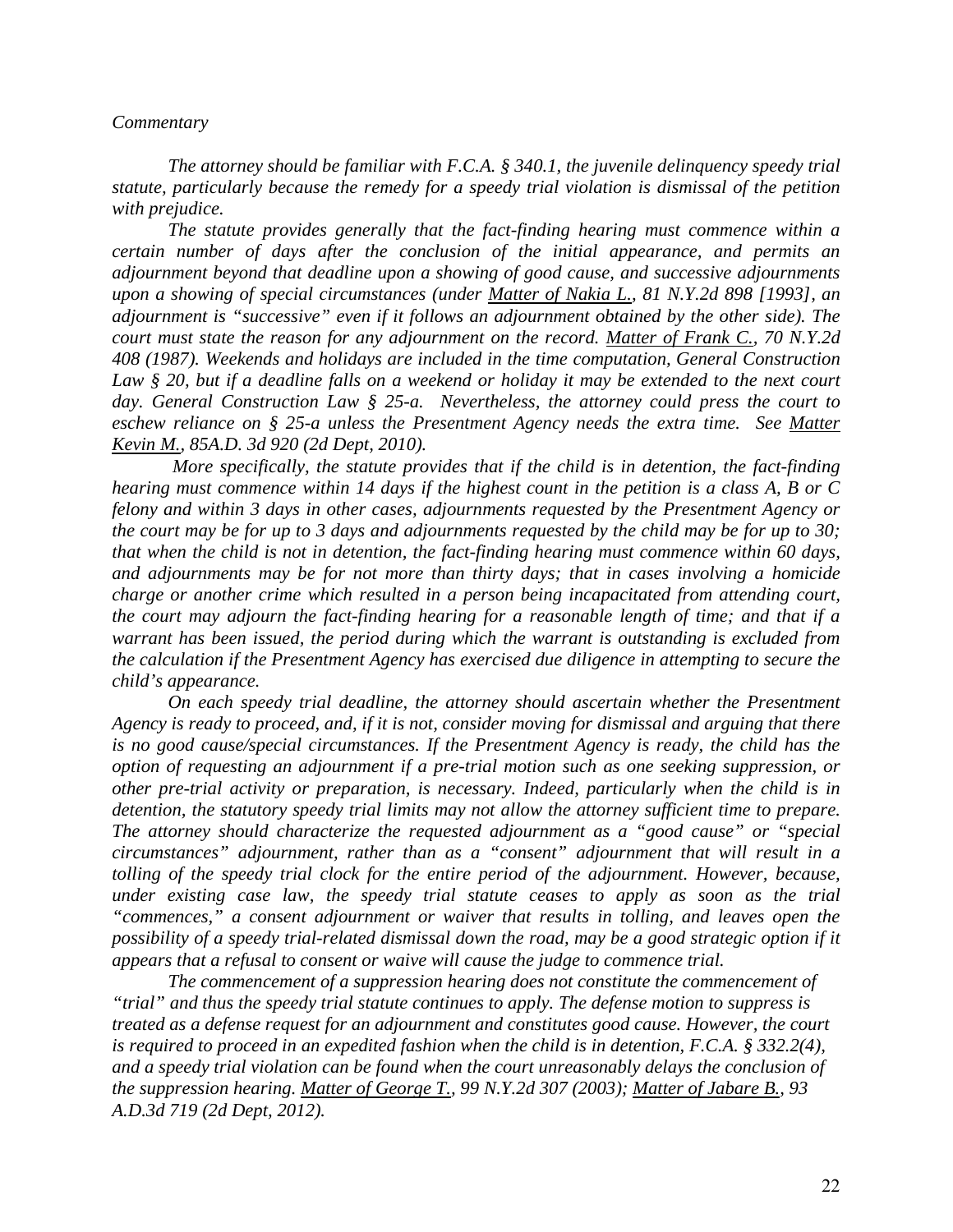*After trial commences, delays are tested against an abuse of discretion standard. See Matter of Sharnell J., 237 A.D.2d 290 (2d Dept, 1997). However, the judge may properly deny the Presentment Agency an adjournment during its direct case when no adequate excuse is proffered, strike the direct testimony of any witness who has not been cross-examined and force the Presentment Agency to rest with the evidence presented to that point. See, e.g., People v. Moutinho, 146 A.D.2d 650 (2d Dept, 1989). And, unlike an order dismissing the petition on speedy trial grounds before the commencement of trial, which can be appealed by the Presentment Agency, a post-commencement dismissal order cannot be appealed. F.C.A. § 365.1.* 

# **D. ACTIONS TO BE TAKEN AT THE FACT-FINDING HEARING**

# **D-1. Opening Address**

If appropriate, the attorney should deliver an opening address. The attorney should consider the strategic advantages and disadvantages of disclosing specific facts the attorney believes will be established.

# *Commentary*

*"The Court shall permit the parties to deliver opening addresses." If the prosecutor wishes to do so, he/she must go first. F.C.A. § 342.1(1). Thus, delivering an opening address may secure for the child's attorney useful information about how the Presentment Agency intends to prove its case and the evidence it intends to use. An opening statement offers the child's attorney an opportunity to identify weaknesses in the prosecution's case, and provide a preview of any evidence the defense will offer, so that the court, with that factual backdrop, will be less likely to be swept along by the Presentment Agency's case.* 

# **D-2. Make Appropriate Objections**

The attorney should be fully familiar with common law and statutory rules of evidence. As appropriate, the attorney should make timely objections to the introduction of evidence, while stating in detail the specific grounds for the objection in order to preserve the issue for appeal.

# *Commentary*

*"Only evidence that is competent, material and relevant may be admitted at a factfinding hearing." F.C.A. § 342.2(1). Thus, hearsay is not admissible unless it fits within a State law hearsay exception, or, in the particular circumstances, the respondent has a constitutional right to present reliable hearsay. See People v. Robinson, 89 N.Y.2d 648 (1997). Appellate courts enforce strict and often arcane preservation requirements, and so the attorney should be as specific as possible when raising an objection. Even if an objection has been raised before trial, the attorney should make a timely and specific objection again during trial.* 

*The court may allow rebuttal and surrebuttal evidence. In fact, "[i]n the interest of justice, the court may permit either party to offer evidence upon rebuttal which is not technically of a rebuttal nature but more properly a part of the offering party's original case." F.C.A. § 342.1(4).*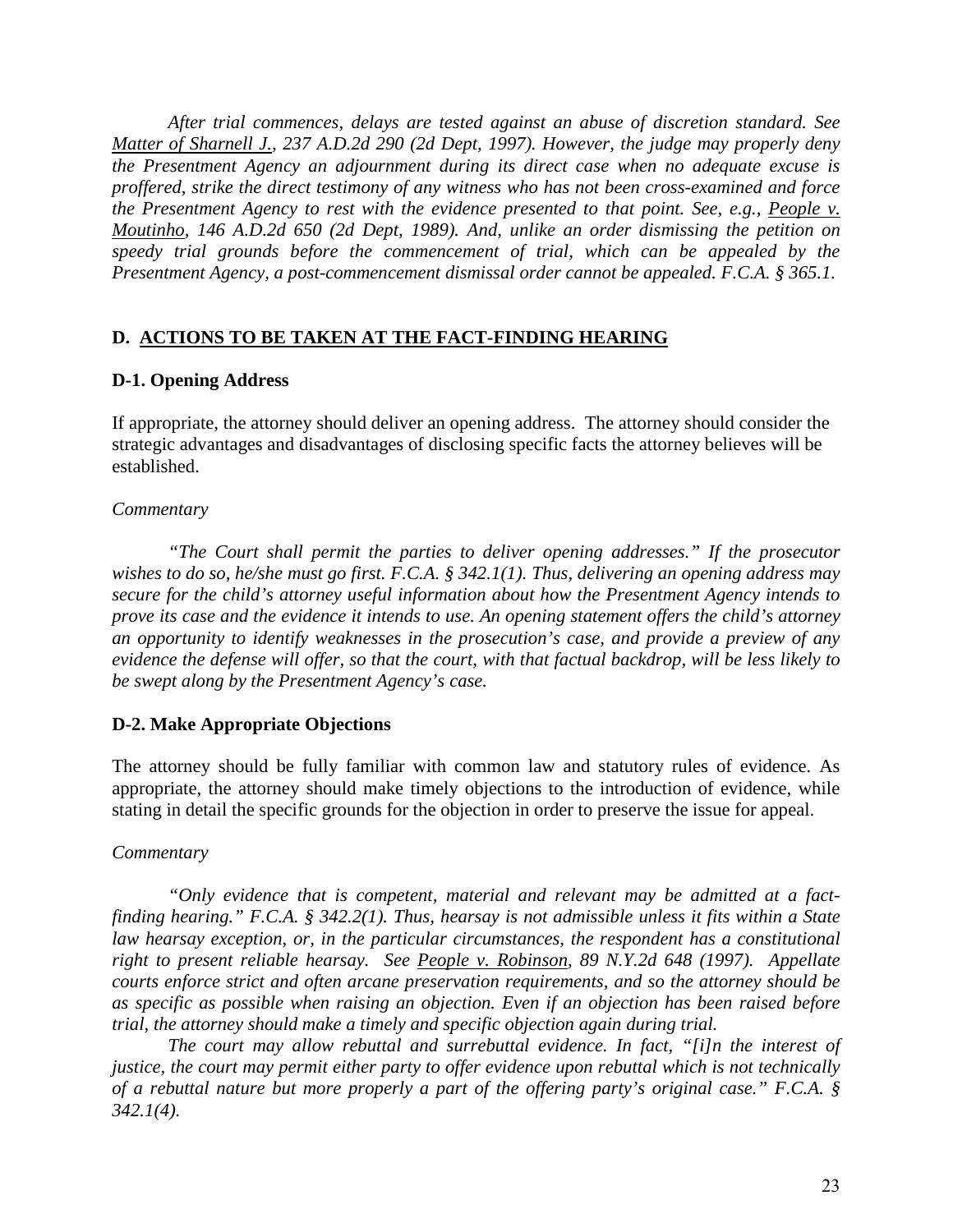*F.C.A. Article 3 contains complex provisions mirroring those in the Criminal Procedure Law that govern the admissibility of evidence at trial. These provisions govern children's and other witnesses' capacity to give sworn or unsworn testimony (F.C.A. § 343.1); corroboration of accomplice testimony (F.C.A. § 343.2); testimony regarding a witness's prior out-of-court identification of the child (F.C.A. §§ 343.3, 343.4); impeachment of a party's own witness by proof of prior contradictory statement (F.C.A. § 343.5); proof of prior conviction or juvenile delinquency finding (F.C.A. § 344.1); admissibility and corroboration of the respondent's statements (F.C.A. § 344.2); psychiatric defenses (F.C.A. § 344.3); and evidence of a sex offense complainant's prior sexual conduct – i.e., the "rape shield" statute (F.C.A. § 344.4). A court may consider judicial interpretations of similar Criminal Procedure Law provisions "to the extent that such interpretations may assist the court in interpreting" the Family Court Act provisions. F.C.A. § 303.1(2).* 

*When making hearsay objections, the attorney should determine whether an argument can be made that the hearsay is "testimonial" and thus is barred by the Confrontation Clause. Williams v. Illinois, 132 S.Ct.2221 (2012); Melendez-Diaz v. Massachusetts, 557 U.S 305 (2009); Davis v. Washington, 547 U.S. 813 (2006); Crawford v. Washington, 541 U.S. 36 (2004).* 

*The attorney should watch out for testimony containing facts that deviate from the allegations in the petition, and object to any material change in the theory of prosecution. See People v. Roberts, 72 N.Y.2d 489 (1988).* 

#### **D-3 Cross-Examine Prosecution Witnesses**

The attorney should cross-examine prosecution witnesses to the extent necessary and in a manner designed to support the theory of defense. When appropriate, the attorney should forgo cross-examination. The attorney should be fully familiar with the means of impeaching prosecution witnesses and any required foundation for such impeachment.

#### *Commentary*

*A party may impeach a witness by eliciting proof of the witness's inability to perceive and recall the events; the witness's bad acts and/or convictions; the witness's bias or other motive to falsify; the witness's bad reputation for truth and veracity; and the witness's prior inconsistent statements. The defense may present evidence of a witness's inability to perceive and recall, motive to falsify or bad reputation for truth and veracity without first questioning the witness about the matter. However, a witness's testimony may not be contradicted with a prior inconsistent statement unless the witness is first questioned about the statement and given an opportunity to admit or deny making it, and, if the inconsistency relates to omitted facts, it appears that, on the previous occasion, the witness's attention was called to the matter and he/she was specifically asked about the facts embraced in the question propounded at trial, or, under the circumstances, it would have been natural to mention the omitted facts. A witness's bad acts may be established only by questioning the witness and getting the witness to admit commission of the acts; the defense may not offer extrinsic evidence to prove the bad acts. However, if a witness denies the existence of a prior conviction, the defense may prove the conviction and question the witness about the acts underlying the conviction.* 

*It is not uncommon for the judge to take the entire direct testimony of a prosecution witness before adjourning the case. This is an opportunity for reflection and preparation that the*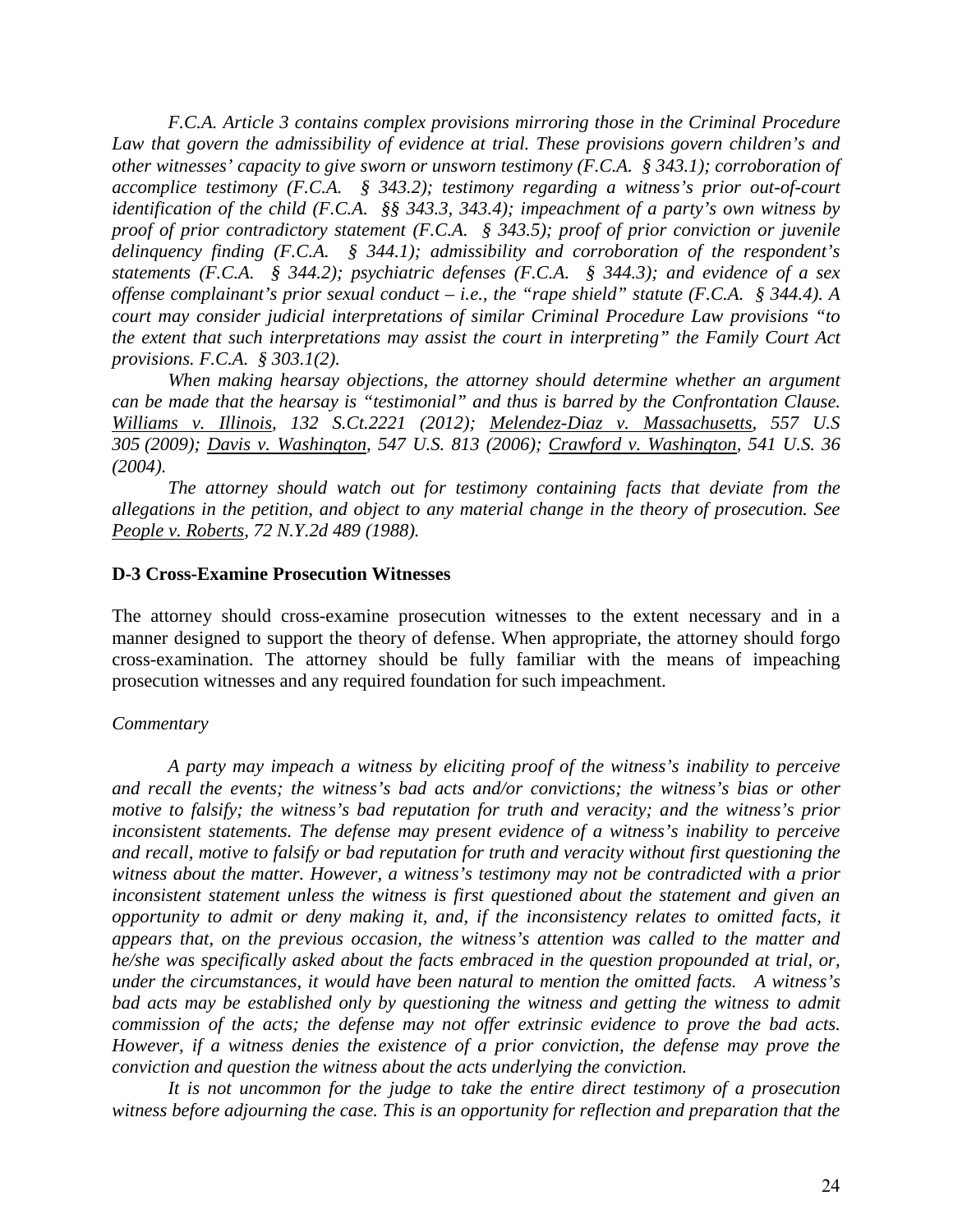*child's attorney should exploit. A transcript of the direct testimony should be obtained. Transcripts also should be ordered when a trial has been conducted over a long period of time on multiple dates. When the attorney is expected to begin cross-examination immediately after lengthy and complicated direct testimony, or when the attorney was provided with discovery of the witness's prior statements moments before the direct testimony commenced, the attorney should consider requesting a recess or a continuance before commencement of crossexamination.* 

# **D-4. Motion to Dismiss at the Conclusion of the Presentment Agency's Case**

At the conclusion of the Presentment Agency's direct case, the attorney should make a motion to dismiss on the ground that the evidence is legally insufficient, and specify the grounds for the motion. When appropriate, the attorney should request a missing witness inference.

# *Commentary*

*A general dismissal motion does not preserve a legal insufficiency claim. The attorney should specify the manner in which the Presentment Agency has failed to prove an element or elements of an offense. People v. Santos, 86 N.Y.2d 869 (1995); Matter of Marcel F., 233 A.D.2d 442 (2d Dept, 1996). The presentation of a defense case after denial of a "prima facie" dismissal motion automatically results in a waiver of the initial legal insufficiency claim and another motion will have to be made at the close of the proof. People v. Hines, 97 N.Y.2d 56 (2001).* 

*In order to preserve the issue, the attorney should request a missing witness inference no later than at the conclusion of the Presentment Agency's case.*

# **D-5. Presentation of a Defense Case**

The attorney should present witnesses and offer documentary, demonstrative and other evidence in support of the theory of defense. When necessary, the attorney should engage in subpoena practice and employ other means of compelling the testimony of witnesses and the production of evidence. The attorney should carefully prepare defense witnesses for their testimony.

# *Commentary*

*The provisions of CP. Article 620 (securing attendance of witnesses by material witness order), CPL Article 640 (Uniform Act to Secure Attendance of Witnesses From Without the State in Criminal Cases), CPL Article 660 (securing testimony for use in subsequent proceeding), and CPL Article 680 (examination of witness by commission) apply in juvenile delinquency proceedings. F.C.A. § 370.1.* 

*Preparation of witnesses is discussed in the Commentary to Standard D-6.* 

# **D-6. Presentation of the Child's Testimony**

The attorney should discuss with the child his/her right to testify and the advantages and disadvantages of testifying, and, together with the child, determine whether the child will testify. This determination should take into account the child's desire to testify, any repercussions of testifying, the strategic necessity of the child's testimony, and the child's developmental ability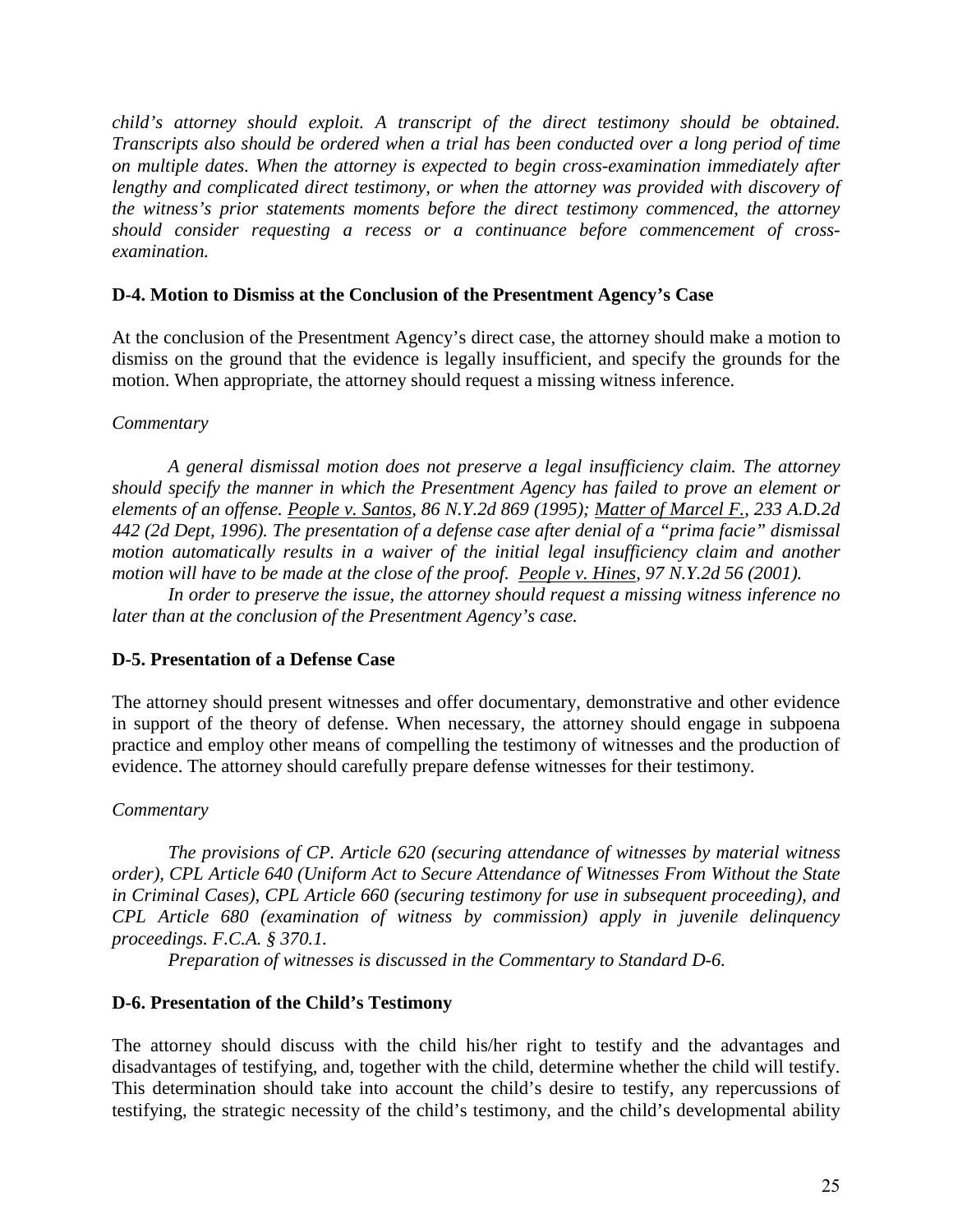to testify effectively and withstand possible cross-examination. Ultimately, the attorney is bound by the child's decision concerning testifying.

# *Commentary*

*If the child will be testifying, the attorney should prepare the child by describing in detail the persons who will be in the courtroom and what the courtroom setting is like. The attorney should seek to insure that direct examination questions are phrased in a syntactically and linguistically appropriate manner. The phrasing of questions should take into consideration the law and research regarding children's testimony, memory and suggestibility. The attorney also should consider providing the type of advice given to witnesses of all ages: for instance, the child should answer "yes" or "no" when possible and give short answers otherwise; should listen to each question carefully; should speak slowly and with a clear and strong voice; should answer truthfully without arguing with or trying to outwit the prosecutor; should hesitate briefly before answering questions on cross-examination so the attorney can make objections; and should look at the judge and make eye contact frequently. When necessary, the attorney should suggest appropriate language; rehearse the child's direct testimony; assist the child in anticipating and developing means of coping with cross-examination and the behavior of the judge and prosecutor; and draw out the child's story in as much detail as possible, probing for inconsistencies and damaging facts that a thorough and skillful cross-examination would reveal.* 

*Because child witnesses are vulnerable to manipulation and can rattle easily, the attorney should consider before trial how active he/she wants to be in making objections. To protect a child who angers easily, gives long-winded answers, and/or is likely to come unglued under cross-examination, the attorney might choose to object frequently. On the other hand, frequent objections may serve to agitate rather than protect the child. In any event, the attorney should forewarn the child that there may be heated argument and describe what it might be like, and advise the child to remain calm.* 

*An attorney may not present testimony that he/she knows is false, but may present testimony that he/she merely believes is false. See NY Rules of Professional Conduct, Rule 3.3, and Comment. Thus, the decision whether to call to the stand a child whose story does not hold together, but is not known by the attorney to be false, is a strategic one; will the testimony help, or hurt, the defense cause?* 

#### **D-7. Make Summation**

The attorney should make a summation, and, in order to preserve issues for appeal, should be specific in pointing out deficiencies in the Presentment Agency's proof.

#### *Commentary*

*The child has a right to have the attorney deliver a summation. While the attorney delivers an opening address after the Presentment Agency, the defense goes first during summations. F.C.A. § 342.1(5), (6). Thus, when a defense case has been presented, the attorney should renew the legal insufficiency claim at the close of the evidence and before making a summation.* 

*Many judges, certain that they have command of the facts and adequate knowledge of the law, do not want to hear lengthy summations during which the attorneys review the testimony in detail. Indeed, after a relatively short, one-day trial, the child's attorney might be well-advised to*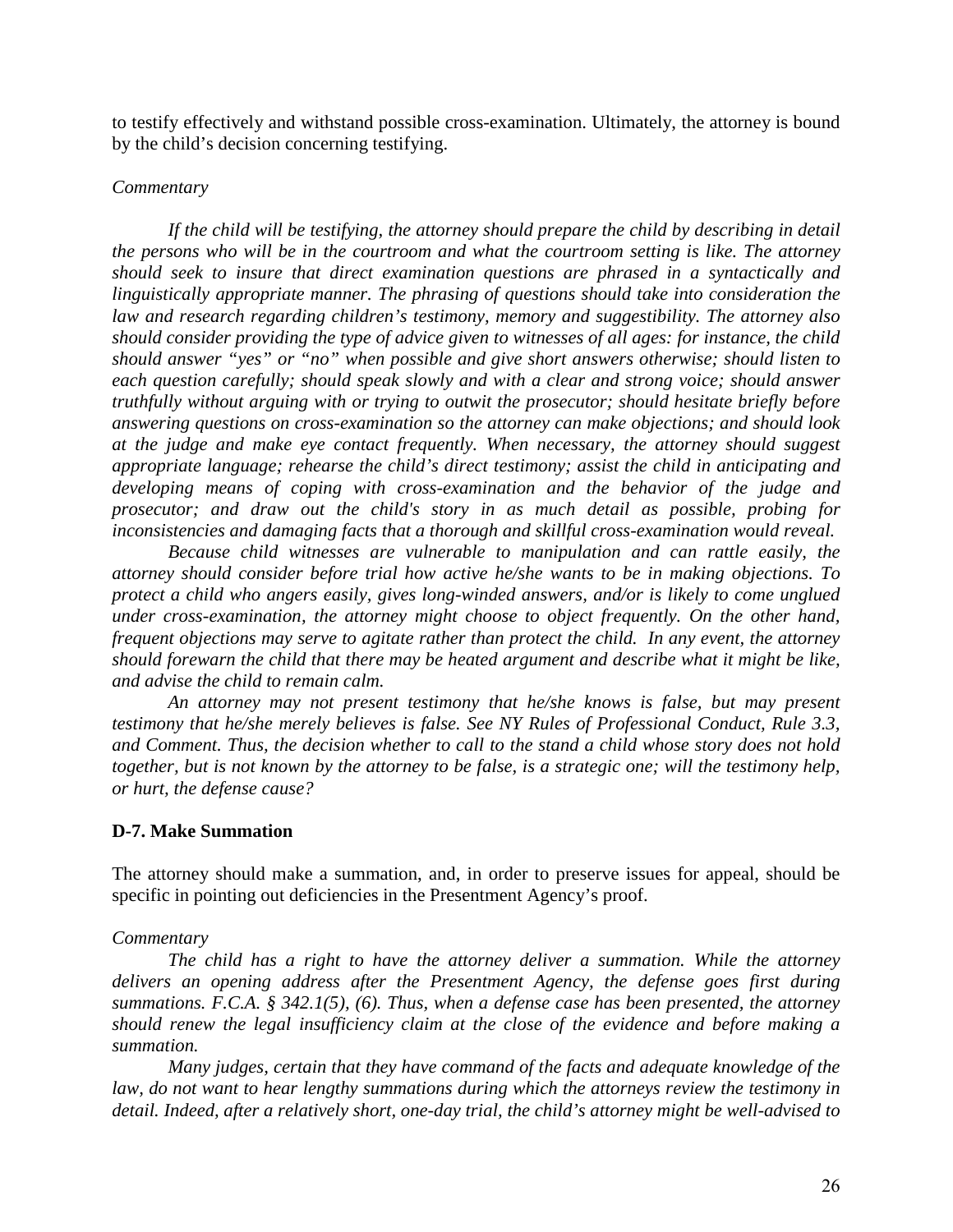*focus on legal argument and the crucial facts. However, when a trial has been conducted over a long period of time on multiple dates, the attorney should not assume that the court has taken adequate notes and recalls accurately what has happened previously in the proceeding. In such cases, the attorney should include more facts in the summation.* 

# **D-8. Raise Appropriate Objections to the Court's Order**

When the court renders a decision at the conclusion of trial, the attorney should make appropriate objections. The attorney should obtain a copy of the court's written order and ascertain whether there are any errors.

# *Commentary*

*Possible objections to the court's findings, which must be made immediately, include: the court has made a finding as to a lesser included offense without advance notice to the defense; the verdict is repugnant; and the court's finding reflects an impermissible change in the theory of prosecution.* 

# **D-9. Motion for New Trial**

When appropriate, the attorney should make a motion for a new trial based on a substantial change of circumstances or the court's inherent power to vacate its order.

# *Commentary*

*Family Court Act § 355.1 permits the court, upon finding a substantial change of circumstances, to grant a new fact-finding hearing, or stay execution of, set aside, modify, terminate or vacate any order. A motion for relief pursuant to F.C.A. § 355.1 must be in writing, and be determined in accordance with the procedures in F.C.A. § 355.2. The court also has inherent authority to vacate its own orders that extends beyond the authority in F.C.A. § 355.1. Matter of Delfin A., 123 A.D.2d 318 (2d Dept, 1986).* 

*The most common ground for a request for a new trial is newly discovered evidence. See Matter of Jonathan C., 51 A.D.3d 559 (1st Dept, 2008). The attorney also should consider moving for a new trial when it appears that the child was prejudiced because the Presentment Agency withheld exculpatory evidence in violation of F.C.A. § 331.2(1)(g) and Brady v. Maryland, 373 U.S. 83 (1963) or withheld prior statements of a witness in violation of F.C.A. § 331.4(1)(a), or the court lacked jurisdiction (see CPL .§ 440.10[1][a]), or the judgment was obtained in violation of the child's constitutional rights (see CPL § 440.10[1][h]).* 

# **E. ACTIONS TO BE TAKEN BEFORE THE DISPOSITIONAL HEARING**

# **E-1. Prepare a Dispositional Recommendation and Plan**

Prior to any Probation investigation or mental health evaluation, the attorney should, together with the child, begin developing a dispositional recommendation and plan. In doing so, the attorney should review relevant records, including mental health, drug/alcohol treatment,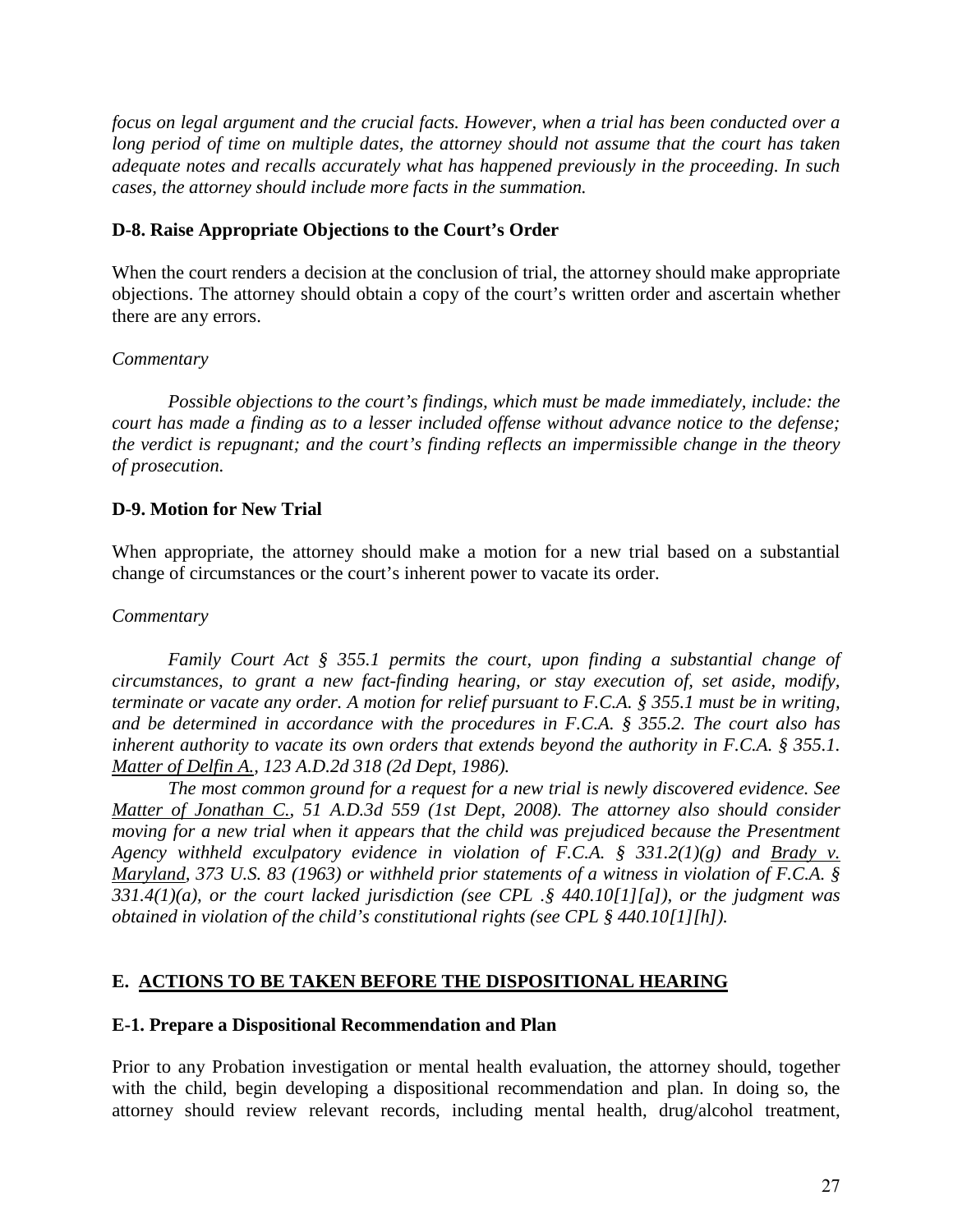medical, school, and social service agency and other service provider records, and interview potential witnesses.

#### *Commentary*

*Development of a dispositional plan should commence at the beginning of the proceeding (see Commentary to Standard B-3), with the child's attorney operating under the prudent assumption that there will be a fact-finding made by the court. The plan should be refined and updated as the case nears conclusion.* 

 *The attorney must respect the wishes of the child in selecting a dispositional plan, but should discuss with the child the likelihood that the judge will adopt the plan preferred by the child and the advisability of preparing and/or consenting to alternative plans. The attorney also should bring the child's parent or guardian into the planning process since his/her cooperation will be important, and, indeed, will be critical in those cases in which the child is objecting to a recommendation of placement.* 

*When there is a viable argument that the child needs no supervision, treatment or confinement, the attorney should prepare an argument for dismissal of the petition along with a back-up argument and a dispositional plan.* 

#### **E-2. Prepare the Child for Probation and Mental Health Interviews**

The attorney should prepare the child and family members for interviews with Probation officers or mental health professionals during the dispositional process.

#### *Commentary*

*While they are worth undertaking, the attorney's efforts to "coach" the child to perform well at dispositional interviews do not guarantee a good result. Yet the possibility that the child will give incriminating answers to questions posed by a Probation officer or by a mental health examiner should be discussed with the child before the interviews take place. Probation reports often highlight the fact that the child still refuses to take responsibility for his/her behavior, and mental health examiners, reasonably or not, often conclude that an unremorseful child poses a threat to the community. Thus, the attorney may conclude that the judge is more likely to be lenient if the child "comes clean" in the interviews and expresses "remorse" for having committed the instant offense, and that the recommendations will be skewed negatively if the child seems evasive. On the other hand, if the child has very damaging information to give – such as admissions to numerous uncharged crimes – the attorney should consider advising the child not to answer certain questions and to state that he/she is doing so on advice of counsel.* 

*The best means of protecting the child's interests is for the attorney to be present at the interviews. In Matter of Jose D., 66 N.Y.2d 638 (1985), the Court of Appeals held that Miranda warnings were not required at a pre-disposition mental health examination, and also held that the examination is not a "critical stage" of the proceeding at which the right to counsel attaches. Other courts have held that the Probation interview is not a critical stage. Thus, it does not appear that there is an across-the-board right to counsel at a Probation interview or mental health examination. However, the court has discretion to allow the attorney to be present (which, the child's attorney needs to keep in mind, is likely to result in the presence of the prosecutor as well). Moreover, in Jose D., the Court of Appeals expressly relied on an assumption that the*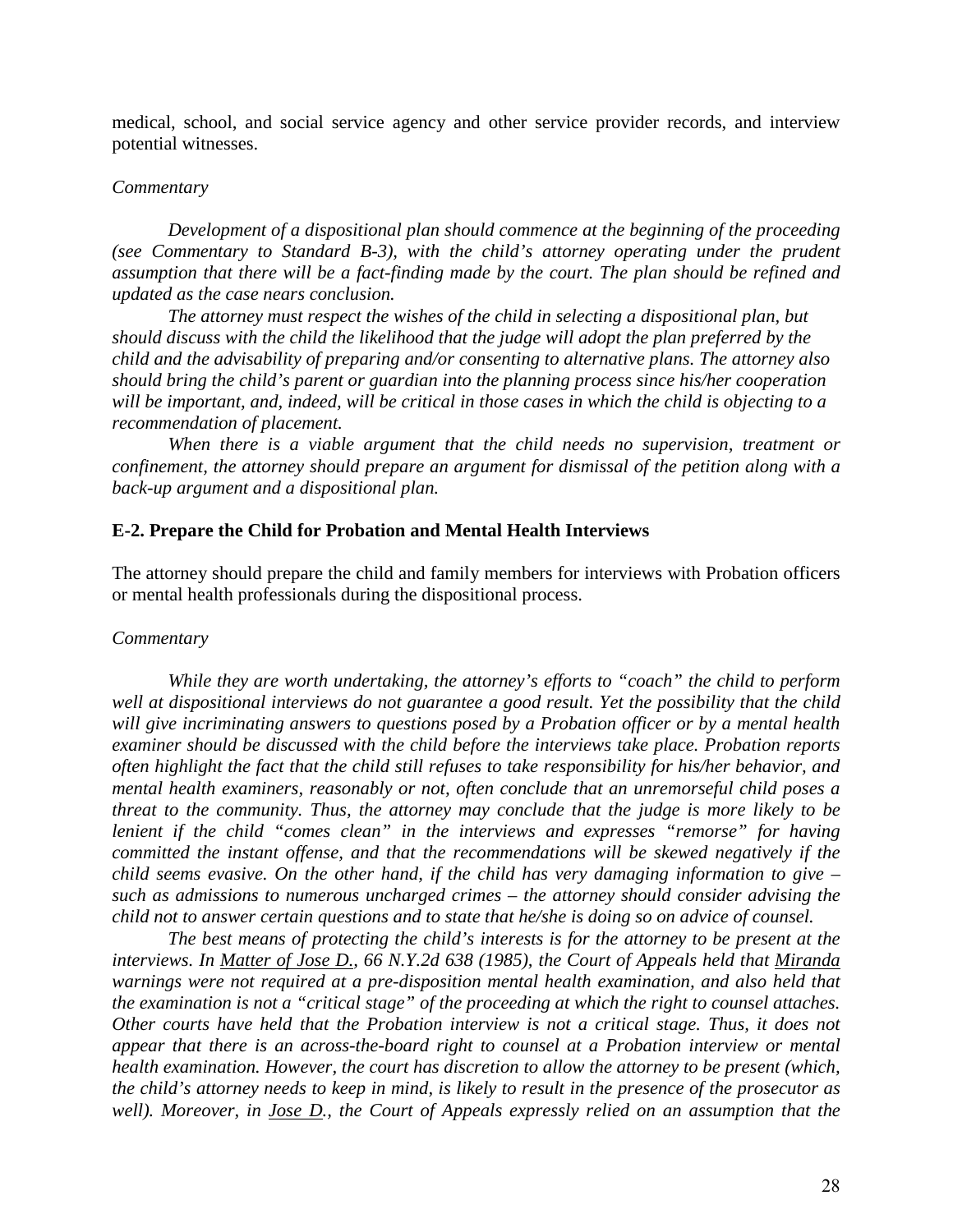*child will have the option of obtaining an independent mental health evaluation. When the child is not given that option, the attorney should argue that the child has a right to have counsel present at the interviews.* 

# **E-3. Contacts With Probation and Mental Health Examiner**

The attorney should engage in contacts with Probation, and with any mental health examiner, that are designed to influence the dispositional recommendations.

# *Commentary*

*The attorney should communicate directly to the assigned investigative Probation officer, and to any assigned mental health examiner, any positive information regarding the child that the attorney believes may not already have been provided. It is not enough to present such information at the dispositional hearing after the Probation officers and mental health examiner's recommendations have already been formulated and committed to writing; indeed, it*  is far more difficult to counter a formal recommendation than it is to help shape the *recommendation while it is being formulated. The attorney should make an effort to develop positive working relationships with Probation personnel and with the mental health professionals who conduct evaluations for the family court in juvenile delinquency proceedings.* 

*While there may be certain judges who routinely bar attorneys from engaging in* ex parte *contacts with Probation and with mental health examiners, generally these examiners are not represented by counsel in the proceeding and thus Rule 4.2 of the NY Rules of Professional Conduct does not prevent an attorney from engaging in such "lobbying." Kenneth C. v. Delonda R., 10 Misc. 3d 1070(A) (Fam. Ct., Kings Co., 2006).* 

# **E-4. Prepare to Challenge Dispositional Reports and Recommendations**

The attorney should review the Probation investigation report and any mental health evaluation ordered by the court, as well as notes and other documents prepared or utilized by Probation or the mental health examiner.

# *Commentary*

*Pre-dispositional Probation investigations (which may include a victim impact statement) and diagnostic assessments are governed by F.C.A. § 351.1. Probation and mental health reports must be made available by the court for inspection and copying by the Presentment Agency and the respondent at least five court days prior to commencement of the dispositional hearing. F.C.A. § 351.1(5)(a). The attorney should discuss with the child in general terms the conclusions and recommendations contained in the reports, and, as necessary and in a manner that takes account of the sensitive nature of certain information, review the reports with the child to determine whether any information can be challenged as inaccurate or misleading. However, the reports are otherwise confidential under F.C.A. § 351.1(6), and the attorney should get the court's permission before showing them to defense experts.* 

*When appropriate, the child's attorney should object to commencement of the hearing and introduction of reports when the required five-day notice has not been provided. The attorney also should seek disclosure, via subpoena if necessary, of handwritten or typed notes*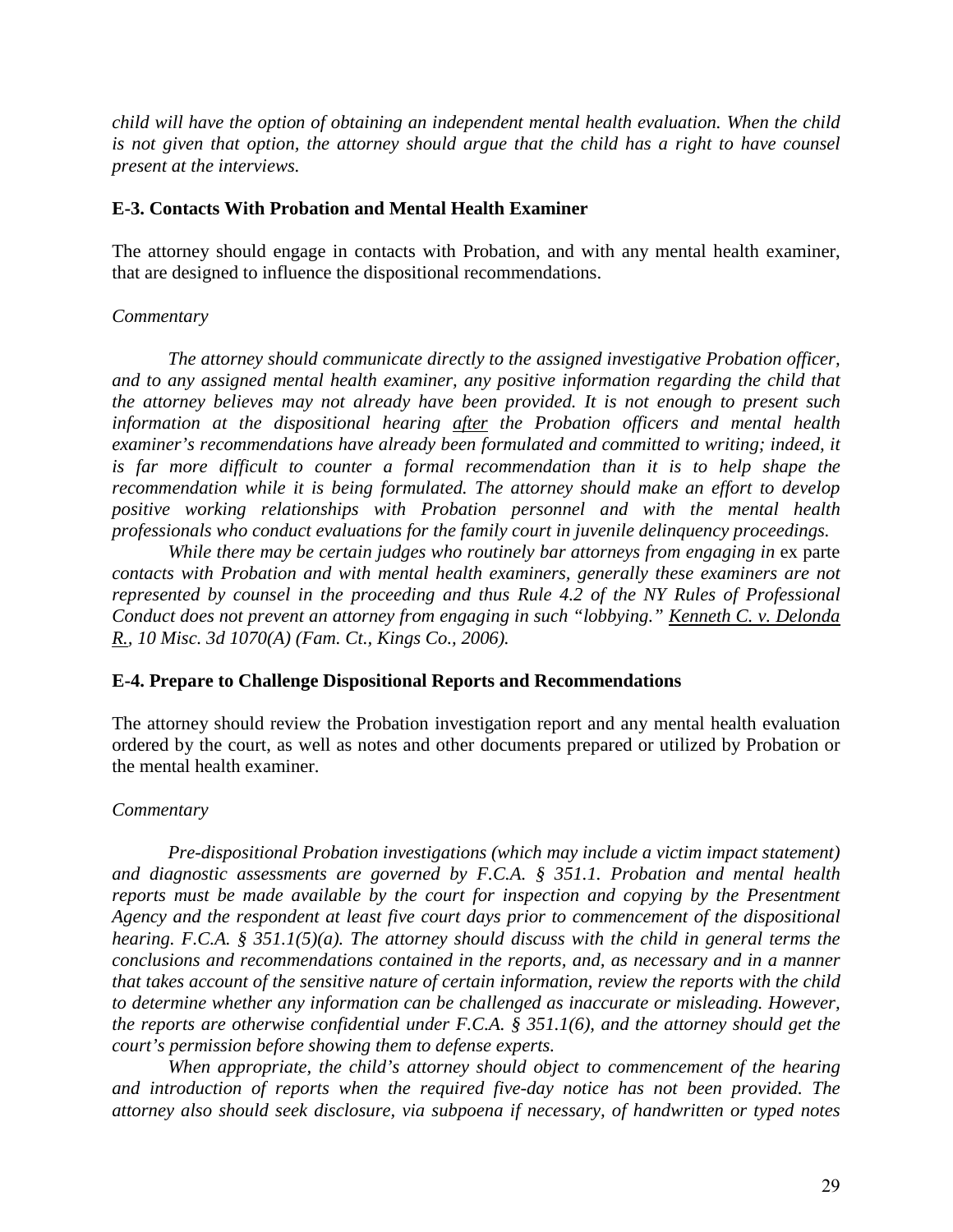*prepared by Probation or the mental health examiner, and any records and other documents upon which they relied in formulating their recommendations.* 

*Reports may not contain references to a prior juvenile delinquency proceeding if the records of that proceeding were sealed. Matter of Alonzo M., 72 N.Y.2d 662 (1988).* 

#### **E-5. Protect the Child's Right to a Speedy Dispositional Hearing**

The attorney should monitor and, when appropriate, attempt to enforce compliance with statutory speedy disposition requirements.

#### *Commentary*

*When the respondent is not in detention, the dispositional hearing must commence no later than 50 days after the entry of a fact-finding order. F.C.A. § 350.1(2). For good cause shown, the hearing may be adjourned for up to 30 days on the respondent's motion, or up to 10 days on motion of the Presentment Agency or the court. F.C.A. § 350.1(3). Successive adjournments may be granted upon a showing of special circumstances. F.C.A. § 350.1(5). The court must justify an adjournment on the record. F.C.A. § 350.1(4).* 

*When the respondent is detained, the hearing must commence within 10 days after entry of the fact-finding order. F.C.A. § 350.1(1). Adjournments may be granted according to the rules applicable in non-detention cases, but the 10 day remand limit does not apply when the respondent has been found guilty of a designated felony.* 

As appropriate, the attorney should make objections and motions to dismiss when it *appears that the child's right to a speedy dispositional hearing has been violated. If the family court does order dismissal at disposition, the Presentment Agency may not appeal. Matter of Leon H., 83 N.Y.2d 834 (1994).* 

*However, the family court does have substantial discretion under Matter of Jose R., 83 N.Y.2d 388, 394 (1994), in which the Court of Appeals held that dismissal is not a statutorily required remedy for delays in the dispositional process, but did concede that "[i]n unusual circumstances where the juvenile is not solely responsible for the delay, the Family Court retains the authority to dismiss."* 

#### **F. ACTIONS TO BE TAKEN AT THE DISPOSITIONAL HEARING**

#### **F-1. Cross-Examine and Present Witnesses at the Dispositional Hearing**

At the dispositional hearing, the attorney should, as appropriate, call and cross-examine witnesses.

#### *Commentary*

*The dispositional hearing can be a formal hearing at which the parties present evidence according to the procedures set forth in F.C.A. § 350.4. Evidence must be material and relevant, but does not have to be competent. F.C.A. § 350.3(1).* 

*A hearing that includes the calling and cross-examination of witnesses and presentation of other evidence should not be requested every time the child is challenging a dispositional*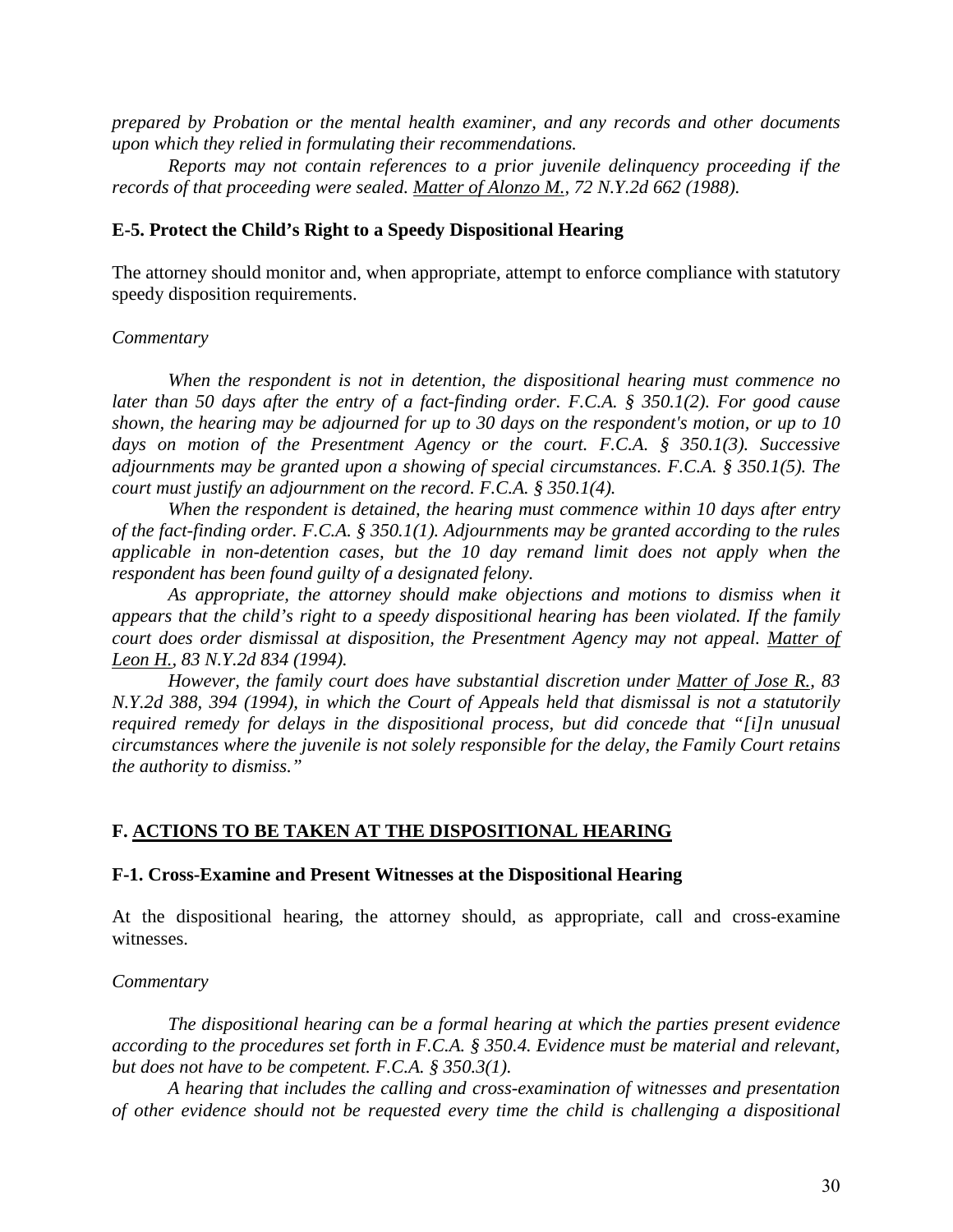*recommendation. When the recommendation is based on a demonstrable pattern of misconduct, it may not be wise for the attorney to focus on discrediting the witness making the recommendation – a trained professional who may be voicing defensible conclusions drawn from the evidence and may take the opportunity to buttress his/her opinion. Except in the rare case in which the recommended disposition is based on inaccurate and unreliable information, or on conclusions that are easily discredited on cross-examination, a better strategy may be to focus the judge's attention on the child's positive attributes, achievements and life circumstances, and outline for the judge a plan of supervision and services that will help the child succeed at home and at school and refrain from criminal conduct.* 

*When cross-examining a Probation officer, the attorney should be concerned less with the officer's bottom-line opinion than with the facts uncovered during the officer's investigation. Nothing the attorney does during cross-examination is going to change the officer's opinion or the facts stated in the report. The attorney should focus on what the officer has failed to do during his/her investigation, and if possible establish that the officer, having decided at the outset that placement is appropriate, has made no effort to uncover or follow up on favorable information and has failed to even consider an alternative plan that would allow the child to remain at home.* 

*Like the Probation officer, the mental health examiner may be open to attack on the ground that he/she failed to conduct a thorough evaluation. The expert's conclusions may lack sufficient foundation in the record. The expert's arrogance, tendency to overstate the case or unwillingness to make reasonable concessions should be exposed and exploited. On the other hand, experts usually are skillful witnesses. The best way to challenge the expert may well be to present the testimony of another, apparently more qualified and perceptive expert.* 

*Defense witnesses may include a defense mental health evaluator; representatives from agencies that already are or would in the future provide rehabilitative services, who should describe in detail any services that will be provided and explain why the child appears to be a good candidate for rehabilitation; persons in the community, such as school personnel, who would make good character witnesses; and family members. Any recent progress the child has made should be detailed and highlighted. Usually, at least one of the child's parents should testify. While judges understand that parents do not always make good witnesses, the failure to present a parent's personal expression of faith in the child and willingness to provide a high level of supervision, and expose the parent to cross-examination, usually is taken by the judge to be an indication that the attorney is hiding something or lacks confidence in the parent.* 

*Finally, the witness with the most potential – and the witness from whom the judge most wants to hear – is the child. While the judge will understand counsel's reluctance to expose the child to cross-examination, cases can be won when the child testifies and wins over the judge.* 

*In sum, the attorney should attempt to change the focus from the child's past behavior to changed circumstances that will minimize the risk of future misconduct.* 

#### **F-2. Advocate for the Least Restrictive Alternative**

At the dispositional hearing, the attorney should argue in support of a dispositional order that constitutes the least restrictive alternative.

#### *Commentary*

*An adjudication of delinquency, which results from a finding that the respondent requires supervision, treatment or confinement (F.C.A. § 352.1[1]), must be based on a preponderance of*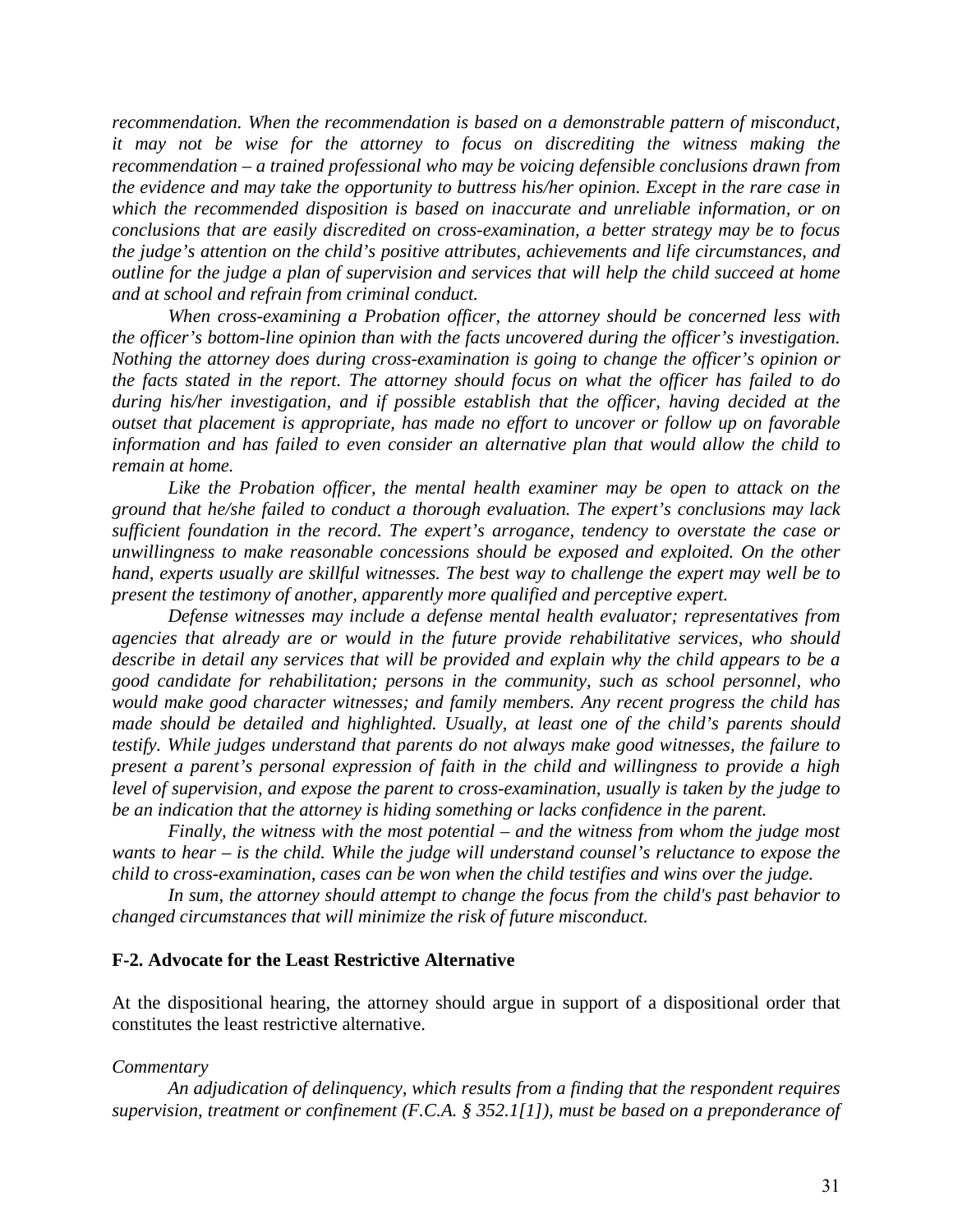*the evidence. F.C.A. § 350.3(2). If the court cannot make the required finding, the petition must be dismissed. F.C.A. § 352.1(2).* 

*The possible orders the court can issue upon an adjudication of delinquency are conditional discharge (F.C.A. § 353.1); probation (F.C.A. § 353.2); placement in the respondent's own home or in the custody of a suitable relative or other private person (F.C.A. § 353.3[1]); in a social services district operating "Close to Home" services pursuant to Social Services Law § 404 (New York City is the only jurisdiction affected by the "Close to Home" legislation), placement with the Commissioner of Social Services for a non-secure or (if available) a limited secure level of care, or placement with the New York State Office of Children and Family Services for a limited secure (if not available with the Commissioner) or secure level of care (F.C.A. § 353.3[2], [2-a]); in non-Close-to-Home social services districts, placement with the Commissioner of Social Services, which may include specification of a particular agency or class of agencies (F.C.A. § 353.3[2]); in non-Close-to-Home social services districts, placement with the Office of Children and Family Services, with authorization to place the respondent in a non-secure, limited secure or secure OCFS facility (F.C.A. § 353.3[3]), or with a direction to place the respondent with a particular agency or class of agencies (F.C.A. § 353.3[4]); or placed with the Office of Children and Family Services or with the Commissioner of Social Services with a direction for the temporary transfer of the respondent to the custody of the Commissioner of Mental Health or the Commissioner of Mental Retardation and Developmental Disabilities (F.C.A. § 353.4). Restrictive placements in designated felony cases are governed by F.C.A. § 353.5.*

*Restitution and/or or services for the public good may be ordered in connection with one of the above-described dispositional orders. F.C.A. § 353.6. The attorney should raise an objection when the child does not have the financial means to make restitution, or when an order requiring services for the public good involves an excessive time commitment that threatens to undermine the child's school attendance and other important activities.*

*"In determining an appropriate order the court shall consider the needs and best interests of the respondent as well as the need for protection of the community." Except in designated felony cases, which are governed by F.C.A. § 353.5, the court "shall order the least restrictive available alternative . . . which is consistent with the needs and best interests of the respondent and the need for the protection of the community." F.C.A. § 352.2(2)(a). Moreover, when placing the child, the court is required to determine "that, where appropriate, and where consistent with the need for protection of the community, reasonable efforts were made prior to the date of the dispositional hearing to prevent or eliminate the need for removal of the respondent from his or her home, or if the child was removed from his or her home prior to the dispositional hearing, where appropriate and where consistent with the need for safety of the community, whether reasonable efforts were made to make it possible for the child to safely return home." F.C.A. § 352.2(2)(b)(ii).* 

*Accordingly, when challenging a placement recommendation, the attorney should cite these statutory requirements while arguing that the Presentment Agency has failed to establish that any risk to the community posed by the child cannot be adequately addressed while the child resides at home. In some cases, the least restrictive alternative is an adjournment in contemplation of dismissal. See In re Juan P., 114 A.D.3d 460 (1st Dept, 2014). Matter of Teriyana A. Mc., 100 A.D.3d 902 (2d Dept, 2012); In re Israel M., 57 A.D.3d 274 (1st Dept, 2008); In re Joel J., 33 A.D.3d 344 (1st Dept, 2006); In re Justin Charles H., 9 A.D.3d 316 (1st Dept, 2004).*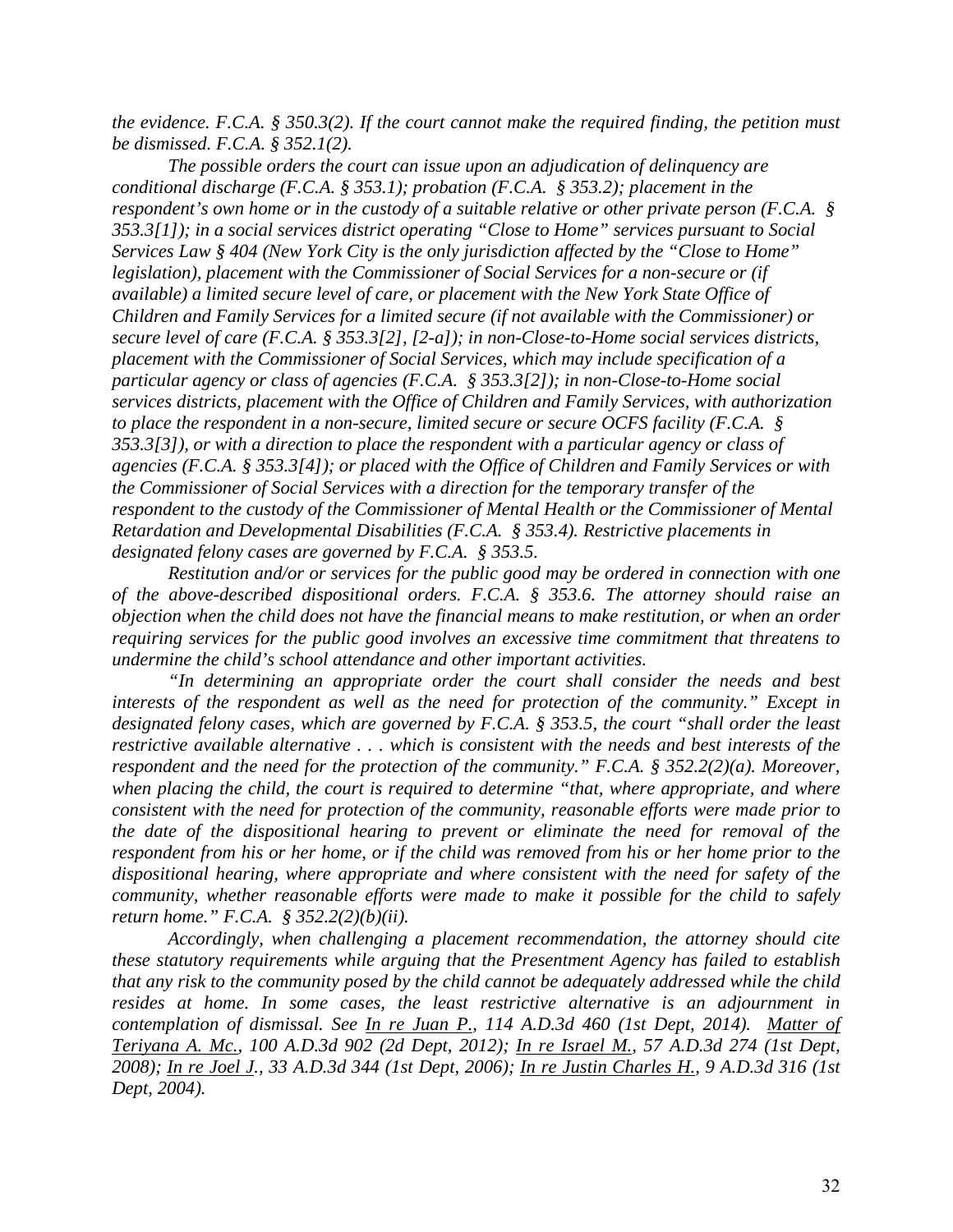*In the case of a child who already is in a foster care placement pursuant to F.C.A. Article 10 or 10-A, the attorney should, unless there is a strategic reason not to, consider asking that a representative of the local Department of Social Services appear at the dispositional hearing, and then argue that no placement order is necessary, and perhaps that dismissal or an adjournment in contemplation of dismissal is appropriate, because the child's needs are already being adequately addressed. If the child is ultimately placed with the Office of Children and Family Services, the attorney should, where appropriate, ensure that the child's placement in the Article 10 or 10-A proceeding is not terminated merely because the child has been placed with OCFS. In Matter of Peter R., 171 Misc.2d 278 (Fam. Ct., Kings Co., 1996), the court denied the Administration for Children's Services' application for leave to allow a foster care placement to lapse where there was a concurrent OCFS placement. The court noted that it had far more discretion to address the needs of the child under Article 10.* 

# **F-3. Request Rehabilitative Services for the Child in Placement**

If the child is placed by the court, the attorney should, as appropriate and with the consent of the child, ask the court to order that rehabilitative services, such as substance abuse or mental health treatment, be provided or arranged by the agency with which the child is placed.

# *Commentary*

*The statutory scheme does not allow the court to designate the particular facility or place where the child will be housed while placed under "Close to Home" or with the Office of Children and Family Services, or select the type of program in which the child will be enrolled. Matter of Lavar C., 185 A.D.2d 36 (4th Dept, 1992).* 

*However, the child has a constitutional due process right to receive necessary and appropriate treatment and services in order to prevent serious physical or emotional harm while confined by the State. DeShaney v. Winnebago County Department of Social Services, 489 U.S. 189, 199-200 (1989); Matter of Lavette M., 35 N.Y.2d 136, 142-143 (1974); Matter of Ellery C., 32 N.Y.2d 588, 591 (1973). Potential authority for court-ordered services appears in F.C.A. § 255, which provides, in pertinent part, that "[i]t is hereby made the duty of and the family court or judge thereof may order, any agency or other institution to render such information, assistance and cooperation as shall be within its legal authority concerning a child who is or shall be under its care, treatment, supervision or custody as may be required to further the objects of this act." See Usen v. Sipprell, 41 A.D.2d 251, 259 (4th Dept, 1973); Matter of Nicholas M., 189 Misc.2d 318 (Fam. Ct., Onondaga Co., 2001); Matter of Joseph I., 2001 WL 1328620 (Fam. Ct., Suffolk Co.).* 

*The attorney should insure that any services ordered by the court are provided in a timely fashion. In order to ascertain whether there are problems with implementation of the order, the attorney should stay in touch with the child and should make necessary applications, such as a motion for contempt, to compel compliance with the order.* 

*Routine medical, dental and mental health services and treatment are addressed in F.C.A. § 355.4, which provides that at the conclusion of the dispositional hearing, the court must inquire as to whether the child's parent or legal guardian, if present, will consent for the OCFS or the district to provide such services and treatment. F.C.A. § 355.4(1). If no consent is obtained, the OCFS or the social services district is still deemed to possess the required consent.*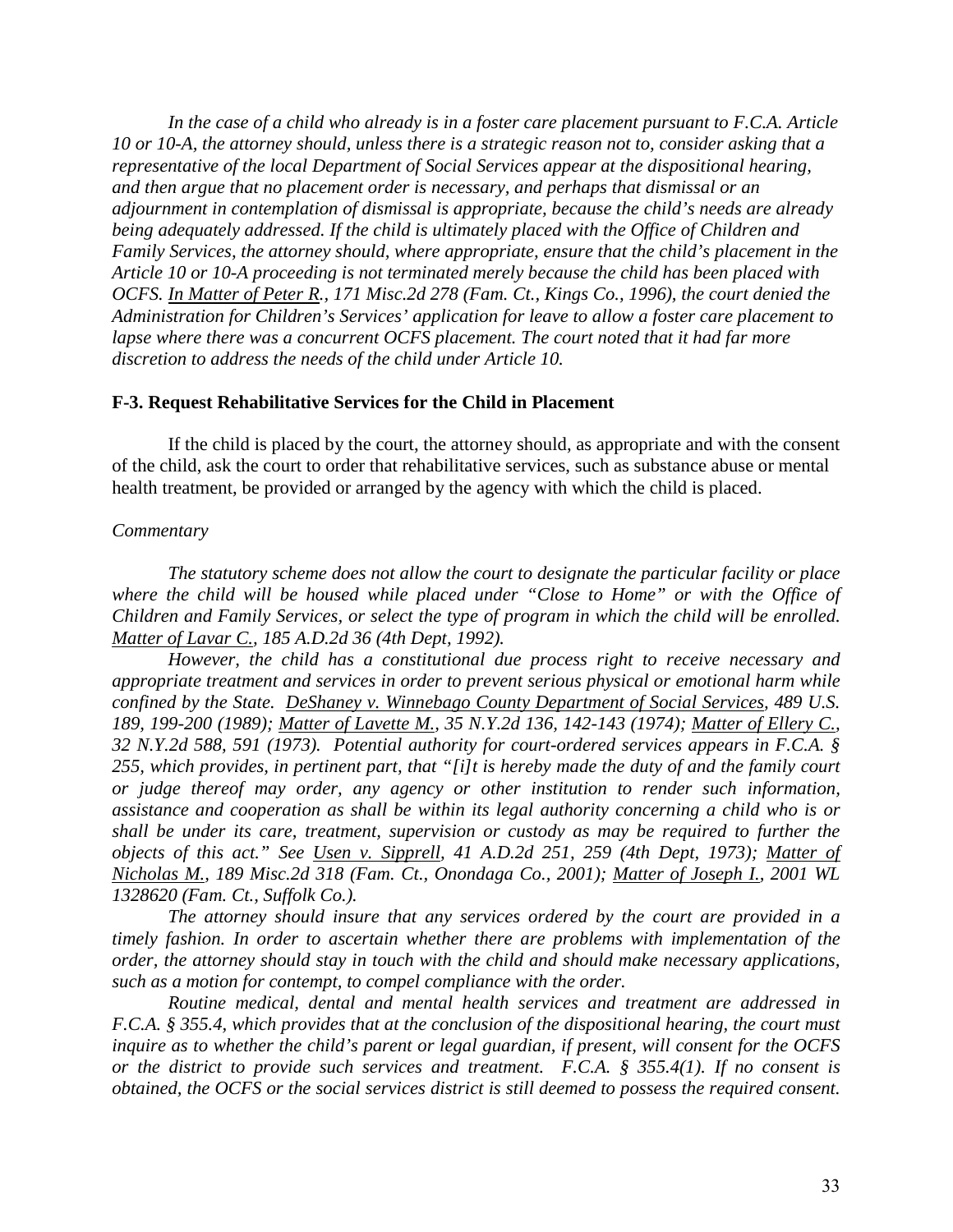*F.C.A. § 355.4(2). The parent or guardian may later make a motion objecting to services or treatment. F.C.A. § 355.4(4).* 

# **F-4. Undocumented Children/SIJS**

The attorney for the child should determine at the outset of the case whether the child is an undocumented immigrant. Undocumented children have a unique opportunity to regularize their immigration status under the Special Immigrant Juvenile Status (SIJS) section of the federal Immigration and Naturalization Act. The attorney for the child should be familiar with this statute in order to determine whether the young person is eligible for SIJS. If the young person is SIJS-eligible, the attorney should obtain the family court orders required in order to adjust the young person's immigration status and connect them with appropriate immigration resources so that the child can obtain a green card.

# *Commentary*

*It is estimated that well over one thousand children who enter foster care in New York State each year do not have legal immigration status. This poses a major obstacle to permanency planning for these young people, who are at risk of deportation, not authorized to work, and ineligible for college financial aid and other government benefits.* 

*A child may petition the United States Citizenship and Immigration Services for Special Immigrant Juvenile Status. An alien is eligible for classification as a special immigrant if: (1) The alien is under 21 years of age; (2) the alien is unmarried; (3) the alien has been declared dependent in a juvenile court located in the United States or has been legally committed to or placed under the custody of an agency or department of a State, or an individual or entity appointed by a State or juvenile court located in the United States, and whose reunifications with one or both of the immigrant's parents is not viable due to abuse, neglect, abandonment or a similar basis found under State law; (4) it has been determined in administrative or judicial proceedings that it would not be in the alien's best interest to be returned to the alien's or parent's previous country of nationality or country of last habitual residence. The child also must obtain consent from the Secretary of Homeland Security. See 8 U.S.C. § 1101(a)(27)(J); see also Matter of Marisol N.H. 115 A.D.3d 185, (2d Dept, 2014) ( family court has statutory authority to appoint biological parent to be guardian in proceeding brought for purpose of pursuing special immigrant juvenile status); Matter of Marcelina M.-G., 112 A.D.3d 100 (2nd Dept, 2013) (statute requires only finding that reunification is not viable with one parent; here, child established that reunification with father in Honduras was not viable due to abandonment and that it would not be in her best interests to return to Honduras).* 

# **G. ACTIONS TO BE TAKEN POST-DISPOSITION**

# **G-1. Discuss the Dispositional Order With the Child**

The attorney should review the dispositional order to ensure that it conforms to the court's oral directives and complies with statutory requirements. The attorney should discuss the order and its consequences with the child, and assist the child in preparing to comply with conditions of behavior that are contained in the order. The attorney should discuss the end of the formal legal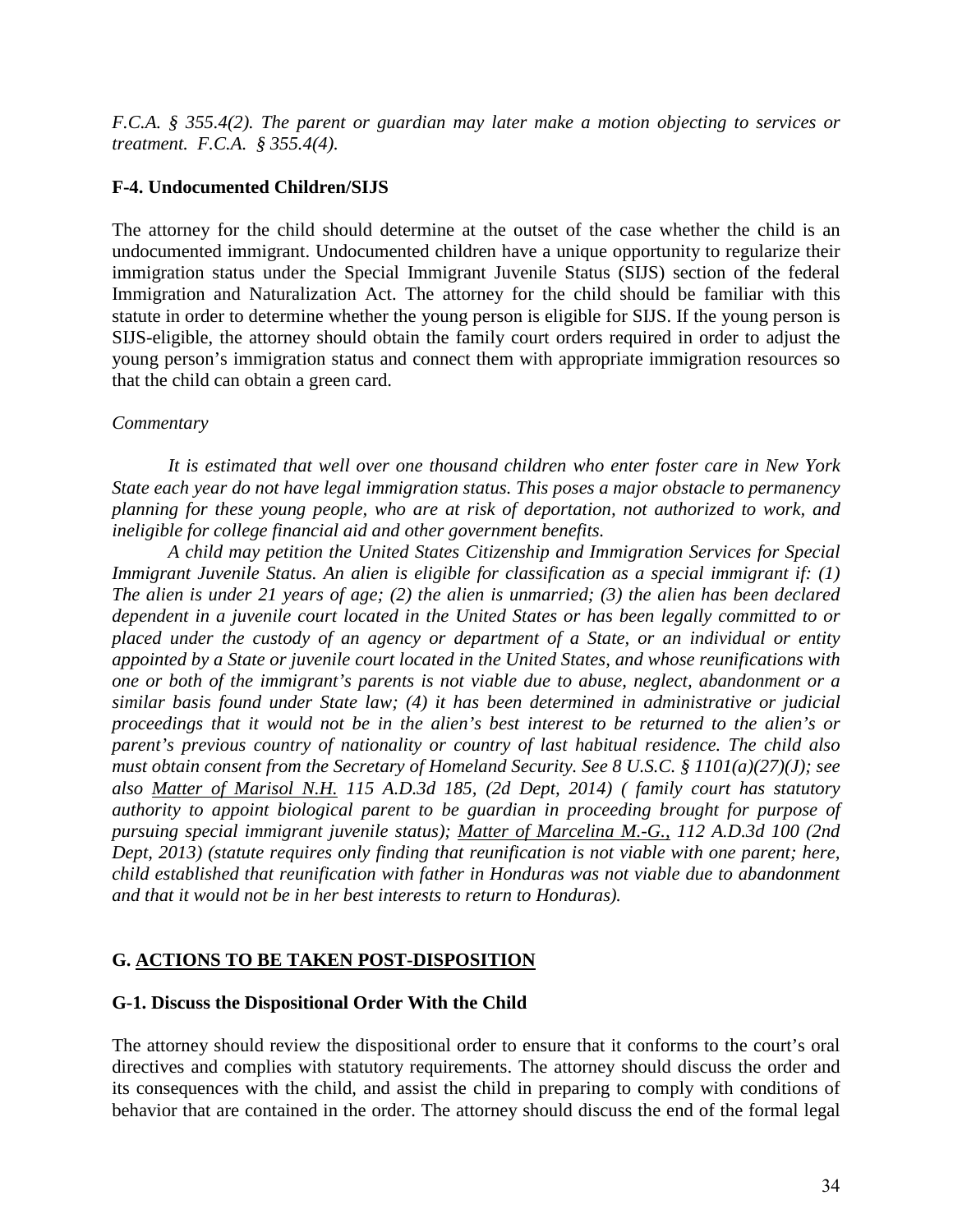representation and determine what contacts, if any, the attorney and the child will continue to have.

# *Commentary*

*Unless the case is dismissed at disposition, the court's order will contain conditions of behavior that must be followed by the child. Thus, even when the child has not been placed by the court, the possibility of placement looms close at hand. Accordingly, the attorney should advise the child in clear terms regarding the likely result of a failure to comply with the dispositional order.*

*The attorney should explain in a developmentally appropriate manner why the formal representation is ending and how the child can obtain assistance from the attorney in the future should it become necessary. The attorney should provide the child with contact information, such as a business card, and encourage the child to contact the attorney if any problems arise. As appropriate, the attorney should initiate contact with the child, third party caretakers, case workers and service providers to ensure that the child's needs are being met.* 

*If the child has been placed by the court without specification of a particular home or facility, the attorney should ascertain the child's location, and contact the child to determine whether the child is satisfied with the placement and whether any further court action is necessary, such as a motion for a modification of the dispositional order. Indeed, at any time, the attorney may ask the court to conduct a hearing under F.C.A. § 355.1 to determine whether there is a need for continued placement. F.C.A. § 353.3(6).* 

*In addition, whenever appropriate, after consulting with the child, the attorney should assist in the filing of a notice of claim, obtain counsel for a client who was abused or injured while in placement, and investigate bringing suit for damages for the client. The attorney for the child is obligated to protect all of the child's legal rights even if the attorney is not able to represent the child in another forum.* 

# **G-2. Appeal From Dispositional Order**

The attorney should consider and discuss with the child, as developmentally appropriate, the possibility of an appeal. If, after such consultation, the child wishes to appeal the order and the appeal would not be frivolous, the attorney should take all steps necessary to perfect the appeal and seek interim relief necessary to protect the interests of the child during the pendency of the appeal. The attorney's assignment continues pursuant to F.C.A. § 1220(b). Because statewide uniformity is lacking in regards to procedures for the attorney to follow when the child is to be represented on appeal, the attorney should be aware of applicable Appellate Division rules.If the attorney determines that he/she cannot or is unwilling to handle the appeal, the attorney should notify the court and seek to be discharged and replaced as soon as possible.

# *Commentary*

*When the court has issued a dispositional order, the attorney must advise the child and his/her parent or guardian in writing, of the right to appeal, the time limitations, the manner of initiating the appeal and obtaining a transcript and the right to apply for leave to appeal as a poor person, and explain the procedures for instituting an appeal, the possible reasons upon which the appeal may be based and the nature and possible consequences of an appeal. F.C.A. §*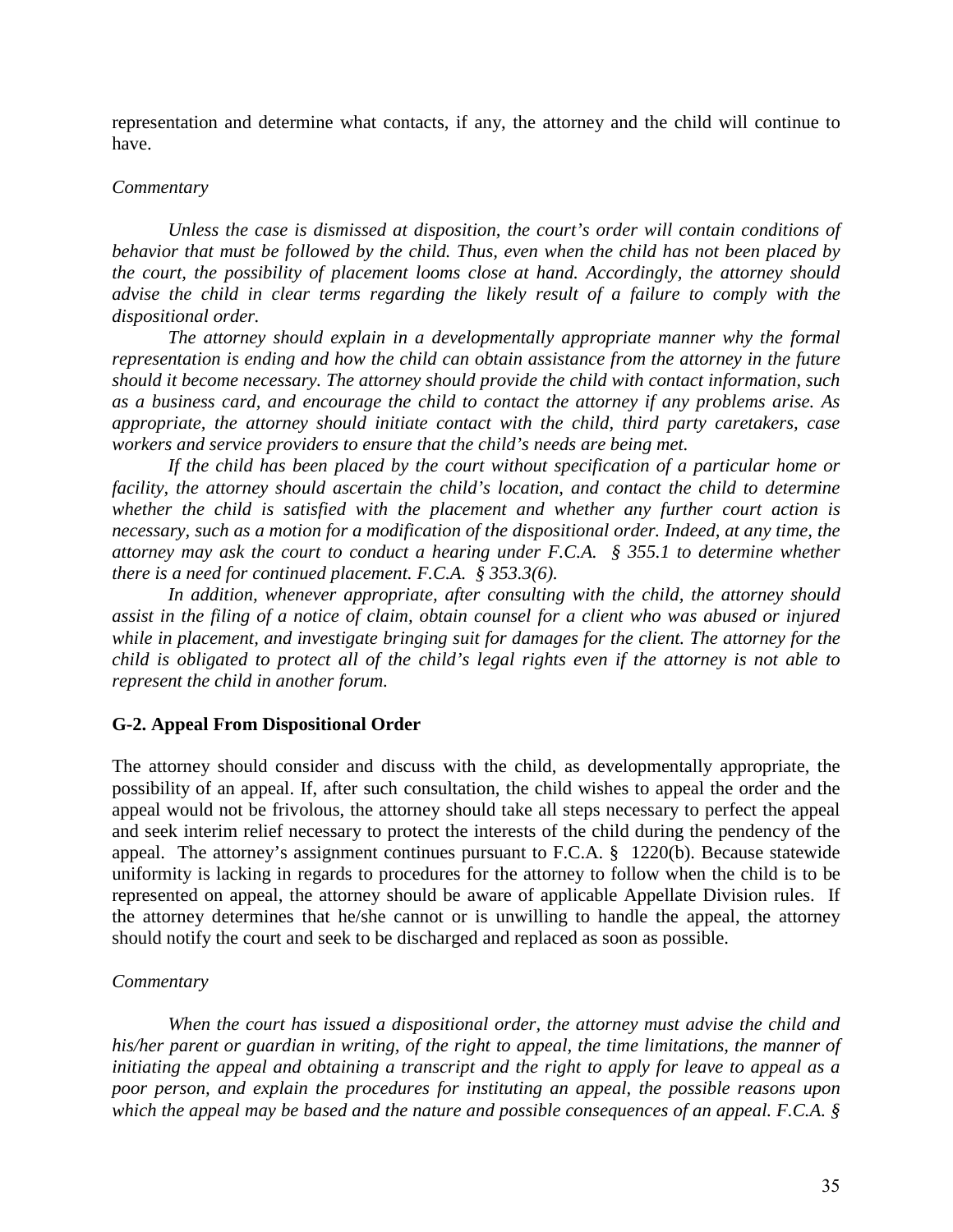*354.2(1). The attorney also must ascertain whether the child wishes to appeal and, if the child does wish to do so, file the necessary notice of appeal. F.C.A. § 354.2(2); see also F.C.A. § 1121. If necessary, the attorney must apply for leave to appeal as a poor person, and file a certification of continued eligibility for appointment of counsel. F.C.A. § 1121(3).* 

*Appeals in juvenile delinquency proceedings may involve risk factors that the attorney must discuss with the child. If prevailing on appeal would necessarily mean that the petition will be dismissed with prejudice (e.g., the child is raising a speedy trial claim, or a suppression claim regarding evidence that is essential to the Presentment Agency's case), there is no risk. However, because of delays in the appellate process, appeals often are decided after the dispositional order has expired and the family court has lost jurisdiction. In such a case, an appeal that could lead to a new trial carries along with it the possibility of a new, libertyrestricting dispositional order.* 

*However, the risk may be illusory, or at least insufficiently consequential to deter an appeal. For instance, the attorney should consider, and discuss with the child, the likelihood that the Presentment Agency will, in fact, want to and be able to re-prosecute the case. Also, given the potential double jeopardy implications and the fact that the court is barred from ordering a more restrictive disposition as "punishment" for the child's decision to appeal [North Carolina v. Pearce (395 U.S. 711 (1969)], the attorney should consider, and discuss with the child, the likelihood that the court would, upon a fact-finding at a new trial, impose additional restrictions after the child already has served out a dispositional order. Appellate counsel can also ask the Appellate Division to dismiss the petition in the interest of justice rather than order a new trial. In re Jerome P., 96 A.D.3d 576 (1st<sup>t</sup> Dept, 2012).* 

*If a new attorney is assigned to handle the appeal, the trial attorney should provide to the appellate attorney all relevant records and other information, and be available for consultation regarding the appeal, including a discussion of potential issues to be raised. The appellate attorney must contact the child directly, and cannot rely upon representations made by the trial attorney regarding the child's position and goals on appeal. See Matter of Lamarcus E., 90 A.D.3d 1095 (3d Dept, 2011).* 

# **G-3. Conclusion of Appeal**

When the decision is received, the attorney should explain the outcome of the case to the child.

# *Commentary*

*As with other court decisions, the attorney should explain, in terms the child can understand, the nature and consequences of the appellate decision. In addition, the attorney should explain whether there are further appellate remedies and what more, if anything, will be done in the trial court following the decision*.

# **G-4. Sealing, Destruction and Expungement of Records**

The child's attorney should seek to ensure compliance with statutory provisions requiring sealing or destruction of records, and consider moving for post-adjudication sealing or expungement.

#### *Commentary*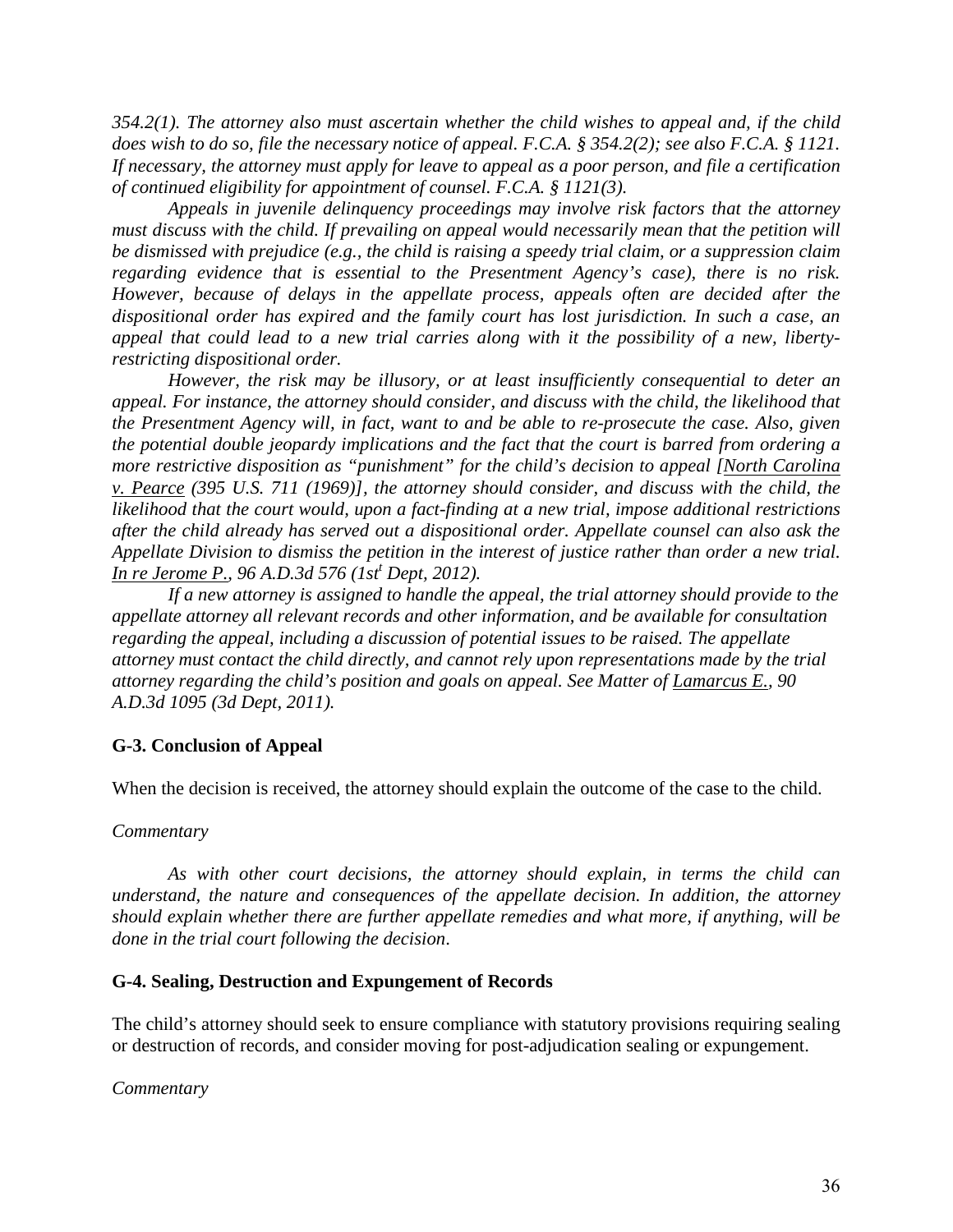*Upon termination of a delinquency proceeding in the child's favor, the clerk of court is required to immediately notify the Presentment Agency, the Probation department, and the police department or other law enforcement agency involved in the case, that the proceeding has terminated in favor of the child. Unless the court has directed otherwise in the interest of justice upon the Presentment Agency's motion to prevent sealing, the clerk also must notify those agencies that they must seal their records of the proceeding. F.C.A. § 375.1(1). However, Probation may maintain records and papers for the purpose of complying with statutory provisions governing adjustment. F.C.A. § 375.1(1).* 

*A child who is over the age of 16 may seek post-adjudication sealing pursuant to F.C.A. § 375.2. If possible, the child's former attorney should assist the child if he/she wishes to make a post-adjudication motion to seal.* 

*Sealed records must be made available to the child or his/her designated agent upon request pursuant to F.C.A. § 375.1(3). If possible, the child's former attorney should assist the child if he/she wishes to obtain access to the records.*

*The court also has inherent power to order the expungement of court records. F.C.A. § 375.3. The child's attorney should consider seeking such relief in appropriate cases; generally, this power is designed to be exercised in cases where the charges prove to be unfounded. See Matter of Todd H., 49 N.Y.2d 1022 (1980).* 

*Fingerprints, palmprints and photographs taken by the police pursuant to F.C.A. § 306.1 must be destroyed pursuant to F.C.A. § 354.1 when an arrest does not result in a felony adjudication (or, in the case of an 11 or 12 year-old child, a class A or B felony adjudication).* 

#### **G-5. Motion for New Dispositional Hearing or Termination of Placement**

When appropriate, the attorney should make a motion for a new dispositional hearing, or for a change in or termination of placement, based on a substantial change of circumstances or the court's inherent power to vacate its order.

#### *Commentary*

*Family Court Act § 355.1 and the court's inherent authority (see Commentary to D-9 ante), also permit the court to grant a new dispositional hearing, modify a dispositional order to change the child's placement or the terms and conditions of probation or a conditional discharge or terminate an order of placement or any other dispositional order.* 

*Accordingly, the attorney, having provided the child with a means of communicating with the attorney regarding the child's post-dispositional concerns, may file a § 355.1 motion whenever the attorney learns that the child desires a change in, or early release from, placement.* 

*In particular, the attorney should consider filing a motion upon learning that the child has suffered physical or emotional harm due to misconduct by agency staff. Attorneys should keep in mind that in 2009, the United States Department of Justice's Civil Rights Division issued a report finding that conditions at four of the residential facilities established and maintained by the New York State Office of Children and Family Services violated constitutional standards in the areas of protection from harm and mental health care, and that those facilities' staff had engaged in an inappropriate and dangerous use of force, and the Commissioner of the OCFS was quoted in the press as stating that the conditions described in the Department of Justice report should not be considered limited to those four facilities. In 2010, New York State reached a settlement with the Department of Justice.*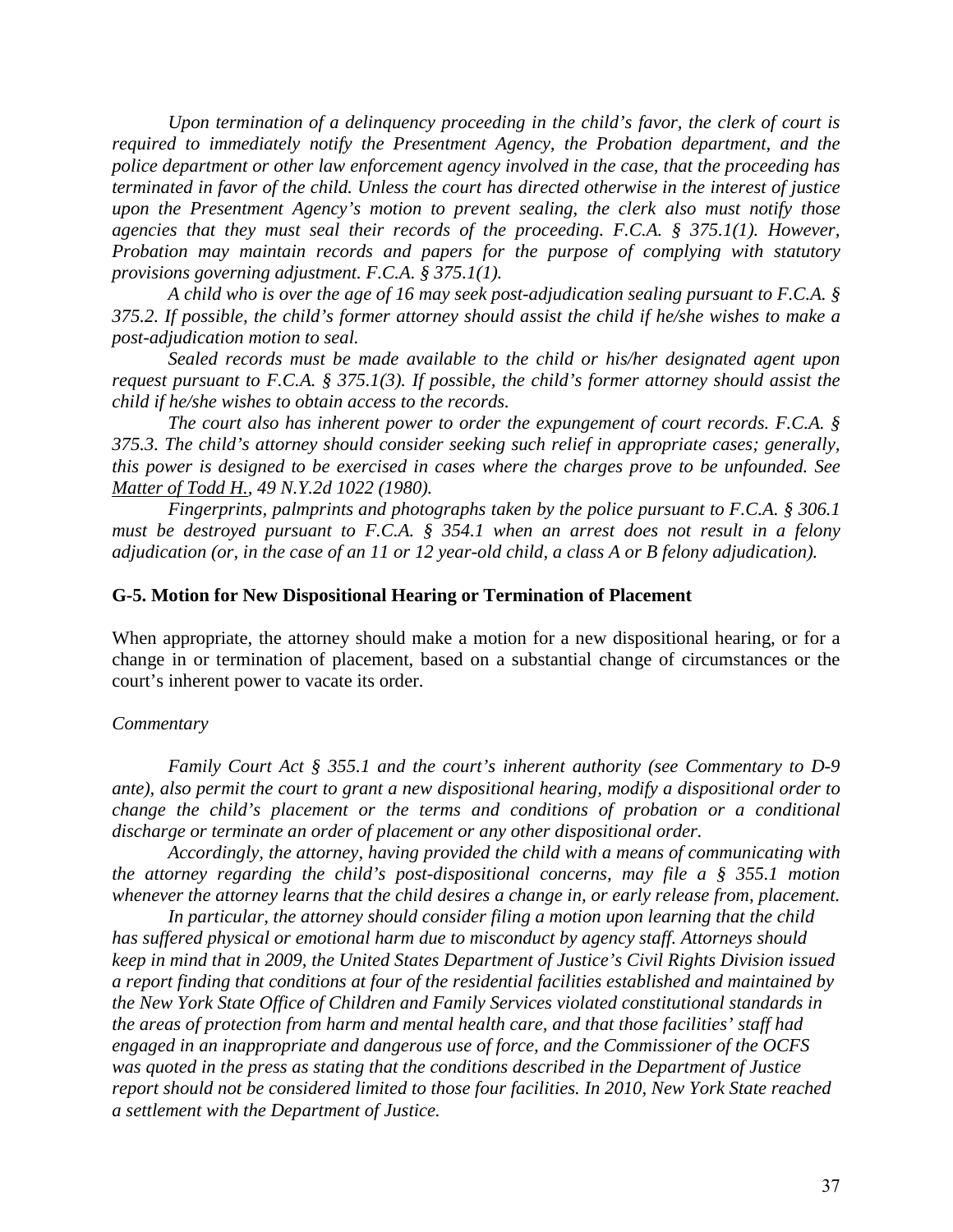#### **G-6. Protect Child's Right to Permanency Planning Prior to Release From Placement**

The child's attorney should ensure that the placement agency prepares, prior to the child's release from placement, the report required by F.C.A. § 353.3(7).

#### *Commentary*

*Many children are released from placement without adequate planning by the placement agency. Children often have difficulty gaining admission to school, and accessing needed mental health and other services. Accordingly, the Legislature has imposed a reporting requirement in an effort to insure that such planning is done.* 

*The "place" in which, or the person with which, the child has been placed must submit a report to the court, the child's attorney and the Presentment Agency at the conclusion of the placement period. The report shall include recommendations and such supporting data as is appropriate. Where the Commissioner of Social Services or the OCFS is not seeking an extension of placement, the report must be submitted not later than 30 days prior to the conclusion of the placement.* 

*The report shall contain a plan for the release, or conditional release of the child to the custody of his or her parent or other person legally responsible, to independent living or to another permanency alternative. If the child is subject to Article 65 of the Education Law or elects to participate in an educational program leading to a high school diploma, the plan shall include, but not be limited to, the steps that the agency has taken and will be taking to facilitate the enrollment of the child in a school or educational program leading to a high school diploma following release, or, if release occurs during the summer recess, upon the commencement of the next school term. If the child is not subject to Article 65 and does not elect to participate in an educational program leading to a high school diploma, the plan shall include, but not be limited*  to, the steps that the agency has taken and will be taking to assist the child to become gainfully *employed or enrolled in a vocational program following release.* 

#### **G-7. Advocate for the Child at Violation and Modification Proceedings**

When a petition is filed alleging that the child violated a dispositional order, the attorney should determine whether the filing and the petition satisfy statutory requirements, attempt to negotiate a resolution and, if there is a hearing, zealously advocate the child's position.

#### *Commentary*

*The violation of an order adjourning the proceeding in contemplation of dismissal, or any non-placement dispositional order, can quickly lead to detention and/or placement. Accordingly, the attorney should be prepared to mount a vigorous defense to the charges.* 

*Proceedings in which a child is charged with violating a conditional discharge or Probation order are governed by F.C.A. §§ 360.1, 360.2, and 360.3. Most notable is the requirement that the non-hearsay allegations of the factual portion of the petition or of any supporting depositions establish, if true, every violation charged. F.C.A. § 360.2(2).* 

*If the child is charged with violating an order adjourning the proceeding in contemplation of dismissal, the court must conduct an inquiry into the allegations, provide the*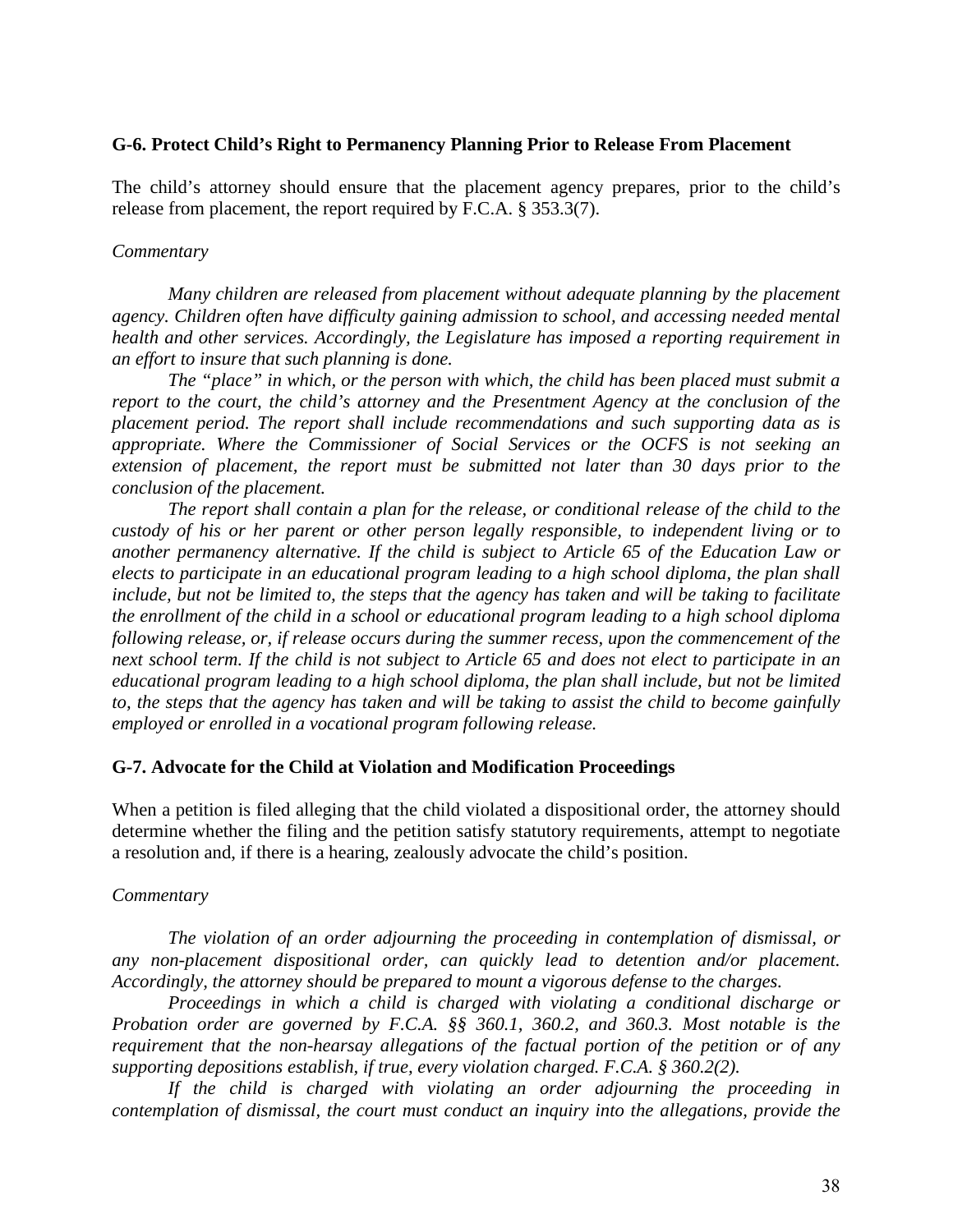*child with the opportunity to respond to the allegations, determine that there is a legitimate basis for concluding that a violation has occurred and state the reasons for the determination on the record. A hearing is not required in every case. The form and extent of the inquiry will vary according to the particular circumstances. A more detailed inquiry will be required when a child denies the allegations. Matter of Edwin L., 88 N.Y.2d 593 (1996). The child's attorney also should monitor compliance with the rule requiring dismissal if the case is not restored to the court's calendar before the expiration date of the ACD order. See Matter of Traneil B., 43 A.D.3d 1302 (4th Dept, 2007).* 

*In some cases, the attorney's preferred strategy is to negotiate an extension or modification of the dispositional order – with, if necessary, an admission by the child that he/she violated the order – rather than fighting the charges at a hearing.* 

*A placement order issued under F.C.A. § 353.3 may, upon a showing of a substantial change of circumstances, be set aside, modified, vacated or terminated upon motion of the Commissioner of Social Services or the Office of Children and Family Services. F.C.A. § 355.1(2). A motion procedure appears in F.C.A. § 355.2. When the OCFS seeks the transfer of a child from its custody to a "Close to Home" placement with the New York City Commissioner, or the Commissioner seeks the transfer of the child from a "Close to Home" placement to the OCFS, a petition must be filed. In any case in which the application is contested by the child, the attorney should request a formal hearing unless there is a strategic reason not to.* 

#### **G-8. Advocate for the Child at Extension/Permanency Proceedings**

When a petition is filed requesting an extension of placement, the attorney should determine whether the filing and the petition satisfy statutory requirements, attempt to negotiate a resolution and, if there is a hearing, zealously advocate the child's position. The attorney also should zealously advocate the child's position at a permanency hearing.

#### *Commentary*

*The attorney should monitor compliance with statutory requirements in extension of placement proceedings. A petition to extend placement must be filed at least 60 days prior to the expiration date of the prior placement order. Unless the agency shows good cause for a late filing, dismissal of the extension petition is required. F.C.A. § 355.3(1). Thus, the child's attorney should, while keeping in mind any period of detention time credit to which the child was entitled when the court previously ordered placement, and any tolling that resulted from the child being AWOL, determine whether the filing is timely so that a motion to dismiss may be made if the child opposes further placement. The attorney also should be alert to delays that result in the temporary extension of placement for a period in excess of 45 days; such delays require dismissal pursuant to F.C.A. § 355.3(5). At an extension of placement (or permanency proceeding), the court also must make reasonable efforts determinations.* 

In some cases, the attorney's preferred strategy is to negotiate an extension of placement *that includes an on-the-record commitment by the agency to release the child by a date certain, and a follow-up period of agency after-care.*

*The attorney should utilize statutory requirements, and any information provided pursuant thereto, when asking the court to issue orders directing the agency to take action to expedite release of the child from placement or the achievement of some other permanency goal. For instance, a release (or conditional release) plan report required by F.C.A. § 353.3(7) (see*